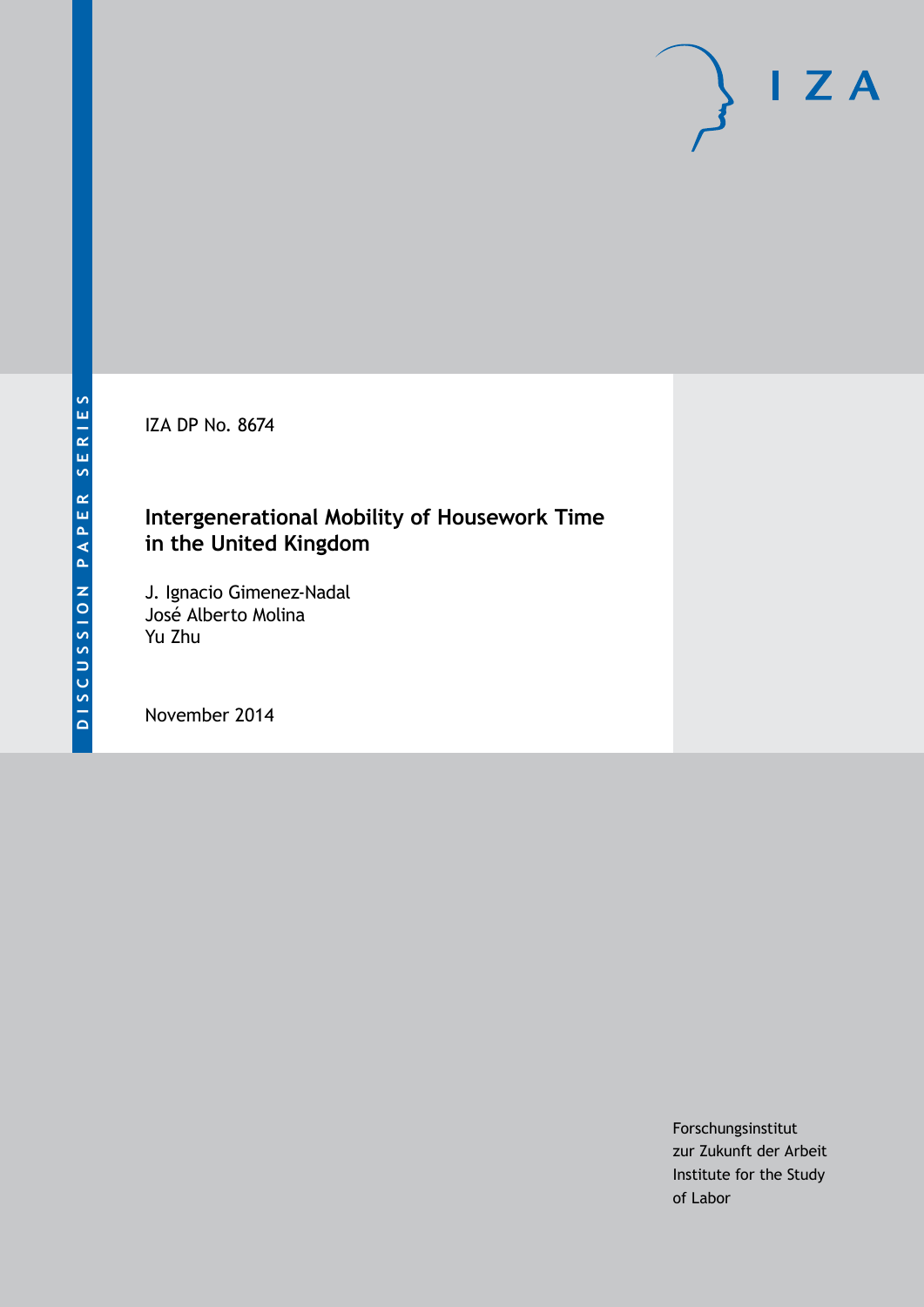# **Intergenerational Mobility of Housework Time in the United Kingdom**

# **J. Ignacio Gimenez-Nadal**

*University of Zaragoza*

# **José Alberto Molina**

*University of Zaragoza and IZA*

# **Yu Zhu**

*University of Dundee*

Discussion Paper No. 8674 November 2014

IZA

P.O. Box 7240 53072 Bonn **Germany** 

Phone: +49-228-3894-0 Fax: +49-228-3894-180 E-mail: [iza@iza.org](mailto:iza@iza.org)

Any opinions expressed here are those of the author(s) and not those of IZA. Research published in this series may include views on policy, but the institute itself takes no institutional policy positions. The IZA research network is committed to the IZA Guiding Principles of Research Integrity.

The Institute for the Study of Labor (IZA) in Bonn is a local and virtual international research center and a place of communication between science, politics and business. IZA is an independent nonprofit organization supported by Deutsche Post Foundation. The center is associated with the University of Bonn and offers a stimulating research environment through its international network, workshops and conferences, data service, project support, research visits and doctoral program. IZA engages in (i) original and internationally competitive research in all fields of labor economics, (ii) development of policy concepts, and (iii) dissemination of research results and concepts to the interested public.

<span id="page-1-0"></span>IZA Discussion Papers often represent preliminary work and are circulated to encourage discussion. Citation of such a paper should account for its provisional character. A revised version may be available directly from the author.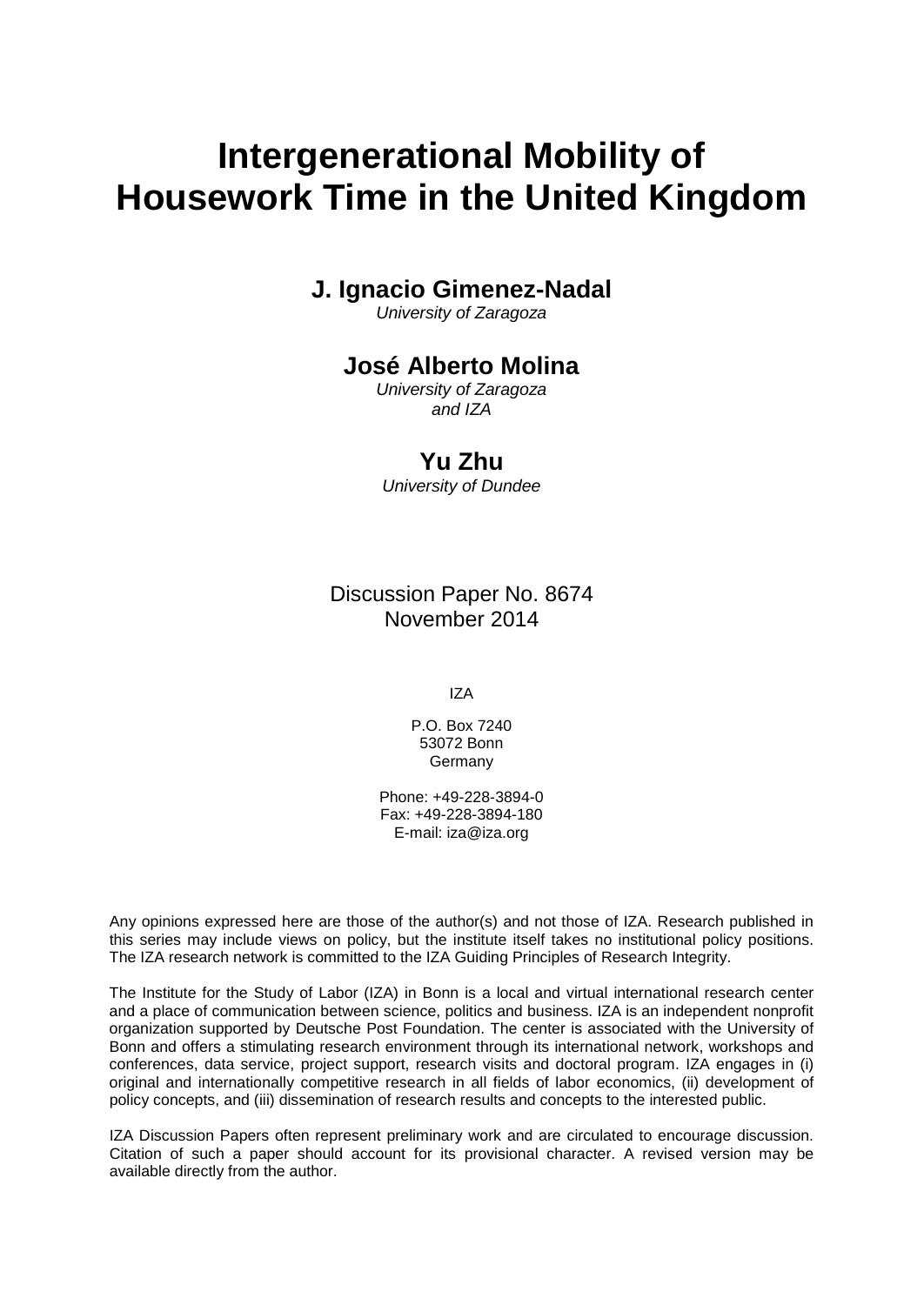IZA Discussion Paper No. 8674 November 2014

# **ABSTRACT**

# **Intergenerational Mobility of Housework Time in the United Kingdom[\\*](#page-1-0)**

This paper analyzes the relationship between parents' time devoted to housework and the time devoted to housework by their children. Using data from the Multinational Time Use Study for the UK, we find positive intergenerational correlations in housework for both parents, indicating that the more time parents devote to housework, the more time their children will devote to housework. However, when endogeneity of the uses of time are considered using the British Household Panel Survey, we find that only fathers' housework time appears to have a statistically significant effect. The IV estimates fully support the FE estimates and suggest that father's housework induced by his partner's non-traditional gender role attitudes towards domestic division of labour and her actual labour supply in the previous wave, has a large and significant effect on children's housework time. Our results contribute to the field of intergenerational mobility of behaviors.

#### **HIGHLIGHTS**

- study intergenerational mobility of housework using time use data and panel survey
- time use survey results show positive effect of both parents' housework time
- however, fixed-effect results indicate that only fathers' housework time matters
- father's housework instrumented by mother's non-traditional gender role attitudes
- instrumental variable results consistent with fixed-effect estimates

JEL Classification: J16, J22

Keywords: housework, household, intergenerational transfers, Multinational Time Use Study, British Household Panel Survey

Corresponding author:

Yu Zhu Economic Studies University of Dundee 3 Perth Road Dundee, DD1 4HN United Kingdom E-mail: [y.u.zhu@dundee.ac.uk](mailto:y.u.zhu@dundee.ac.uk)

\* This paper was partially written while José Alberto Molina was Visiting Fellow at the Department of Economics of Boston College (US) and Yu Zhu was visiting the Department of Economics of the University of Zaragoza (UZ), to which they would like to express their thanks for the hospitality and facilities provided. This paper has benefited from funding from the Spanish Ministry of Economics (Project ECO2012-34828). The MTUS data was provided by the Centre for Time Use Research (CTUR) at the University of Oxford. The BHPS data was supplied by the UK Data Service and used with permission. We are grateful for comments from Yu Aoki, Donald Cox, Daniel Hamermesh, Almudena Sevilla, Alexandros Zangelidis, and seminar participants at University of Zaragoza, University of Aberdeen and University of Dundee.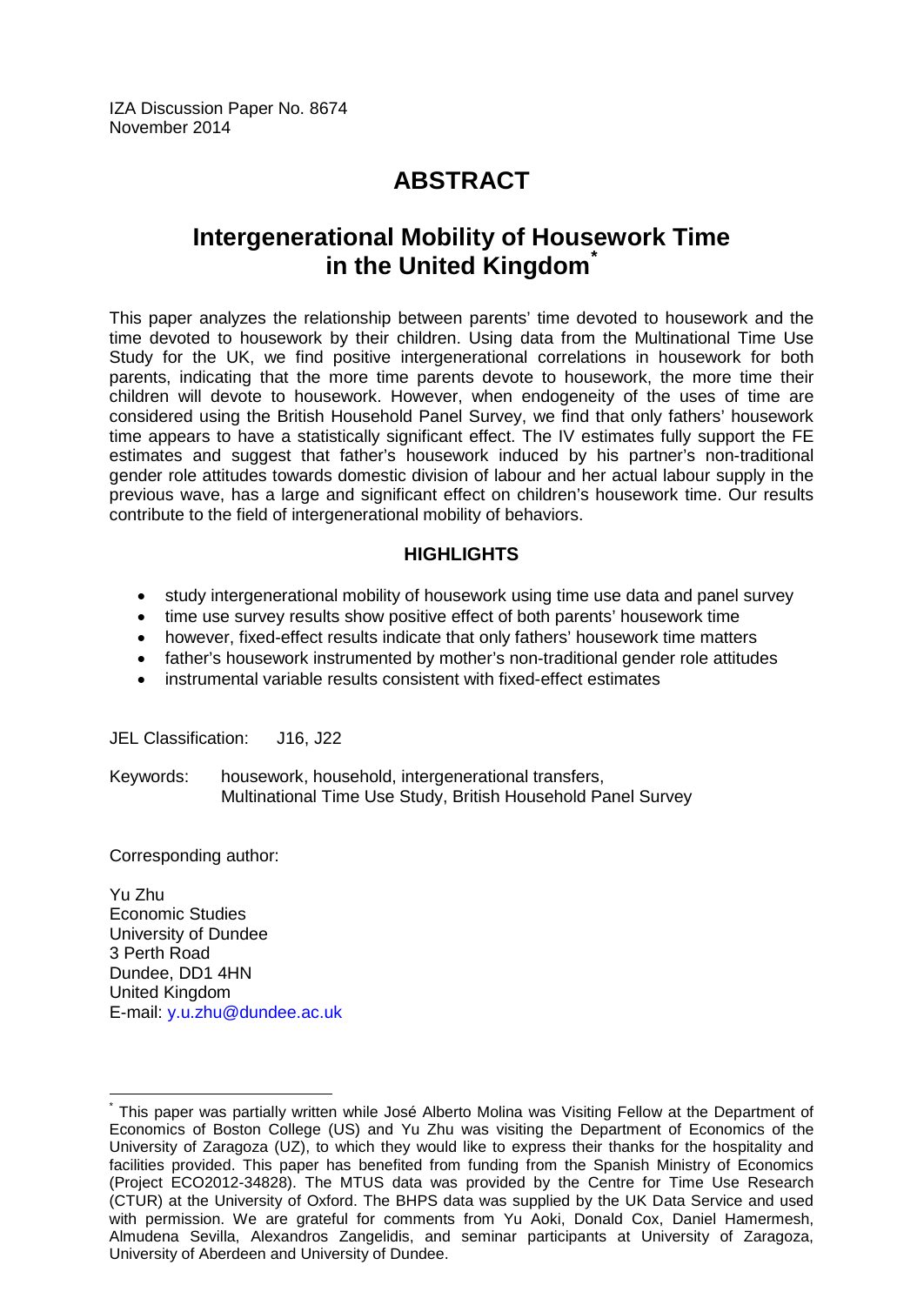#### **1. Introduction**

Parents and children are, in the majority of cases, genetically related and they usually live together. In these circumstances, we can presumably expect transmissions of behaviors, which have two fundamental set of motivations: altruism and exchange. The economic study of altruism dates from the initial work of Adam Smith (1759), who argued that inter-dependence among individuals provides positive utility, measured in economic terms. Edgeworth (1881) justified this inter-dependence in terms of the "social distance" between individuals. Later, Becker (1981), and Becker and Barro (1988) established that, in altruism, the transfer is motivated by the donor's concern for the well-being of the recipient, with no expectation of compensation. The alternative approach, the exchange or self-interest motivation, widely developed by Cox (1990), Cox and Rank (1992), Altonji et al. (1992), and Cigno (1993), is based on the fact that individuals obtain utility from transfers to children because they expect to receive some form of compensation in the future.<sup>1</sup>

The relationship between inter-generational transfers and equality of opportunities has been studied in the literature, identifying certain circumstances through which parents may give their children an advantage, such as the transmissions of monetary and time investments, as well as transfers of values and social behaviors. For instance, the economic theory of intra-household resource allocation suggests that parental investment could compensate for [\(Becker and Tomes, 1976\)](http://www.ncbi.nlm.nih.gov/pmc/articles/PMC3000015/#b6-dem-47-0145) or reinforce [\(Behrman](http://www.ncbi.nlm.nih.gov/pmc/articles/PMC3000015/#b8-dem-47-0145) et [al., 1982\)](http://www.ncbi.nlm.nih.gov/pmc/articles/PMC3000015/#b8-dem-47-0145) initial differences in endowments. Although empirical evidence has been found in favor of parents compensating for differences in initial endowments of children (Griliches, 1979), the bulk of the empirical evidence points toward parents reinforcing such differences [\(Behrman et al., 1982;](http://www.ncbi.nlm.nih.gov/pmc/articles/PMC3000015/#b8-dem-47-0145) [Rosenzweig and Schultz, 1982;](http://www.ncbi.nlm.nih.gov/pmc/articles/PMC3000015/#b36-dem-47-0145) [Rosenzweig](http://www.ncbi.nlm.nih.gov/pmc/articles/PMC3000015/#b37-dem-47-0145)  [and Wolpin, 1988;](http://www.ncbi.nlm.nih.gov/pmc/articles/PMC3000015/#b37-dem-47-0145) Pitt [et al., 1990;](http://www.ncbi.nlm.nih.gov/pmc/articles/PMC3000015/#b34-dem-47-0145) Behrman, et al., 1994; [Ayalew, 2005;](http://www.ncbi.nlm.nih.gov/pmc/articles/PMC3000015/#b3-dem-47-0145) Datar et al., 2010). The study of transfers across generations or, more broadly, inter-generational mobility (the relationship between the socio-economic status of parents and the status of their children during adulthood), reflects the extent to which individuals move up, or down, the social ladder relative to their parents.

<span id="page-3-0"></span>The gendered division of housework has been universally observed and extensively

<sup>&</sup>lt;sup>1</sup> See Molina (2013 and 2014) on non-monetary in-kind transfers, and on monetary transfers from both inter- and intra-generation perspectives, respectively, as examples of studies analyzing altruistic behaviors in the household. Transfers can also be found between individuals of different households, with some evidence analyzing whether these private transfers are driven by altruistic or non-altruistic motives (Cigno et al., 1998). Transmission behaviors also appear between private and public individuals.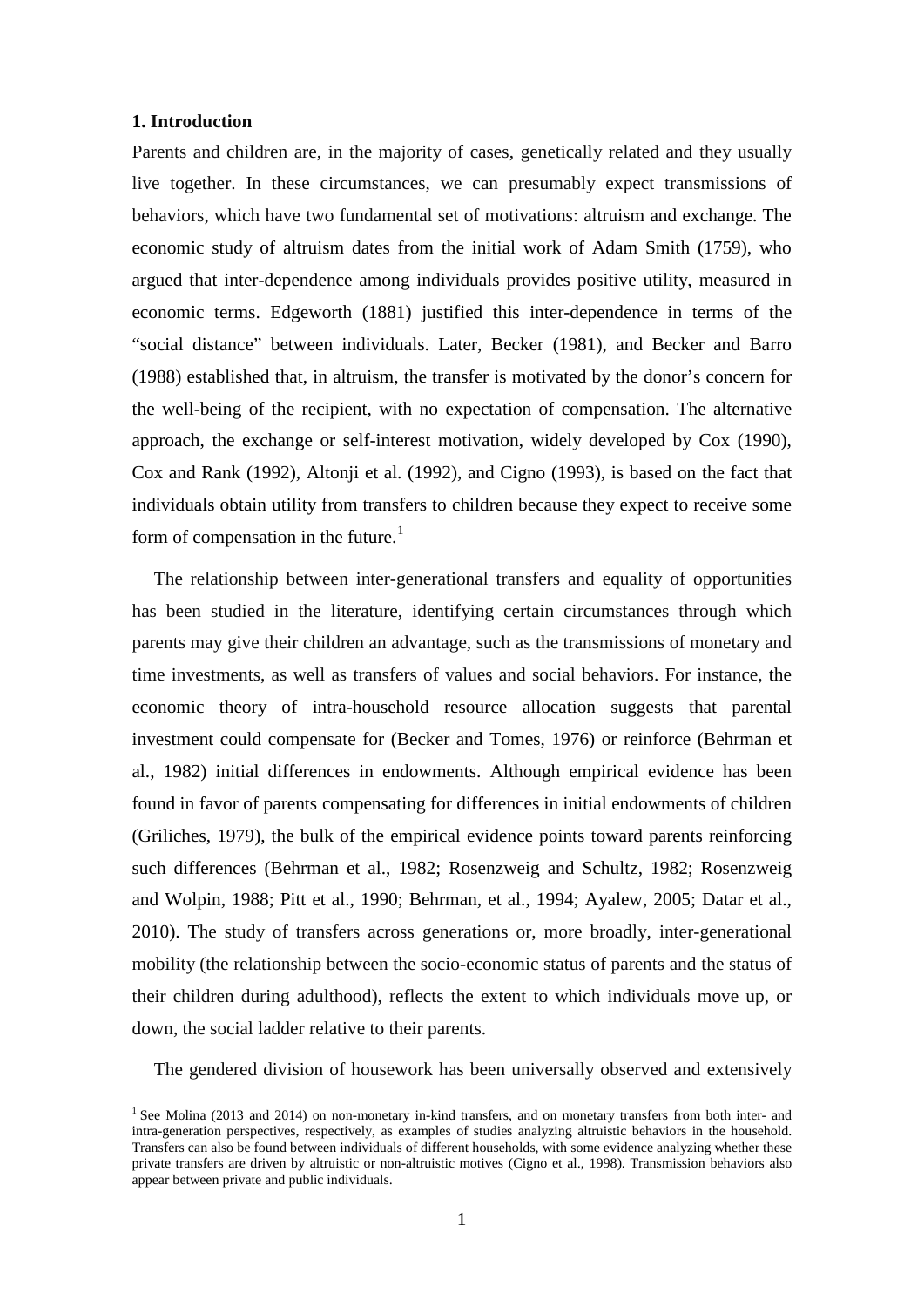studied. This pattern is confirmed by Figure 1, based on a sample of couples with children aged 11-18 year in the British Household Panel Survey (BHPS). It shows that while there is a clear negative correlation between mother's share of housework and her share of market work, her housework share never goes under 70%, regardless of whether she (and indeed her partner) has post-secondary education (denoted as Higher Education, or HE).

A literature on intergenerational correlation of housework time using time use surveys has only emerged very recently (see e.g. Álvarez and Miles (2012) and Solaz and Wolff (2015)), invariably pointing to a positive effect of parental housework on children's housework. However, these studies are all descriptive. For policy interventions, it is vital to identify the causal link in the intergenerational mobility of housework.

Against this background, we examine the relationship between the housework time of parents and that of their children, and explore the potential channels of the transmission of housework time from generation to generation. To that end, we first use diary data for the United Kingdom (2000), which contains information on individual activities throughout the [2](#page-3-0)4-hour day.<sup>2</sup> We find positive correlations between parents' and children's housework time for the UK: a difference of 10% in the time devoted to housework by fathers and mothers, translate into a difference of 1.6% and 1% in the time devoted to housework by their children, respectively.<sup>[3](#page-4-0)</sup>

However, previous results do not take into account the possible endogeneity across the uses of time of the different members of the household. It could be that parents' housework time has a direct influence on their children's housework time. But it could also be that parents use housework time as a way to spend more time with their children and thus it is children's housework time that has a direct influence on their parents' housework time instead. Additionally, there can be unobserved factors at the household

<sup>&</sup>lt;sup>2</sup> It has been shown that diary-based estimates of time use are more reliable and accurate than estimates derived from direct questions on how much time respondents have spent in the reference week on market work or housework in household survey (Juster and Stafford, 1985; Robinson, 1985; Robinson and Godbey, 1997; Bianchi et al., 2000; Bonke, 2005; Klevmarken, 2005; Kan, 2008).

<span id="page-4-1"></span><span id="page-4-0"></span><sup>&</sup>lt;sup>3</sup> To our knowledge, no existing data would allow the estimation of intergenerational correlation of housework time at the same age range. However, the long panel of the BHPS allows us to check the persistence of these teenagers' housework time into early adulthood. For example, for the sample of 16-18 year olds who had been tracked till they were at least 25 in the BHPS, the correlation coefficient of housework time between the first and the last wave (on average 12 years apart) is around 0.19 and statistically significant at 0.1%.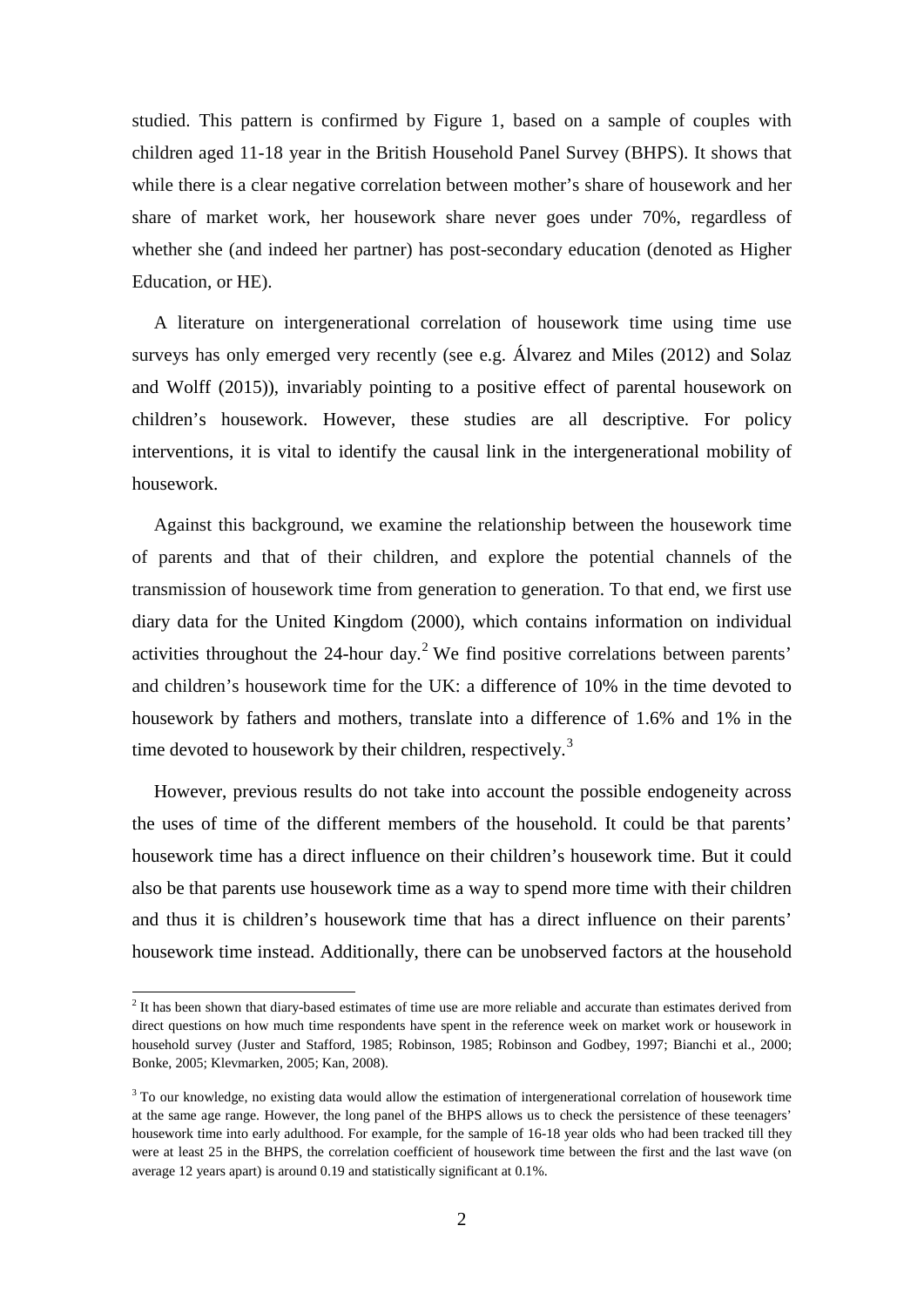level that make individuals of some households devote more time to housework (e.g., higher preference for cleaner dwellings) which explains the positive relationships found between parents and children's housework time. Under this framework, the previous analysis based on time-dairy data yields biased coefficients, and thus we cannot talk about causality but just about correlations.

To deal with the issue of causality, and given the absence of appropriate instruments for parents' housework time in the UK time use survey, we alternatively use BHPS, a long panel survey of households in the UK with information on weekly housework hours for all adults aged 16 and above in all waves, and categorical information on housework for young people aged 11-15 in more recent waves. First, we estimate fixedeffect (FE) models which allow for time-invariant unobservables which might confound parents' housework time and bias intergenerational mobility estimates in conventional time use studies using cross-sectional data. Here we find that only fathers' housework time appears to have a statistically significant effect. Second, we further explore lagged gender role attitudes and lagged actual labour supply of the mother to instrument father's housework time. The Instrumental-Variable (IV) estimates fully support the FE estimates and suggest that father's housework induced by his partner's non-traditional gender role attitudes towards domestic division of labour and her weekly working hours in the previous wave, has a large and significant effect on children's housework time.

We contribute to the existing literature on the inter-generational mobility of behaviours and attitudes. Despite the existence of many studies of inter-generational transmission of values and attitudes, happiness and economic outcomes, few papers have directly analyzed inter-generational transmission of the uses of time. To the extent that housework time represents a significant portion of daily life and negatively impacts on women's labour supply, this paper focuses on a relevant issue. Second, while previous studies on time allocation decisions have greatly enhanced our understanding of what factors affect these decisions (Gershuny, 2000, 2009; Aguiar and Hurst, 2007; Kalenkoski et al., 2005; Connelly and Kimmel, 2007 ,2009; Hamermesh and Lee, 2007; Gimenez-Nadal and Molina, 2013), most of them are descriptive. By using both the FE and the IV methods, we present suggestive evidence of a causal link between the time allocation decisions of members of the same household in this paper.

The rest of the paper is organized as follows. Section 2 reviews the literature. Sections 3 shows the results obtained using time diary data. Section 4 shows the results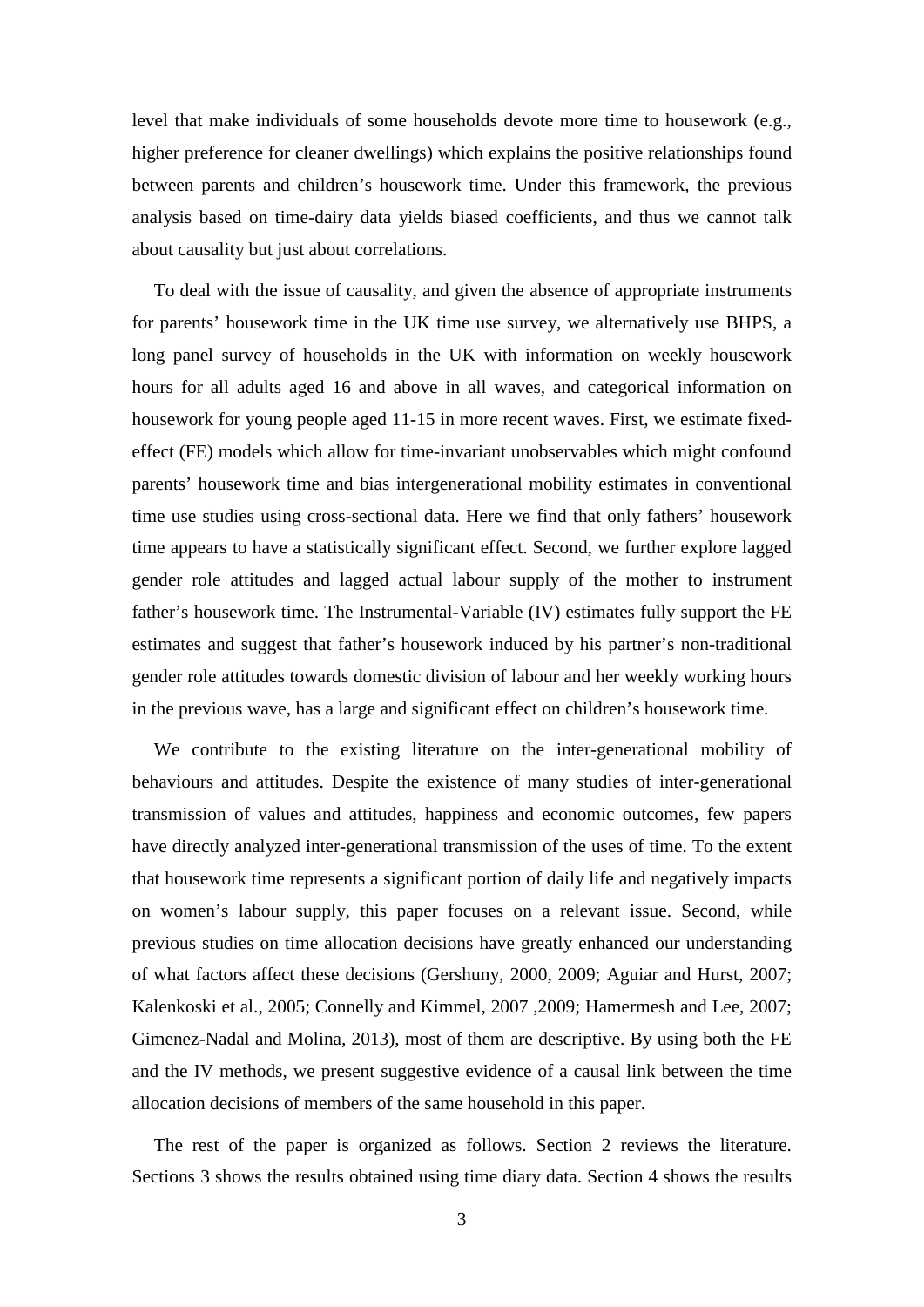obtained with the BHPS. Section 5 sets out our main conclusions.

#### **2. Literature review**

Roemer (2004) formally discusses the relationship between inter-generational transfers and equality of opportunity and considers three categories of circumstance through which parents may give their children an advantage. First, parents may influence life chances through the genetic transmission of personality, preferences, or health. Second, parents may transmit economic advantage through social connections, facilitating access to jobs and/or access to sources of human capital. Third, parents may influence the lifetime earnings of their children through a family culture and other monetary and nonmonetary investments.

The literature has largely confirmed inter-generational transmissions of preferences or attitudes. [4](#page-4-1) Wilhelm et al. (2008), for the US, estimate the correlation between the generosity of parents and the generosity of their adult children, finding that the elasticity of children's giving with respect to parents' giving ranges from 0.26 to 0.31 for religious donations, and from 0.08 to 0.14 for secular donations. Grønhøj and Thøgersen (2009) find positive correlations when examining parent-child similarities of general values, as well as specific attitudes and behaviors in the environmental domain, using a sample of Danish families. Bulte and Horan (2011) propose an empathy model of cultural transmission to capture the evolution of preferences in a population. Dohmen et al. (2012) analyse the inter-generational transmission of risk and trust attitudes, finding positive evidence of this. Necker and Voskort (2014) investigate whether children and parents show a similar willingness to take risk in their choice of occupation in Germany, and find that fathers' earnings risk is significantly positively related to sons' earnings risk despite that intergenerational transmission is weak in terms of effect size.

Gimenez-Nadal and Molina (2013) analyze the relationship between parents' education and the time devoted to childcare activities, using Spanish and UK time-use data, finding that mothers' education is associated with an increase in the time devoted to educational childcare by fathers in both countries, while it is associated with an

<span id="page-6-0"></span> <sup>4</sup> Previous research has also identified inter-generational transmissions of cognitive abilities/schooling (Anger and Heineck, 2010; Kirchsteiger and Sebald, 2010; Holmlund et al., 2011; Black and Devereux, 2011; Tsou et al., 2012; Stella, 2013), earnings/income (Solon, 1999, 2002; Hendricks, 2007; McIntosh and Munk, 2009; Corak, 2013) and well-being (Winkelman, 2005; Casas et al., 2005; Clair, 2012; Carlsson et al., 2013).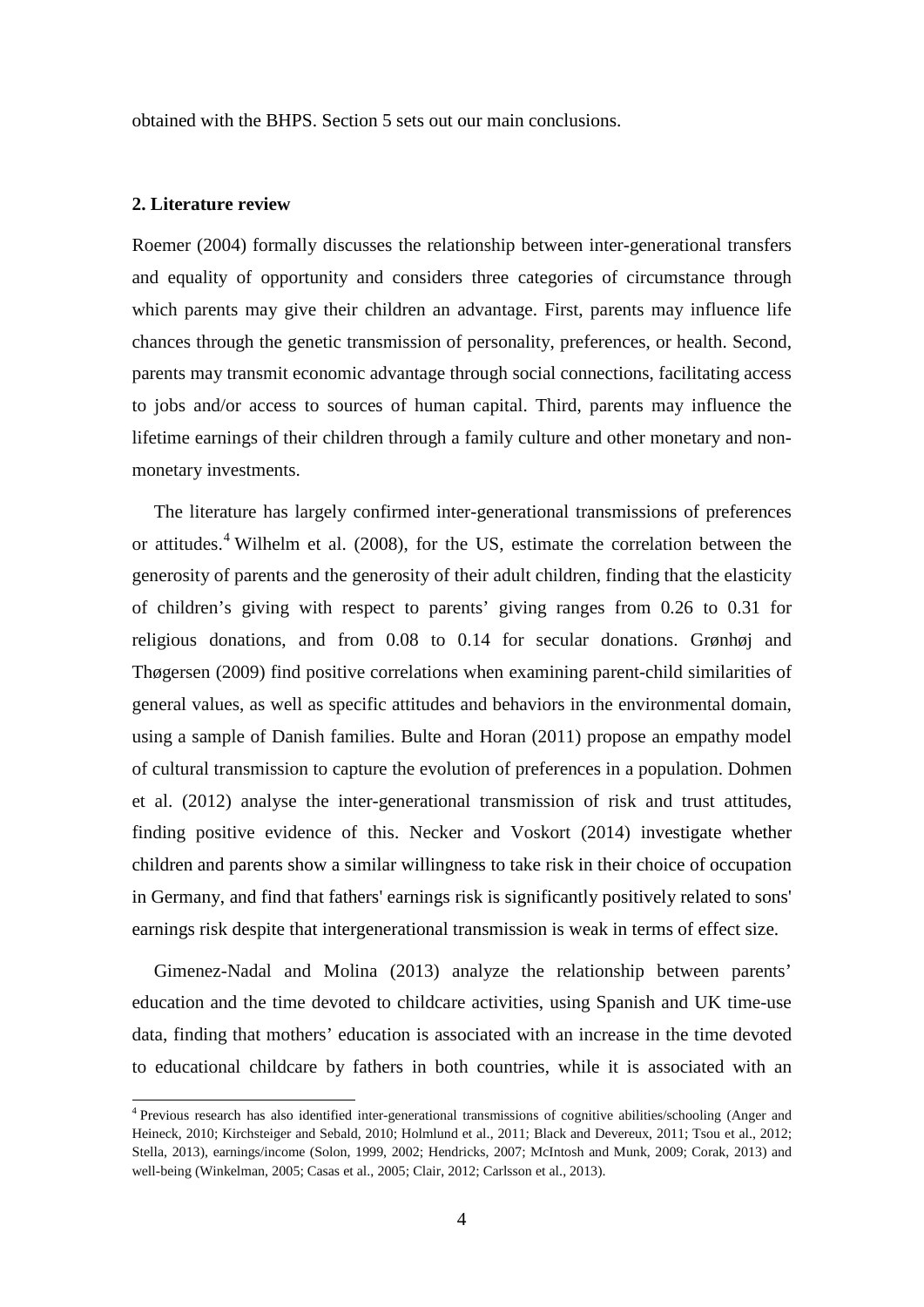increase in the time devoted to educational childcare by mothers only in Spain. Croft et al. (2014) find that fathers who help with household chores are more likely to raise daughters who aspire to traditionally male dominating (and potentially higher paying) careers.

Previous research has proposed several competing theories on the division of labor at home (see Auspurg et al. (2014) for a review). The specialization theory proposed by Becker (1965) establishes that if one partner is relatively more productive than the other in market work, the household utility will be maximized if that partner specializes in market work while the other specializes in housework. However, if the partners have identical levels of human capital, we should observe that both sexes doing similar shares of market work and housework, which goes against recent evidence on the distribution of household labor (Brines, 1994; Aguiar and Hurst, 2007; Gimenez-Nadal and Sevilla; 2012). Alternative theories have been proposed to reconcile with empirical evidence, which includes that of social gender norms (Lennon and Rosenfield, 1994; Baxter and Western, 1998; Bianchi et al., 2000). This theory refers to the existence of societal gender norms that limit the power of women in both within the household and in the society, which makes women stick to a predetermined gender role where women are most responsible of household work. However, these gender roles are effective only if deviating behaviors are socially sanctioned or if norm-compliance is rewarded. Given the weakness of these mechanisms in modern societies, an alternative explanation for individuals conforming to the existing gender norms is because they internalize them (e.g., gender identity as proposed by Akerlof and Kranton (2000)). The model of gender identity assumes that social gender norms are internalized and thus individuals who choose work arrangements which deviate from arrangements prescribed by social gender norms will incur a penalty in their utility compared to individuals whose choices affirm their gender self-image. Auspurg et al. (2014) reject the theory of gender identity in an experimental context using the UKHLS Innovation Panel and they find no evidence that men's preferences differ systematically from those of women, or that either men or women prefer the traditional male breadwinner arrangements.

Sociologists have studied gender role attitudes for a long time (Mason, Czaka and Arber, 1976; Thornton and Freedman, 1979; Tallichet and Willits 1986; Mason and Lu, 1988; Peek et al., 1991; Cassidy and Warren, 1996). Recently, Crompton et al. (2005) study the association between gender role attitudes and the domestic division of labour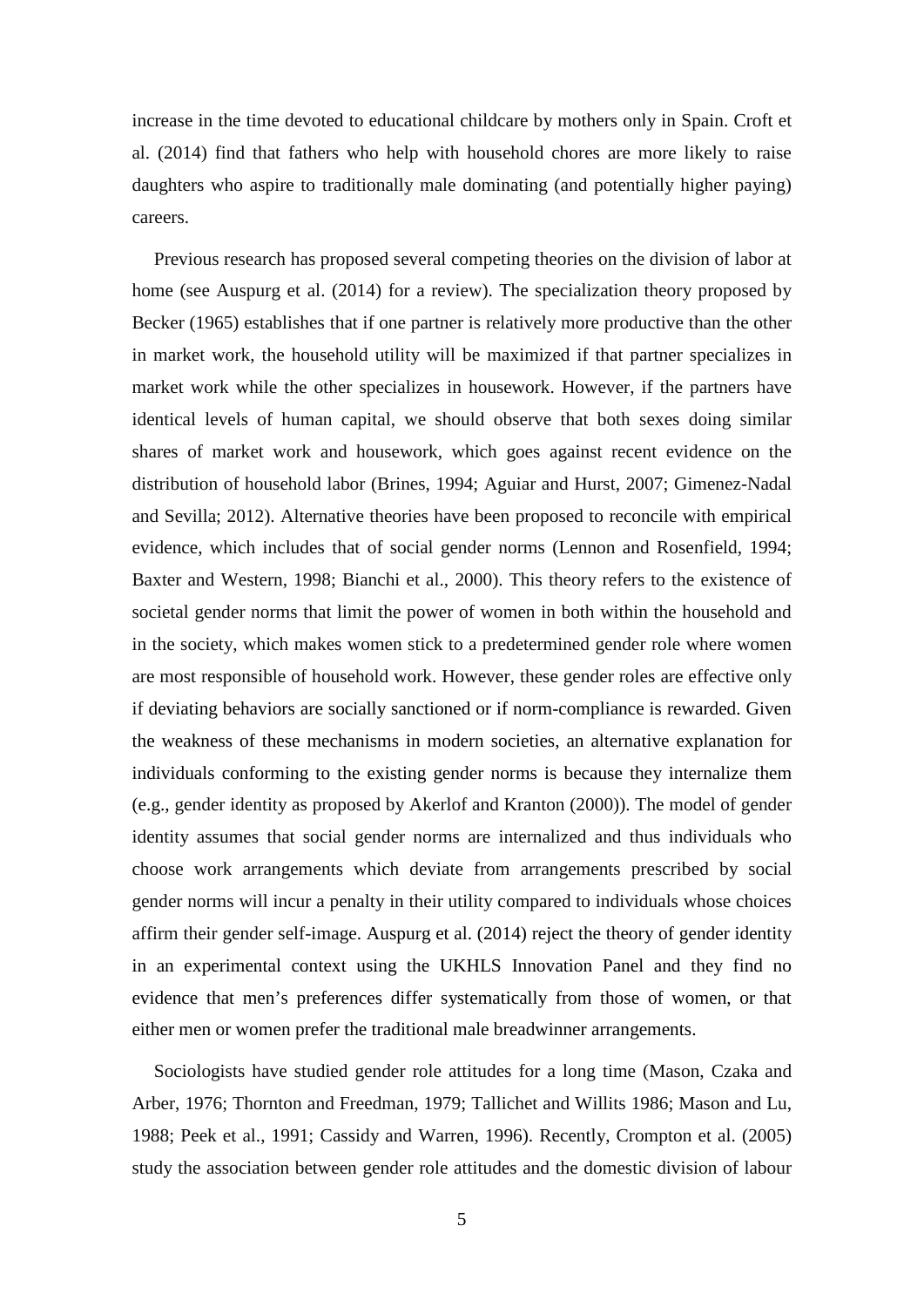in Britain, Norway and the Czech Republic. While they find a significant negative relationship between liberal gender role attitudes and traditional domestic division of labour in all three countries in 1994, such association becomes insignificant for Britain and Norway in 2002. Berrington et al. (2008) highlight the reciprocal relationships between changes in women's gender role attitudes and the changes in their labour force participation, following entry into parenthood.

It is only recently that economists have turned their attention to gender role attitudes, partly because of the new availability of this information in household survey data. Farré and Vella (2013) study the effect of mothers' attitudes towards working women on her children's attitudes, using the National Longitudinal Survey of Youth (NLSY79) and the Young Adults of the NLSY79. They find evidence of cultural transmission between parents and children, which in turn affect not only the labour market participation of daughters, but also that of the daughters-in-law. Using the 1970 British Birth Cohort (BCS70), Johnston et al. (2014) present compelling evidence of maternal gender role attitudes on her daughters' educational and labour market outcomes, measured some 25 years apart. While there appears to be no direct effect of mothers' attitudes on sons' education and labour supply, they find a significant correlation with sons' partners' labour supply. Using the BHPS, Schober and Scott (2013) consider how couples adapt gender role attitudes and employment decisions in the transition to parenthood. Their findings suggest that couples with strong maternal postnatal labour market attachment are more likely to have less traditional attitudes.

#### **3. The United Kingdom Time Use Survey (2000)**

For the analysis of the relationship between parents and children's housework time, we use data from the United Kingdom included in the Multinational Time Use Survey (MTUS).<sup>[5](#page-6-0)</sup> The MTUS is an ex-post harmonized cross-time, cross-national, comparative time use database, coordinated by the Centre for Time Use Research (CTUR) at the University of Oxford. It is constructed from national randomly-sampled time-diary studies, with common series of background variables, and total time spent in 41 activities (Gershuny, 2009). The MTUS provides us with information on individual time

<span id="page-8-0"></span><sup>&</sup>lt;sup>5</sup> Information on the variables, and on how to access the data, is available on the MTUS website: [http://www.timeuse.org/mtus.](http://www.timeuse.org/mtus) See Fisher, Gershuny and Gauthier (2011) for a full description of the MTUS documentation. We use version W53 (accessed in October 2010) of the MTUS.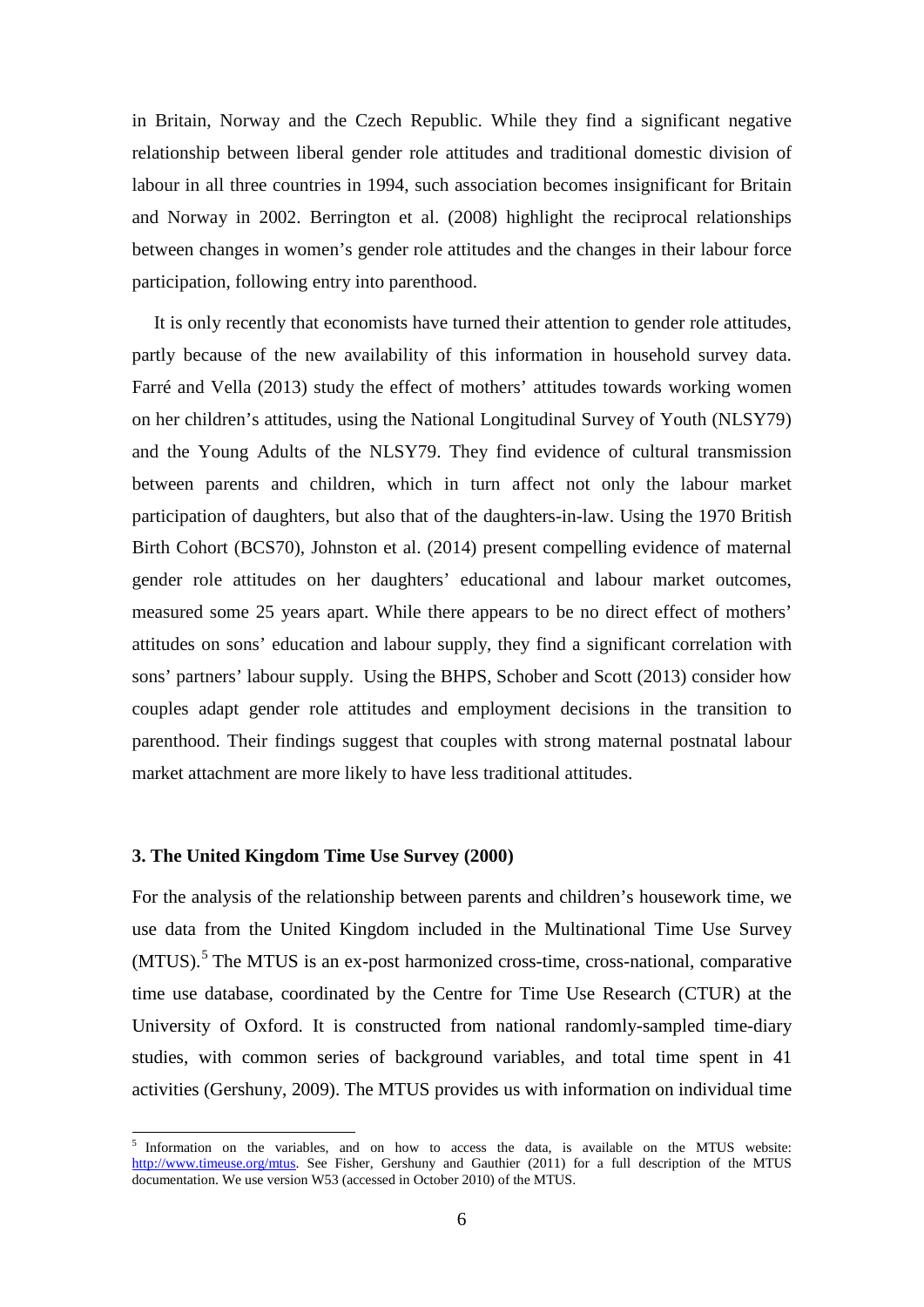use, based on diary questionnaires in which individuals report their activities throughout the 24 hours of the day.

#### *3.1 Sample selection*

We select individuals who are between 11 and 18 years old, who are living with two heterosexual parents. Furthermore, in order to analyze how the housework time of parents relates to the housework time of their children, we need time-use information for both members of the couple. This limitation prevents us from carrying out a more general and up-to-date analysis, as we must restrict the analysis to the 2000 survey as it is the only UK survey included in the MTUS that has been harmonized and that has information for all the members of the household.

The MTUS activities are defined as the 'primary' or 'main' activity individuals were engaged in at the time of the interview, and we are able to add up the time devoted to any activity of reference (e.g., paid work, leisure, housework) as 'primary' activity. We consider the time devoted to *housework* by both parents and their children, measured in hours per day. Our definition of *housework* includes the total time devoted to the following activities: "cook, wash up", "housework", "odd jobs", "shopping" and "domestic travel". Table 1 shows the time devoted to housework by children and their parents for the UK. Children devote around 0.5 hours per day to these activities, while fathers and mothers devote 0.91 and 1.5[6](#page-8-0) hours per day, respectively.<sup>6</sup> This gender gap in housework of mothers is consistent with Gimenez-Nadal and Sevilla (2012) who find a gender gap in housework favoring women in the UK during the 2000s.

Furthermore, non-participation in housework activities on a daily basis is more common for fathers and children compared to mothers. Figure 2 shows k-density functions for the time devoted to housework activities for children, mothers and fathers. We can observe that a higher proportion of children  $(28.3%)$  and fathers  $(13.5%)$  report no participation in housework activities compared to mothers (1.7%), and that housework time has a greater variation for children and fathers compared to mothers, as

<span id="page-9-0"></span><sup>&</sup>lt;sup>6</sup> In a previous version of the paper, we also analyzed the time use patterns of children and their parents for Germany (2001), Italy (2002) and Spain (2002) using surveys included in the MTUS. A common characteristic of this pattern is that in all the countries children devote around 0.5 hour per day to housework. Additionally, mothers in Italy and Spain devote a relatively high amount of time to housework compared to mothers in Germany and the UK, which is consistent with prior studies showing that in the Mediterranean countries there is a large gender gap in housework favoring women, which makes these countries especially inegalitarian in the gender distribution of household labor (Sevilla, 2010; Sevilla et al., 2010; Gimenez-Nadal et al., 2012). Results are available from authors upon request.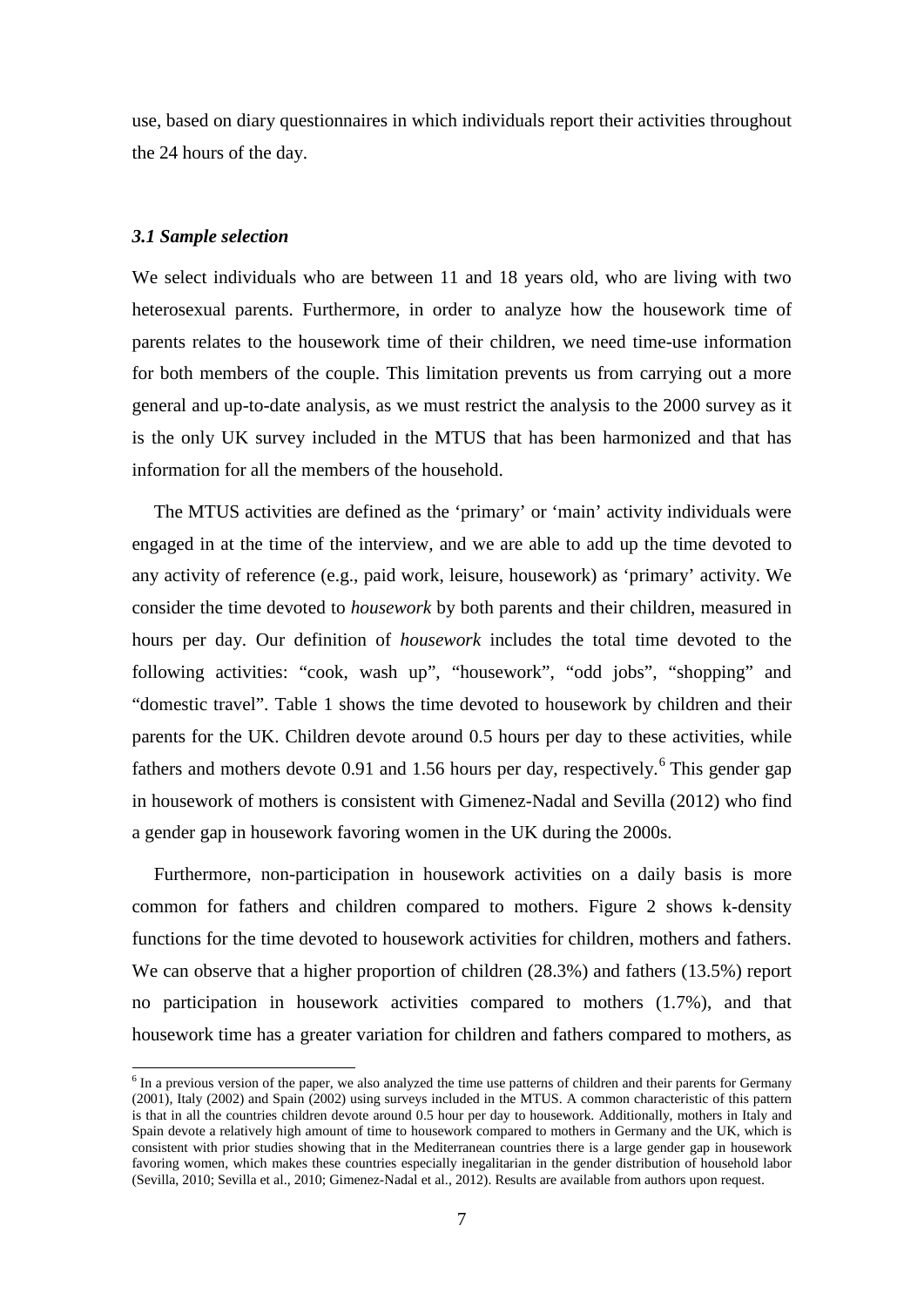the Coefficient of Variation  $(CV)$  yield higher values in the case of children  $(CV=0.32)$ and fathers  $(CV=0.46)$  compared to mothers  $(CV=0.30)$ . Hence, housework time is more evenly distributed for women whereas there is more daily variation in the time devoted to housework by fathers and their children. Such differences may indicate that while participation in housework activities is more sporadic for fathers, involvement in housework for mothers can be seen as a "normal" behavior of the household members, consistent with previous evidence on gender roles (Álvarez and Miles, 2003; Bittman et al. 2003; Evertsson and Nermo, 2004; Gimenez-Nadal, Molina and Sevilla, 2012) and the existence of typical "male" and "female" tasks (Cohen, 1998, 2004; Hersch and Stratton, 2002; Sevilla et al., 2010) where "male" tasks are sporadic and refers to household maintenance and odd jobs.<sup>[7](#page-9-0)</sup> All this evidence may indicate that fathers' time in housework is more important for the behavior of children as it could be considered as exceptional (e.g., father's involvement could be more important at the margin).

This last hypothesis is reflected in the raw correlation or relationship between children and parents' housework time. Figure 3 shows the raw relationship between children's and parents' housework times. The figures plot the average time devoted to housework by children for each time devoted to housework of the parent; that is, for all households with the same amount of time devoted to housework by the father/mother, we average the time devoted to housework by the children, by gender. For instance, for all households where the father devotes 1.04 hour to housework, we average the time devoted to housework by the children, obtaining a mean value of housework of 0.61 hours per day. We then (scatter) plot mean housework time of children (y-axis) on the time devoted to housework by fathers and mothers (x-axis). We have also added a linear fit to see the extent to which scatters are distributed following a linear relationship.

<span id="page-10-0"></span>We observe a positive relationship between the time devoted to housework by parents and the time devoted to housework by their children. Furthermore, comparing the slopes of the linear fits obtained for mothers and fathers' housework time, we observe that the slope is higher for the case of fathers' housework. In particular, while the slope for fathers' housework is 0.21, the slope for mothers' housework time is 0.11, which is consistent with the idea that fathers' housework time has a greater influence on

 $7$  According to a recent survey carried out in the UK for 1,000 working mothers, when asked about who takes primary responsibility of the different household chores in their homes, men are responsible for only 3 activities (empty the bins, change light bulbs and do a spot of DIY) while women are responsible for 36 activities which includes cooking, ironing and cleaning, among others (www.mumsnet.com).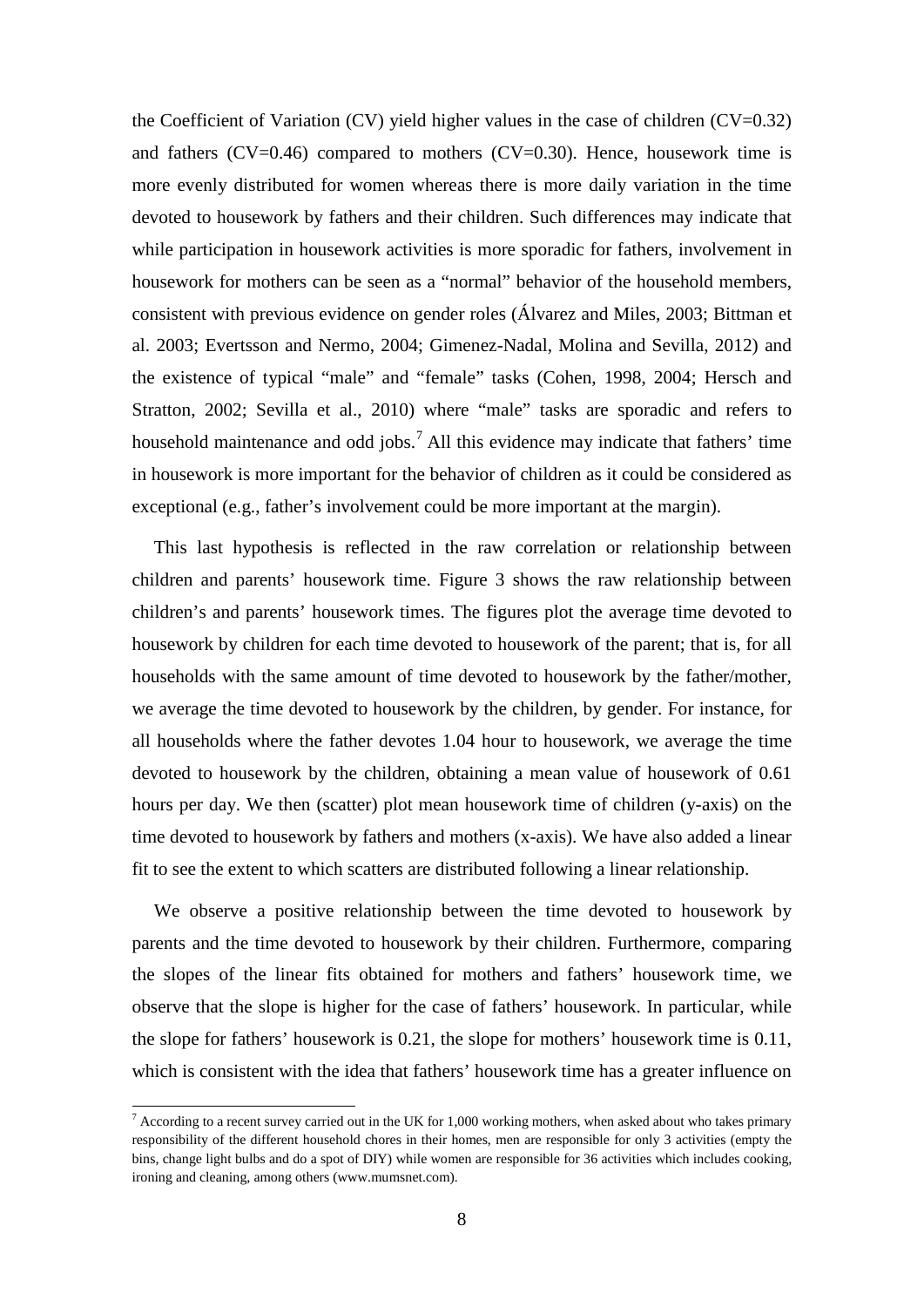children's housework time compared to that of mothers.

#### *3.2 Empirical strategy*

Using an adaptation of Black and Devereux (2011) and Stella (2013), who examined human capital transfers, we regress the time dedicated to *housework* by the children on the time devoted to housework by the fathers and mothers of those children. In this sense, we regress the log of housework time of children on the log of housework time of the father and the mother.<sup>[8](#page-10-0)</sup> We thus estimate the following OLS model:<sup>[9](#page-11-0)</sup>

InTime<sub>ih</sub>
$$
\alpha+\beta
$$
 InFather'sTime  $\pm \beta$  \*<sub>2</sub> InMother'sTime  $e_{ih} \gamma X \pm \text{Day } \pm \epsilon_{ih}$  (1)

where the dependent variable  $\ln \text{Time}_{\text{th}}$  denotes the log of the time devoted to housework by child "*i"* in household "*h"*, with this being expressed as a linear function of (log) time dedicated by parents to housework in the household. The indicators of mobility  $β_1$  and  $β_2$  represent the elasticity of children's time with respect to their parents' time, with an elasticity of 0.5 implying that a 10% difference between two families translates into an average difference of roughly 5% between their children's times. Even though we use the logarithm of housework of parents and their children, the transformed variables do not follow a normal distribution, which makes the error terms of regressions not homoskedastic, and thus we correct our regressions by obtaining robust standard errors.

The set of socio-demographic variables  $X_{i<sub>h</sub>}$  includes the children's characteristics (gender, age, and work status), parent's characteristics (age, education, work status) and household characteristics (household size, number of children, and whether the household owns the dwelling). <sup>[10](#page-11-1)</sup> We specifically include parents' ages to capture

<sup>&</sup>lt;sup>8</sup> We add the unity to the time devoted to housework time before taking logs to allow for zero hours.

<span id="page-11-0"></span> $9$  However, as we observe a high proportion of "zeros" in the time devoted to housework (23% of observations in the pooled sample), there can be some dispute regarding the selection of alternative models, such as that of Tobin (1958). According to Frazis and Stewart (2012), OLS models are preferred in the analysis of time-allocation decisions, and Gershuny (2012) argues that traditional diary data can still produce accurate estimates of mean times in activities for samples and subgroups. Foster and Kalenkoski (2013) compare the use of Tobit and OLS models in the analysis of the time devoted to childcare activities, finding that the qualitative conclusions are similar for the two estimation methods. Thus, we rely on OLS models, although we have alternatively estimated Tobit models, and our qualitative conclusions are the same (results shown in Appendix). It is not possible to apply a conditional Fixed-Effects Tobit model as there does not exist a sufficient statistic allowing the fixed effects to be conditioned out of the likelihood (Greene, 2004), and thus we rely on a Random-Effects Tobit model when considering the panel data structure of the data.

<span id="page-11-2"></span><span id="page-11-1"></span><sup>&</sup>lt;sup>10</sup> Column 1 in Table 1 shows means and standard deviations for our explanatory variables.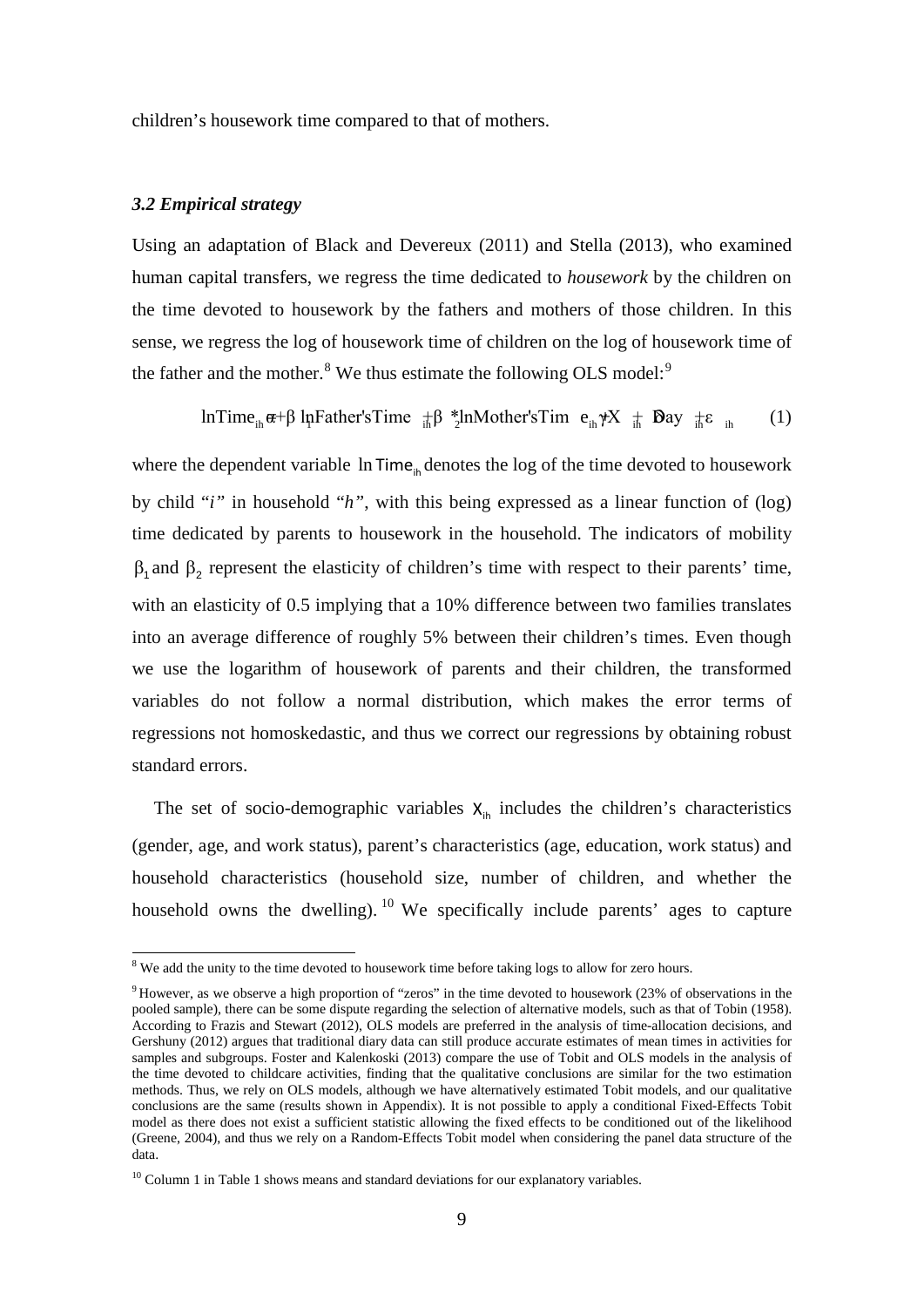differences in housework time behaviors across parental lifecycles, and day-of-the-week dummies to scale the day of the week (ref.: Saturday). Finally,  $\varepsilon_{\text{in}}$  represents a robust standard error.

#### *3.3 Results*

Column (2) in Table 1 shows the results of estimating Equation (1) on the time devoted to housework by children. We find positive correlations between parents' and children's housework time, indicating that the more time parents devote to housework, the more time their children devote to housework. In particular, we find correlations of 0.11 and 0.08 between fathers' and mothers' housework time, on the one hand, and the time devoted to housework by their children on the other. Given that children's and parents' housework time has been transformed to logarithm, we can interpret these results in terms of elasticities: a difference of 10% in the time devoted to housework by fathers translates into a difference of 1.06% in the time devoted to housework by their children, while a difference of 10% in the time devoted to housework by mothers translates into a difference of 0.75% in the time devoted to housework by their children. Additionally,  $β_1$  seems to be larger compared to  $β_2$ , consistent with the evidence shown in the above analysis. However, a t-type test does not allow to affirm that the 2 coefficients are statistically different from each other (p-value=0.40), and thus at this stage we cannot ascertain that the relationship for mothers and fathers' housework is different.

Two issues here prevent us from talking about causality. First, reverse causality may imply that there exists an effect of children's housework on the time devoted to housework by their parents and, under this framework, simple econometric models that do not take into account this two-way relationship would yield biased estimations.<sup>[11](#page-11-2)</sup> However, the limitation in the socio-economic information included in the UKTUS precludes an Instrumental Variable strategy. Second, one might be concerned with the presence of unobserved heterogeneity of individuals and households as there might be unobserved factors at the individual and household level that correlate with both the time children devote to housework, and that of their parents. Factors such as parents' heterogeneity in time preferences, and in the outsourcing of household chores, or

<span id="page-12-0"></span> $11$  To the extent that children and parent's housework time are substitutes, this would bias the estimates towards zero. If anything, this would make it harder to find a significant effect of parent's housework (i.e. it works in our favour).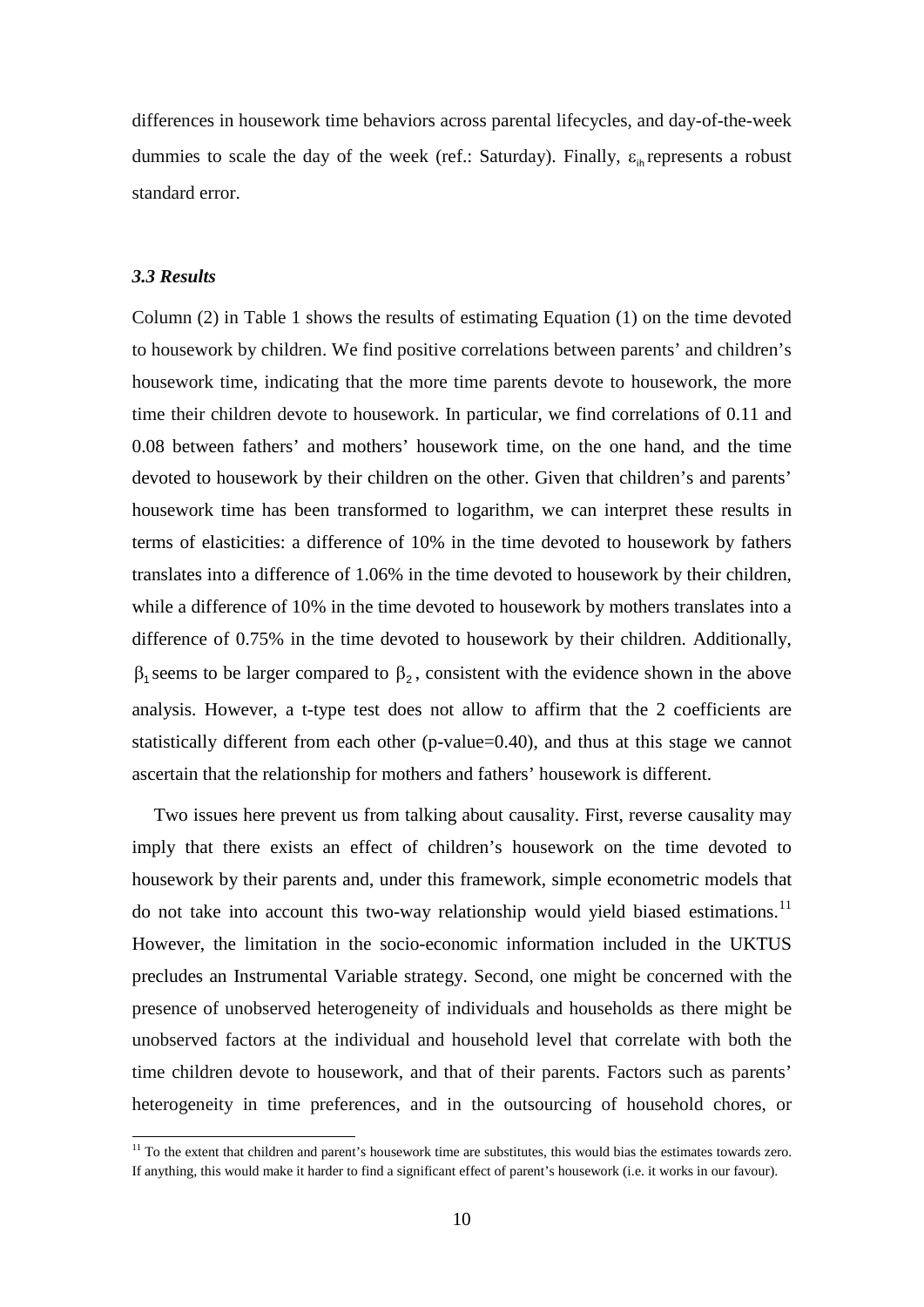heterogeneity in productivity of individuals in housework, are just a few examples of factors that can affect the time devoted to housework by parents and their children at the same time.

#### *3.4 Results considering unobserved heterogeneity*

Given that the MTUS is cross-sectional, we cannot identify correlations between parents' and children's housework time net of (permanent) individual and household heterogeneity in preferences. However, we now exploit the fact that we have two diaries per individual, which allows us to exploit the within-person variation in housework time and thus control for permanent individual/household heterogeneity in preferences. Comparing the within-person and between-person variation of our dependent variable, we obtain a within-person variation of 0.37, while the between-person variation is 0.46, respectively. Thus, we have sufficient within-person variation to apply a Fixed Effects estimator on equation (1). Unfortunately, we have no time-variant variables except for days when the diary was answered, which are included in the regressions, and thus we take these results as complementary and not as main results, given that we cannot control for the observed heterogeneity of children and their parents. There are 932 distinct individuals.

Column (3) in Table 1 shows the FE results. We observe that both fathers' and mothers' time in housework are positively related to the housework time of children, with these associations being statistically significant at standard levels, and consistent with previous results without taking into account the unobserved heterogeneity of individuals. Thus, it appears that the unobserved heterogeneity of individuals and households does not alter our main results: in the UK both fathers' and mothers' housework is positively related with the time devoted to housework by the children. In particular, a difference of 10% in the time devoted to housework by fathers translates into a difference of 1.6% in the time devoted to housework by their children, while a difference of 10% in the time devoted to housework by mothers translates into a difference of 1% in the time devoted to housework by their children. Additionally,  $β_1$  seems to be larger compared to  $β_2$ , consistent with the evidence shown in the above analysis, but again a t-type test does not allow to affirm that the 2 coefficients are statistically different from each other (p-value=0.28).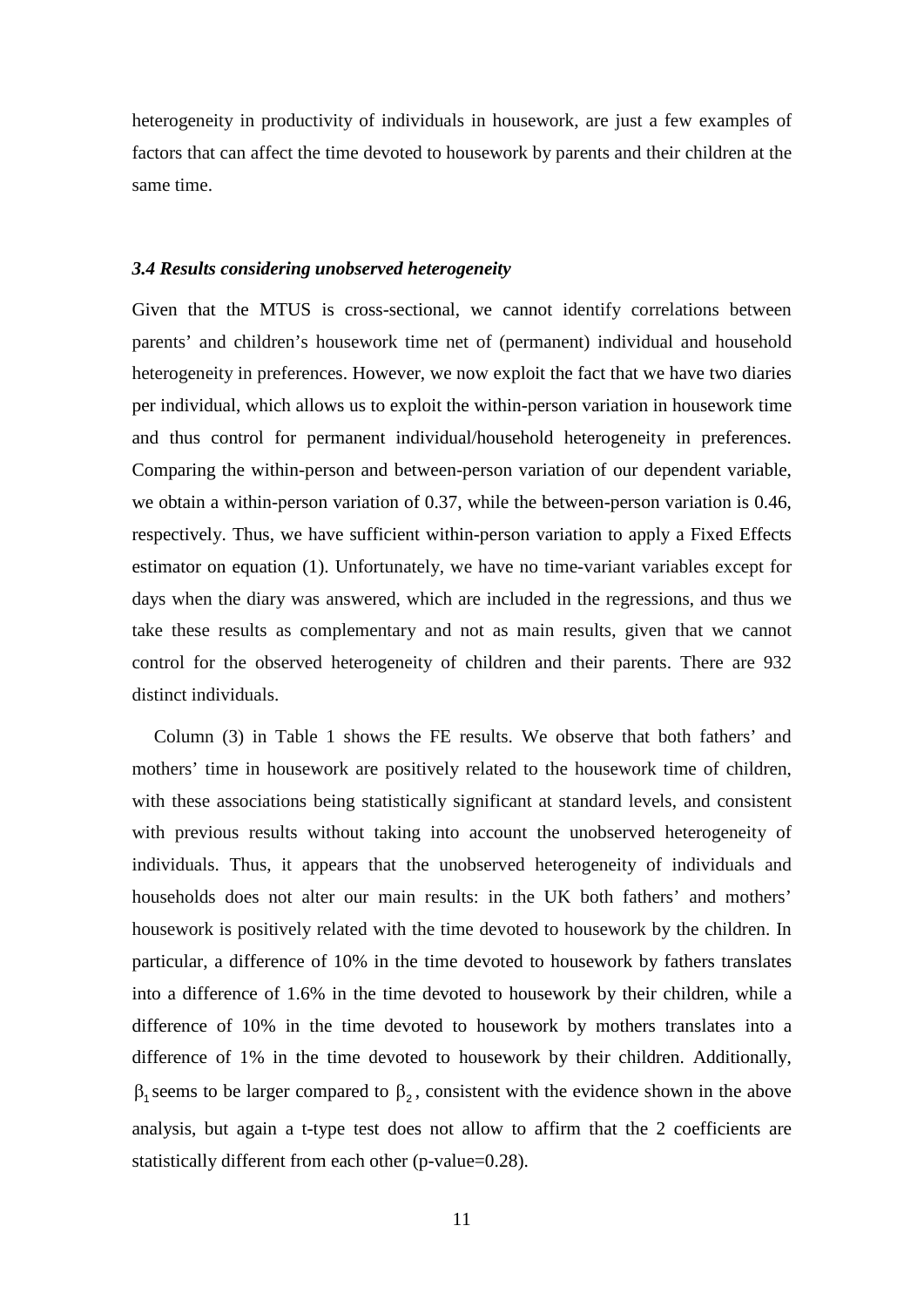#### *3.5 Results for ratios of housework*

We propose an alternative way to control for the permanent heterogeneity of individuals/households preferences for housework by normalizing housework time for parents and children. The reason is that different types of households may have different preferences for housework time (e.g., by family size or age of the parents) and thus both the father and mother devote more time to housework as they prefer, for instance, a cleaner house. Thus, we normalize the housework time of the father, and the child, by dividing by the mother's time in housework in the household, as mothers present a higher participation rate in housework time. We define the "Child-mother housework ratio" and the "Father-mother housework ratio" as follows: Child – mother  $=\frac{\text{Child's Time}}{\text{N}}$ Mother's Time housework ratio  $-\text{mother} = \frac{\text{Cind's Time}}{\text{Mother's Time}}$  and Father – mother =  $\frac{\text{Father's Time}}{\text{Mean} + \text{Time}}$ Mother's Time housework ratio  $-\text{mother} = \frac{\text{r} \cdot \text{after} \cdot \text{s} \cdot \text{time}}{\text{Mother's Time}}.$ 

Columns (4) and (5) in Table 1 shows the results of regressing the "Child-mother housework ratio" as function of "Father-mother housework ratio", for the OLS and FE specifications respectively. <sup>[12](#page-12-0)</sup> We find that the "Father-mother housework ratio" is positively related with the "Child-mother housework ratio" for both the OLS (e.g., 0.245) and FE (e.g., 0.263) models. These results indicate that the higher the time of the father in housework the higher the time devoted by the child to housework, relative to the time devoted by the mother, pointing toward the more important role played by father's housework in explaining the time devoted by the child to housework.

#### *3.6 Heterogeneous effects*

We now analyze the relationship between parents' and children's housework time when we consider that these relationships may vary depending on the economic status of the parents. For instance, it could be that, in those couples where one of the members does not participate in the labor market, the members of such couple are more concerned about their children's behavior and well-being (single-earner couples have stronger preferences for raising their children by themselves). As a result, we could expect different patterns of behavioral transmission, e.g., larger correlations of parents' housework with the housework of their children. To that end, we consider the economic

<span id="page-14-0"></span> $12$  Here we do not apply the logarithm to the ratios, as they would lead to negative values for the two ratios.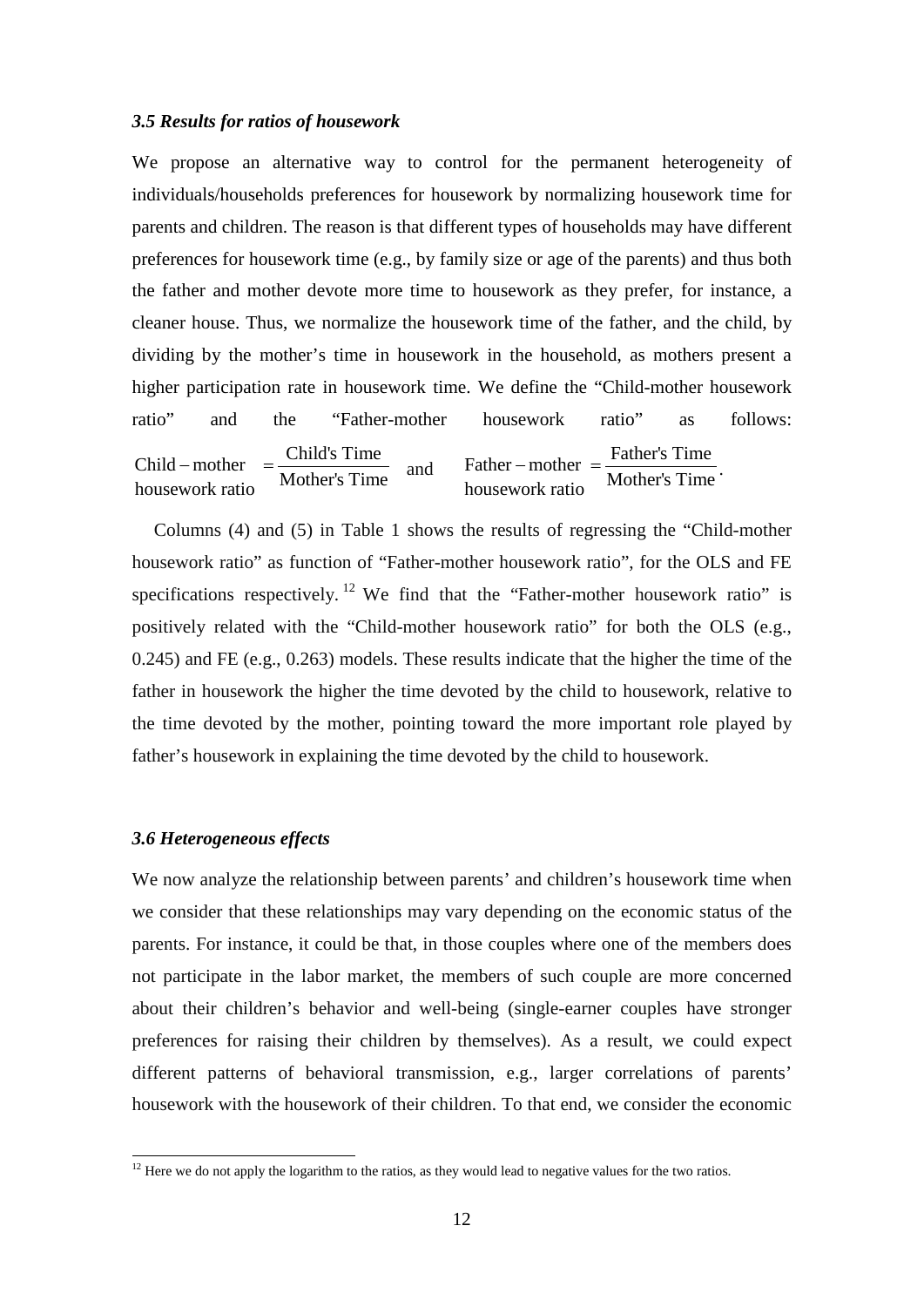and labor status of parents as a conditioning element.

First, we consider the labor status of the mother. This analysis is relevant to the extent that some couples may both participate in the labor market, using their additional income – compared to one-earner couples — to outsource the household chores. Under this framework, it could be that in dual-earners couples the relationship between parents and children's housework time differs from the relationship in one-earner couples. We thus consider whether the mother is working or not, as typically the father participates more often in the labor market.

Columns (1) and (2) of Table 2 show the results of estimating Equation (1) for households where the mother is working, and the mother is not working, respectively. We observe that for the two types of households, fathers' housework is positively related with the time devoted to housework by the children, results that are consistent with previous results. In particular, a difference of 10% in the time devoted to housework by fathers in households where the mother works translates into a difference of 0.9% in the time devoted to housework by their children, while a difference of 10% in the time devoted to housework by fathers where the mother does not work translates into a difference of 1.6% in the time devoted to housework by their children. Thus, the relationship between fathers and children's housework time almost doubles in households where the mother does not work compared to households where the mother works. Furthermore, mothers' housework is positively related with children's housework time at the 90% confidence level in households where the mother works, while it is non-statistically significant in household where the mother does not work. Thus, the relationship between fathers and children's housework time is larger in households where the mother does not work, which may be explained as follows: in specialized couples, where the father works and the mother does most of the household chores, the participation of the father in this household chores may be seen as something exceptional and thus has a larger influence on the behavior of their children.

A second factor that may condition the correlations observed in the analysis that includes all the couples is education. It could be that more educated parents are more concerned about the educational and attitudinal behavior of their children. On the other hand, it could be that as more educated parents have a higher opportunity cost, they devote less time to housework, compared to less-educated parents, which negatively affects the positive correlation between parents' and children's housework time. Thus,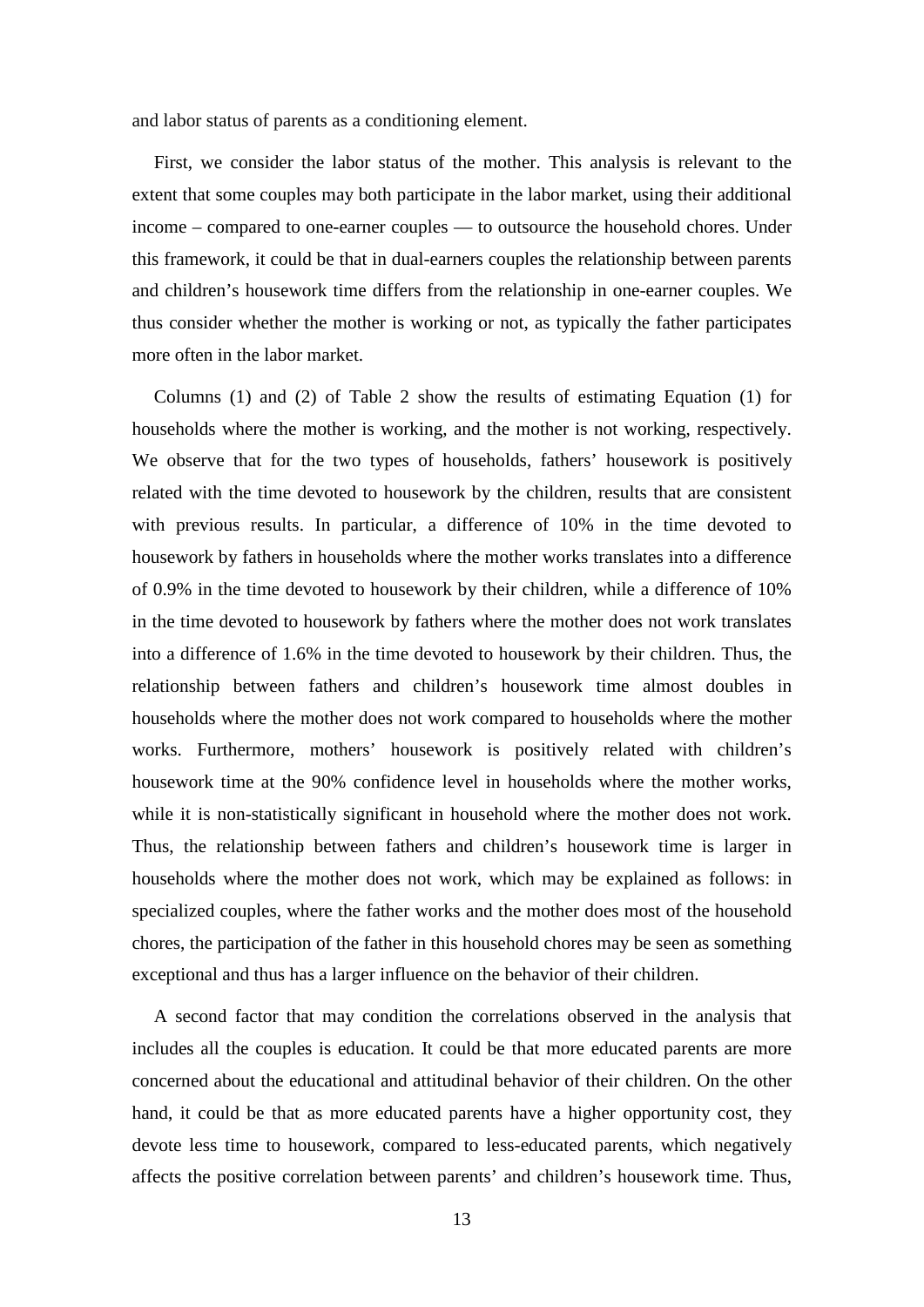we estimate Equation (1) considering 3 possible levels of education of the mother: primary education (less than high school level), secondary education (high school level) and university education (some college, college degree or more).

Columns (3), (4) and (5) of Table 2 show the results of estimating Equation (1) for couples where the mother has primary education, secondary education, and university education, respectively. We find that the positive correlation between fathers and children's housework time applies to all households independently of the educational level of the mother, with these correlations being statistically significant at standard levels. In particular, a difference of 10% in the time devoted to housework by fathers translates into a difference of 1.1, 0.8 and 1.2% in the time devoted to housework by their children in households where the mother has primary, secondary and university level of educations, respectively. But considering the mothers' time in housework, it is only statistically significant in households where the mother has university education, as a difference of 10% in the time devoted to housework by mothers translates into a difference of 2% in the time devoted to housework by their children.

In summary, we find that while fathers' housework time is positively related with their children's housework in all cases, the effect of mothers' housework time depends on the type of household. This difference points towards fathers' housework time having a direct effect on the housework of their children, while the effect of mother's housework time is not so clear cut. To disentangle with these heterogeneous effects, and to take into account issues of reverse causality and unobserved heterogeneity of individuals, in next Section we use data of housework time included in the BHPS to test the consistency of the results obtained in this Section.

#### **4. The British Household Panel Survey**

<span id="page-16-0"></span>The British Household Panel Survey (BHPS) is the longest longitudinal survey of households in the UK, starting in  $1991<sup>13</sup>$  $1991<sup>13</sup>$  $1991<sup>13</sup>$  The original sample members, including their children once they turn 16, together with any partners, are interviewed annually in subsequent years in order to maintain the representativeness of the sample. As most household surveys, the BHPS collects key information on changes in family

<sup>&</sup>lt;sup>13</sup> The last wave of the BHPS was conducted in 2008. From 2009 onwards, the BHPS was merged into the new UK Household Longitudinal Survey (UKHLS), also known as Understanding Society.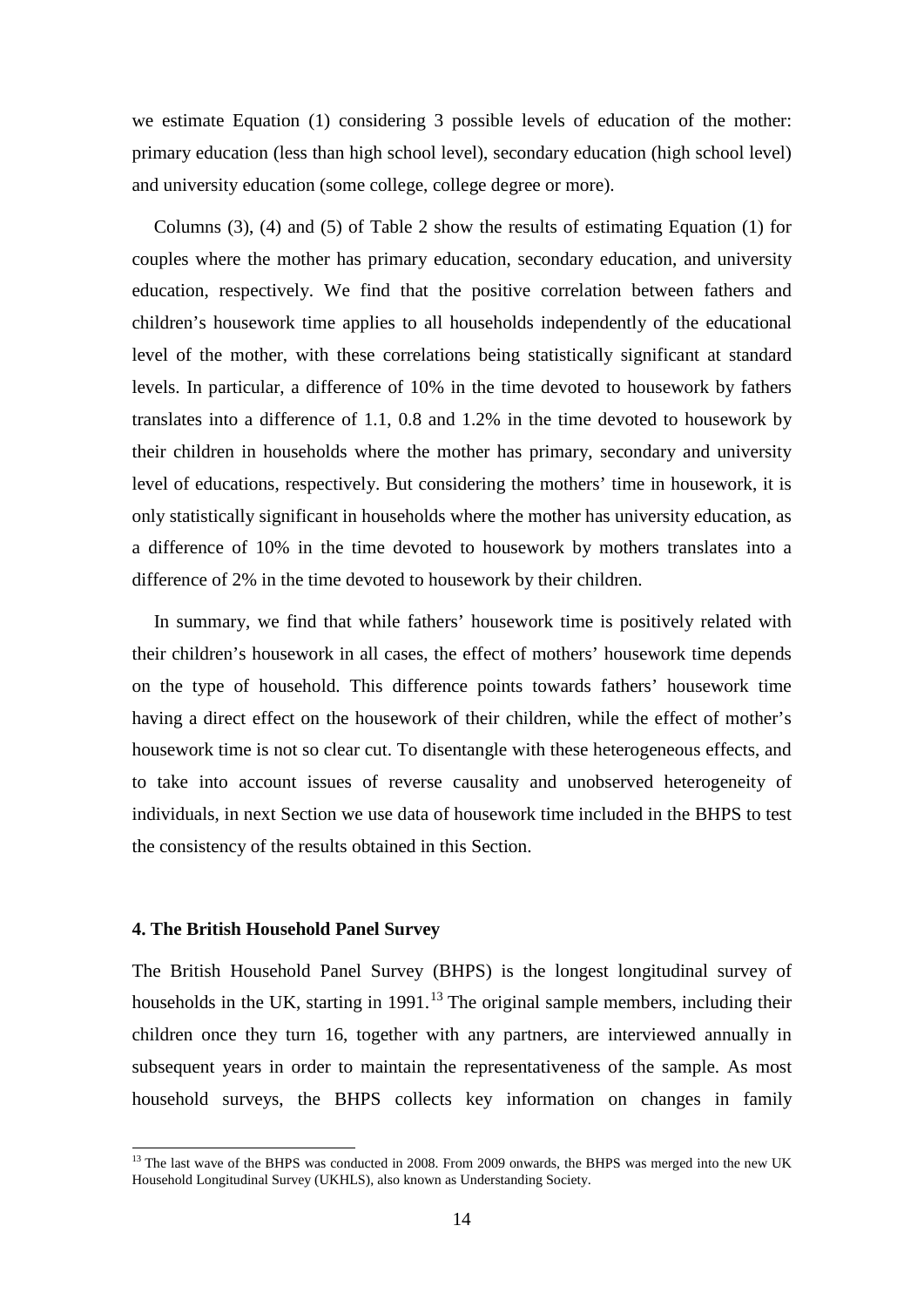composition, education, labour market experience, individual earnings, and family incomes and benefit receipts. However, the BHPS also asks all adults in all but the first wave, the number of housework hours per week.<sup>[14](#page-16-0)</sup> Another important feature for our paper is that the BHPS ask gender role attitudes of all adults aged 16 and above in oddnumbered waves. Specifically, respondents are asked if they personally agree or disagree (on a 5-point scale) with the following statement about family life: "A husband's job is to earn money; a wife's job is to look after the home and family".

#### *4.1 Sample selection*

We construct a sample of young people aged 16-18, who are living with both parents aged 60 or below, in all waves.<sup>[15](#page-17-0)</sup> This is supplemented by the Youth Survey sample of 11-15 year olds living with both parents, available from Waves 12-18. Note that for the latter sub-sample, the youth housework information is categorical (don't do/less than 1, 1-3, 4-6, or 7 or more per week). In our analysis, we will focus on the 16-18 year youth sample which has continuous measure of housework, while also look at the extensive margin of housework for the pooled sample of 11-18 year olds.<sup>[16](#page-17-1)</sup>

Figure 4 shows the mean daily housework hours of the child, the father and the mother, for boys and girls separately.<sup>[17](#page-17-2)</sup> While boys aged 16-18 only spend 0.29 hours per day on housework, their female counterpart spend 0.45 hours, or 54% more time on household chores. Fathers of boys spend 0.82 hours per day on housework whereas fathers of girls only spend 0.74 hours. The gap of 0.08 hour is statistically significant at the 1% level. In contrast, there is no statistical significant difference in mother's housework hours by the child's gender, with a mean of about 2.92 hours per day. There are 30.3%, or twice as any boys as there are girls, who do no housework. Fathers of boys are two percentage points less likely to be doing no housework at all. With a sample mean of 0.118, this gap is statistically significant at the 5% level. On the other hand, only 0.5% of mothers do no housework, with no statistical significance across the

<sup>&</sup>lt;sup>14</sup> The key question for this paper is "About how many hours do you spend on housework in an average week, such as time spent cooking, cleaning and doing the laundry?". Although the BHPS asks who is mainly responsible among spouses for grocery shopping, cooking, cleaning/hovering, washing and ironing, and looking after children aged 12 or under, there is no breakdown by hours.

<span id="page-17-0"></span><sup>&</sup>lt;sup>15</sup> We exclude cases where the mother is aged under 25.

<span id="page-17-3"></span><span id="page-17-1"></span><sup>&</sup>lt;sup>16</sup> To the extent that 16-18 year olds might round up 0.50-0.99 hour per week of housework, we might be slightly over-estimating the incidence of not doing housework at all among 11-15 year olds.

<span id="page-17-2"></span> $17$  To facilitate comparison with the MTUS results, we have converted weekly housework hours to daily.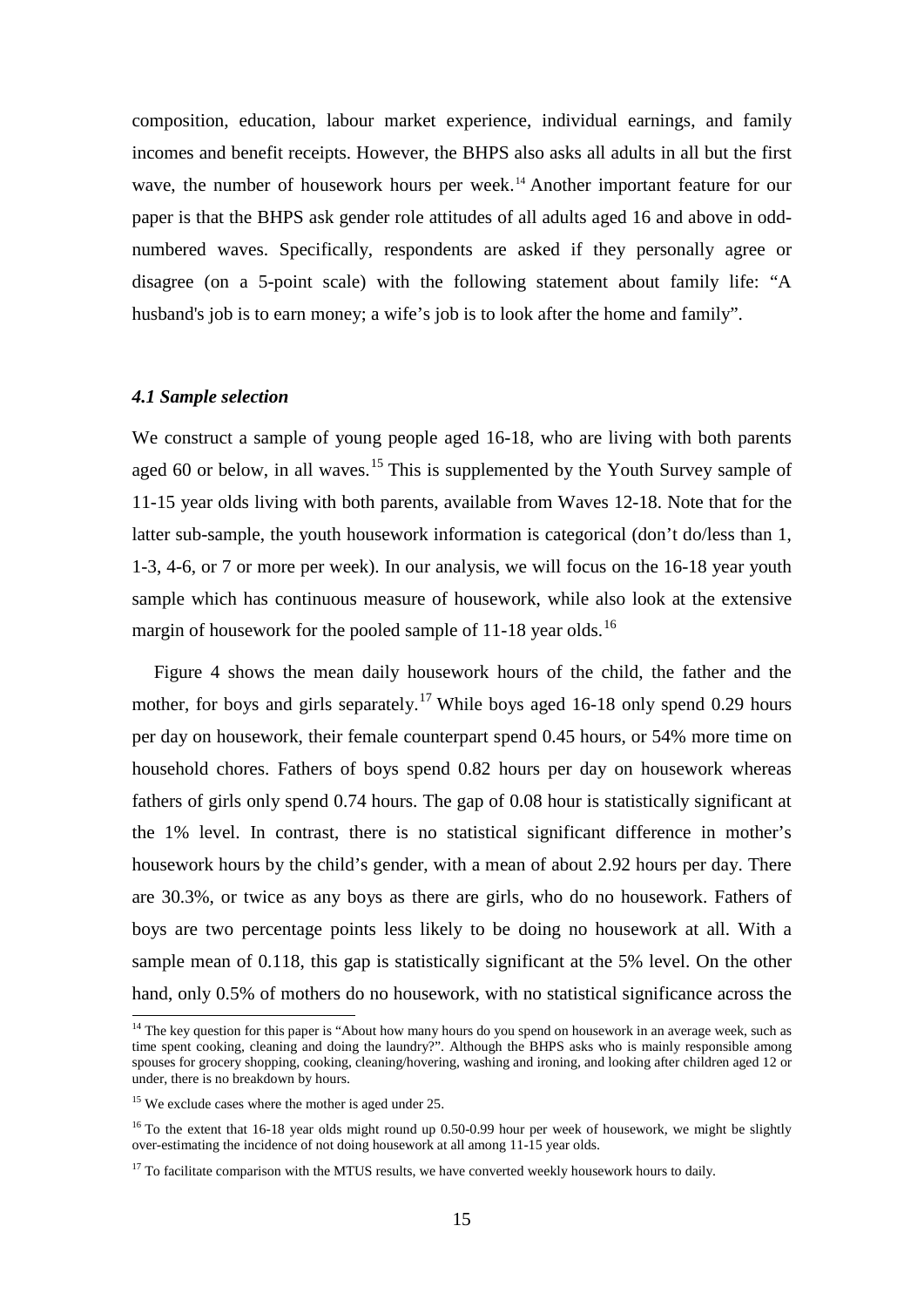gender of the child. Table 3 present summary statistics of key variables, by subsamples. It is clear that children are more likely to do any housework as they get older. Consistent with the traditional household division of labour, mothers do more housework per day than fathers. Overall, the BHPS sample is broadly comparable to the UK MTUS sample in terms of characteristics.

#### *4.2 Estimation results*

In the first two columns of Table 4, we present the OLS and FE estimates of the conventional intergenerational mobility model of housework behaviour, using the same specification as for Table  $1<sup>18</sup>$  $1<sup>18</sup>$  $1<sup>18</sup>$  Again, we add unity to daily housework hours before taking logs to allow for zero observations. OLS results suggest that a child's housework time is negatively correlated with that of the mother, although this correlation is insignificant. On the other hand, the positive effect of the father is not only statistically significant at the 1% level, but also non-negligible in sizes  $-$  a 10% increase in the father's housework time increases the child's time devoted to housework by 0.75%.

When we allow for time-invariant unobservable heterogeneity which would bias cross-sectional estimates, the positive effect of the father remains significant at 5%, although the size of the effect is reduced by about two-fifths. This implies that although selection explains a significant proportion of the positive effect of fathers found in cross-sectional studies, we should not dismiss this relationship as spurious.<sup>[19](#page-18-0)</sup>

Columns 3 and 4 of Table 4 focus on the extensive margin of the child's housework, using the pooled sample of 11-18 year olds. The pattern is broadly consistent with the findings based on continuous housework measure. While the probability of the child doing any housework is positively correlated with that of the father, and negatively correlated with that of the mother in the OLS specification, the latter effect vanishes altogether in the FE model. On the other hand, although the size of the positive effect of father's housework time is reduced by about 15% in the FE, it remains significant at the 5% level.

<span id="page-18-1"></span>The robustness of a significant effect for fathers' housework time, but not for mothers, in FE specifications is a significant finding which sheds new light on the

<sup>&</sup>lt;sup>18</sup> Given BHPS's long time span, we additionally control for a linear time trend.

<span id="page-18-0"></span><sup>&</sup>lt;sup>19</sup> When we run FE for boys and girls separately, the coefficients on father's housework are virtually the same at 0.045, and significant at the 10% level.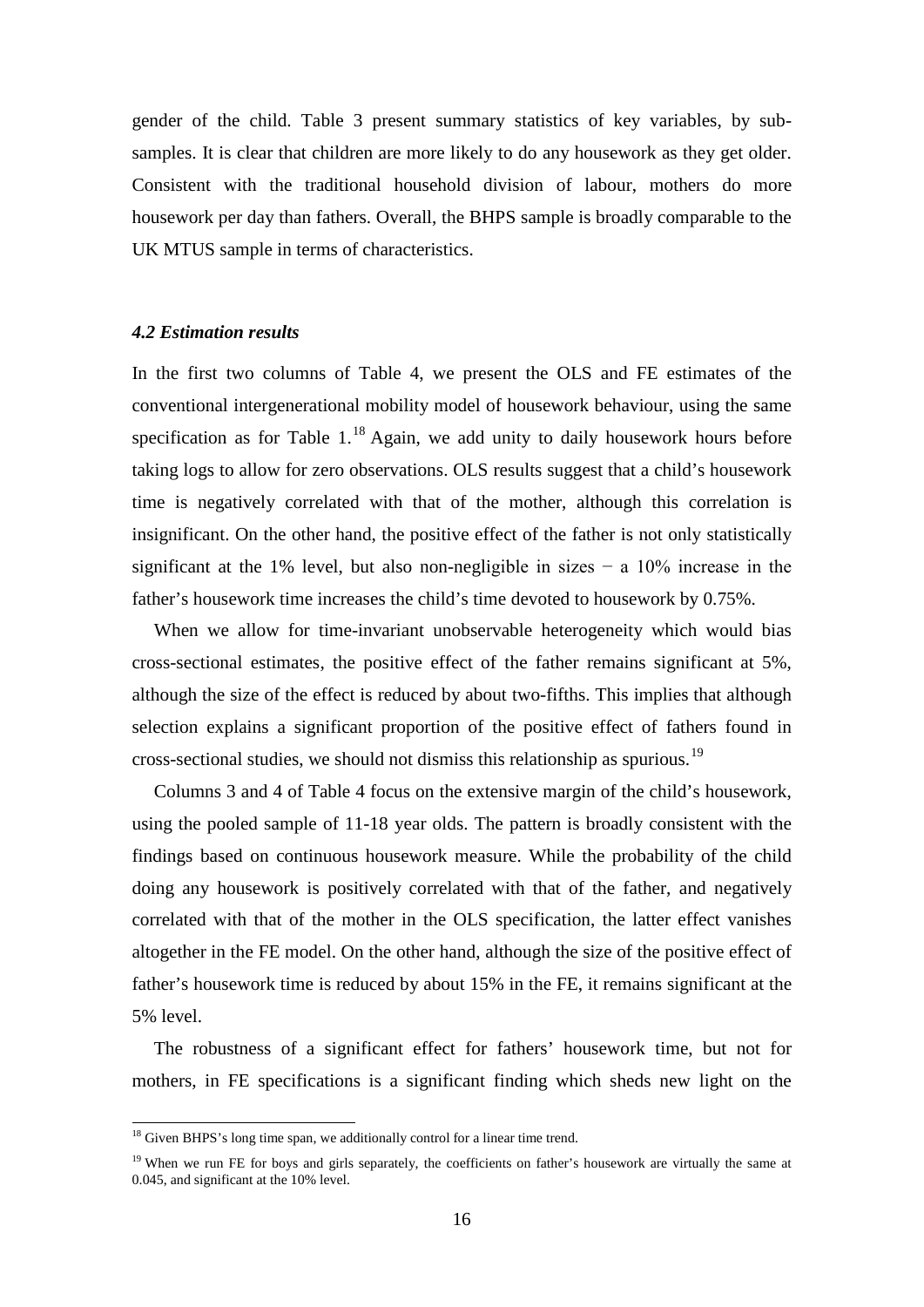intergenerational mobility of housework behaviour studies which are plagued by the inability to make causal inferences with time-use data. $^{20}$  $^{20}$  $^{20}$ 

However, one might still be concerned with the possibility of endogeneity bias induced by *time-variant* unobservable heterogeneity or reverse causation. In the following, we will pursue an Instrumental Variable (IV) estimation strategy using lagged responses to the gender role attitudes questions and lagged labour supply, by either the father or the mother. Note the size of the IV sample will be roughly halved due to the fact that the gender role attitudes questions were only asked in odd-numbered waves.

In our IV estimation, we only allow father's housework time to be endogenous.<sup>[21](#page-19-0)</sup> We construct a very simple binary measure which captures an egalitarian (i.e. nontraditional) gender role attitude: it is equal to one if the respondent either disagrees or strongly disagrees with the statement that a husband's job is to earn money while a wife's job is to look after the home and family. To get around the possible simultaneity problem of housework and gender role attitudes, we only use lagged attitudes. An additional IV is based on the lagged weekly working hours of either parent. The exogeneity condition requires that the instrument does not have a direct effect on the child's housework – the outcome variable. Given that we have two instruments for one endogenous variable, we can test this directly using the over-identification test.

Table 5 presents the IV estimates. The first-stage estimates of the IVs in the bottom panel show that both instruments are statistically significant individually at 1% in all but one case where it is significant at 5%, in explaining the variation in father's housework. Disagreeing with the traditional view of domestic division of labour by either parent has a large positive effect on the father's housework time in the following year, regardless of the subsample. As expected, an increase in the father's labour market work decreases his housework time in the following year, while an increase in the mother's housework time has the opposite effect, all else being equal.

The second-stage estimates in the upper panel suggest that father's housework

 $20$  Our results are also robust to the alternative functional form of housework time ratio. The corresponding coefficients on the ratio of father to mother housework time in the child to mother housework time ratio equations are 0.109 and 0.093 for OLS and FE specifications, respectively, and both are statistically significant at the 1% level.

<span id="page-19-1"></span><span id="page-19-0"></span> $21$  The exogeneity of mother's housework time is a quite reasonable assumption, given the traditional domestic division of labour. When measured in logs, mothers' housework has a much higher mean but a significantly lower standard deviation. Moreover, only 0.5% of mothers do no housework in our sample, compared to 12.8% of fathers.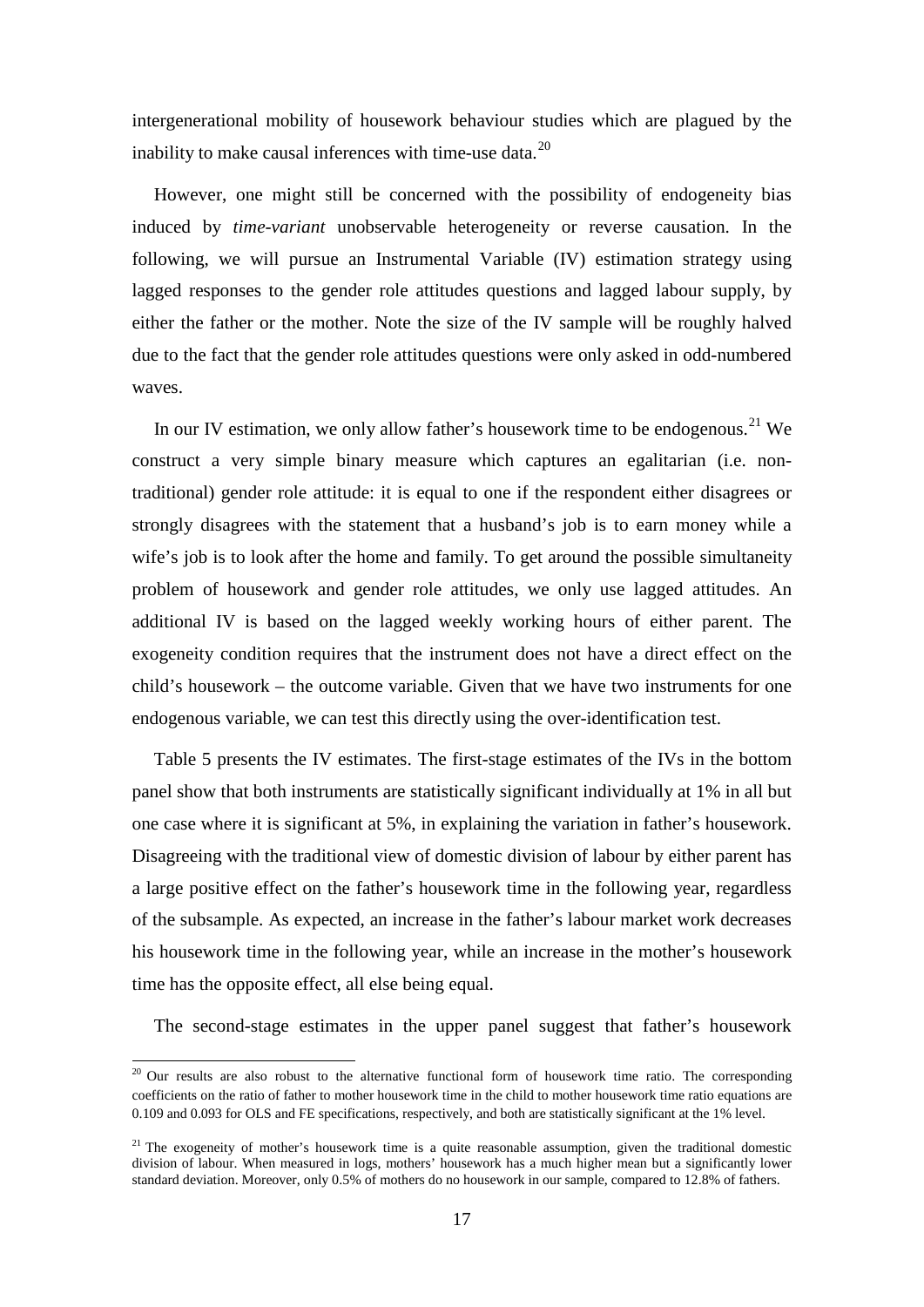induced by his own gender role attitude and weekly working hours in the previous wave does not have a significant effect on the child's housework time. Interestingly, when the variation in father's housework time is induced by the lag of the mother's gender role attitude and her working hours in Column 2, it becomes significant at the 1% level. When we look the extensive margin of child's housework using the full sample, father's housework is again insignificant in Column 3 when driven by his own gender role attitude or working hour, but large and statistically significant at the 1% in Column 4 when driven by the corresponding measures of the mother.<sup>[22](#page-19-1)</sup>

The diagnostic tests reported strongly support the validity of the instruments. The Ftests of excluded instruments all report an F-statistic well above the threshold of 10, indicating that we do not have a weak instrument problem in any of the specifications. Moreover, the Hansen J statistics all fail to reject the exogeneity of the instruments, with p-values well above the conventional threshold levels.

The results are consistent with a father role model story, in that parents holding more liberal (or non-traditional) gender role attitudes affect the housework behavior of their children by setting good examples themselves. This implies that even though fathers' contribution to housework might be quantitatively less important than that by mothers', it nevertheless serves a good role model for the housework behavior of the children. However, the fact that the effect of the father is only significant when it is driven by mother's gender role attitudes and actual labour supply hints on the role of intrahousehold bargaining of housework (and perhaps market work) between partners.

#### *4.3 Heterogeneous effects*

Table 6 checks for evidence of heterogeneous effect of father's housework time with respect to mother's employment status and educational qualifications. To save space, we only present the coefficients on the log of father and mother's housework time, on both housework outcomes of the child, in FE and IV specifications only. For the latter, we only instrument on the mother's gender role attitudes and labour supply in the previous wave, as in columns (2) and (4) of Table 5.

As might be expected, the results in Tables 4 and 5 are driven by mothers in work

<span id="page-20-0"></span> $22$  The pattern holds when we look at boys and girls separately. However, the IV estimates are not statistically significant at the 10% for boys; while for girls, they are significant at 1% for both model (2) and model (4).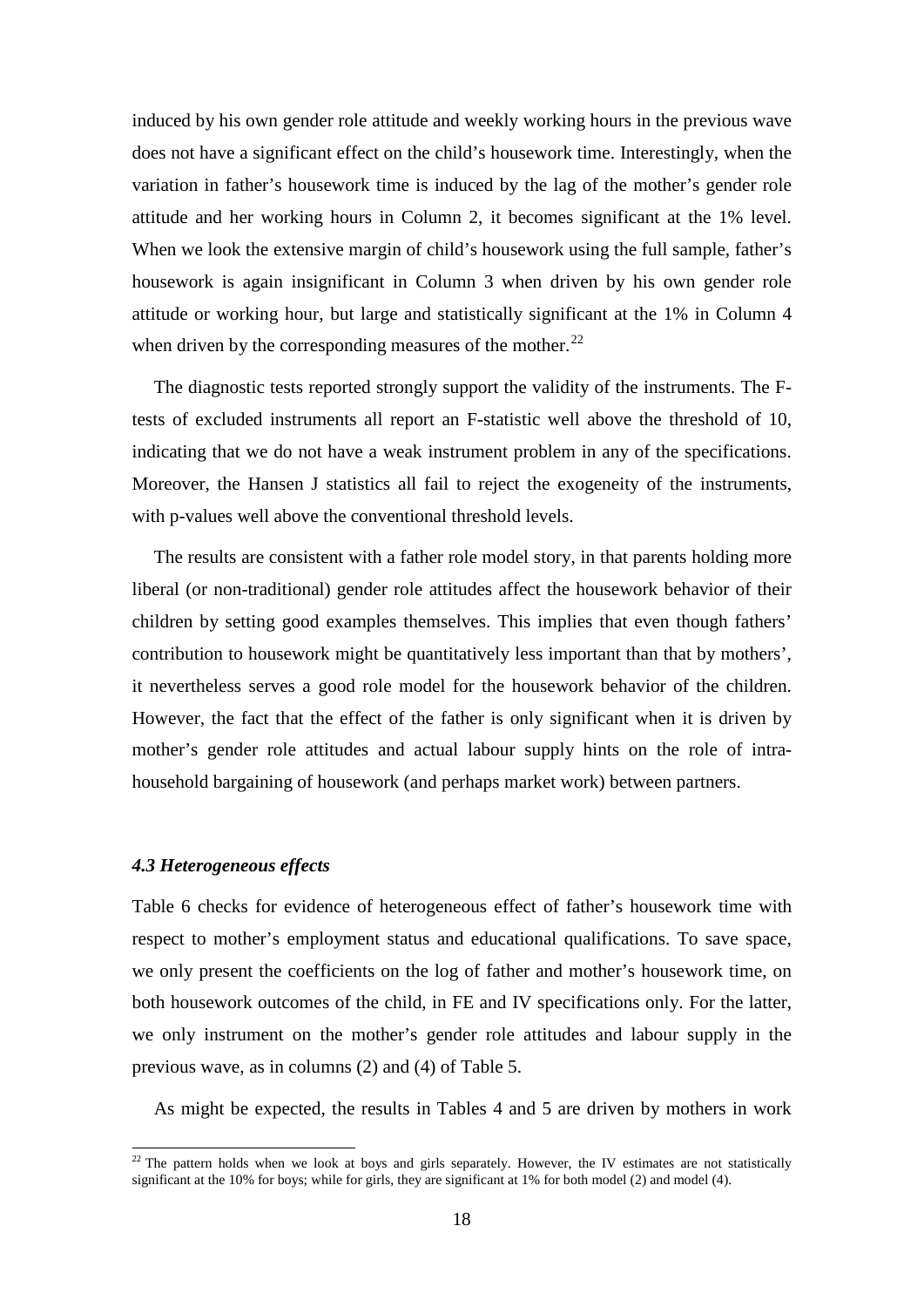and/or mothers without higher educational qualifications. One possible explanation is that there is relatively little variation in either the observed parental housework time or in the values of the instruments (i.e. egalitarian gender role attitudes) among households where the mother is not working or where the mother has higher educational qualifications. It is by no coincidence that these represent the two extremes of family types along the spectrum of egalitarian gender role attitudes – the former the traditional male breadwinner type and the latter the modern family type characterised by high education and labour force participation of the mother. $^{23}$  $^{23}$  $^{23}$ 

#### **5. Conclusions**

Despite that inter-generational mobility has been an active research area in economics, there is still much work to do to identify how family issues operate and impact on inequality between generations. This paper attempts to bridge this gap by analyzing inter-generational transmission of behaviors at home with respect to time dedicated to housework.

Using data from the Multinational Time Use Study for the UK, we find positive correlations between parents' and children's housework time, indicating that the more time parents devote to housework, the more time their children do the same. Considering different types of households, depending on the labor status and educational level of the mother, we find that the relationship between fathers and children's housework time is larger in households where the mother does not work, and we find that the positive correlation between fathers and children's housework time applies to all households independently of the educational level of the mother, while mothers' time in housework is only statistically significant in households where the mother has university education. Overall, the evidence points towards fathers' housework time having a direct effect on the housework of their children, while the effect of mother's housework time is not so clear cut.

Using data from the British Household Panel Survey to take into account issues of reverse causality and unobserved heterogeneity, we find that only fathers' housework time appears to have a statistically significant effect. The IV estimates fully support the

 $^{23}$  Our IV results still hold, and indeed become stronger, when we exclude families with the youngest child aged 12 or under (results available upon request). This implies that our findings are not driven by the differential parental input into childcare.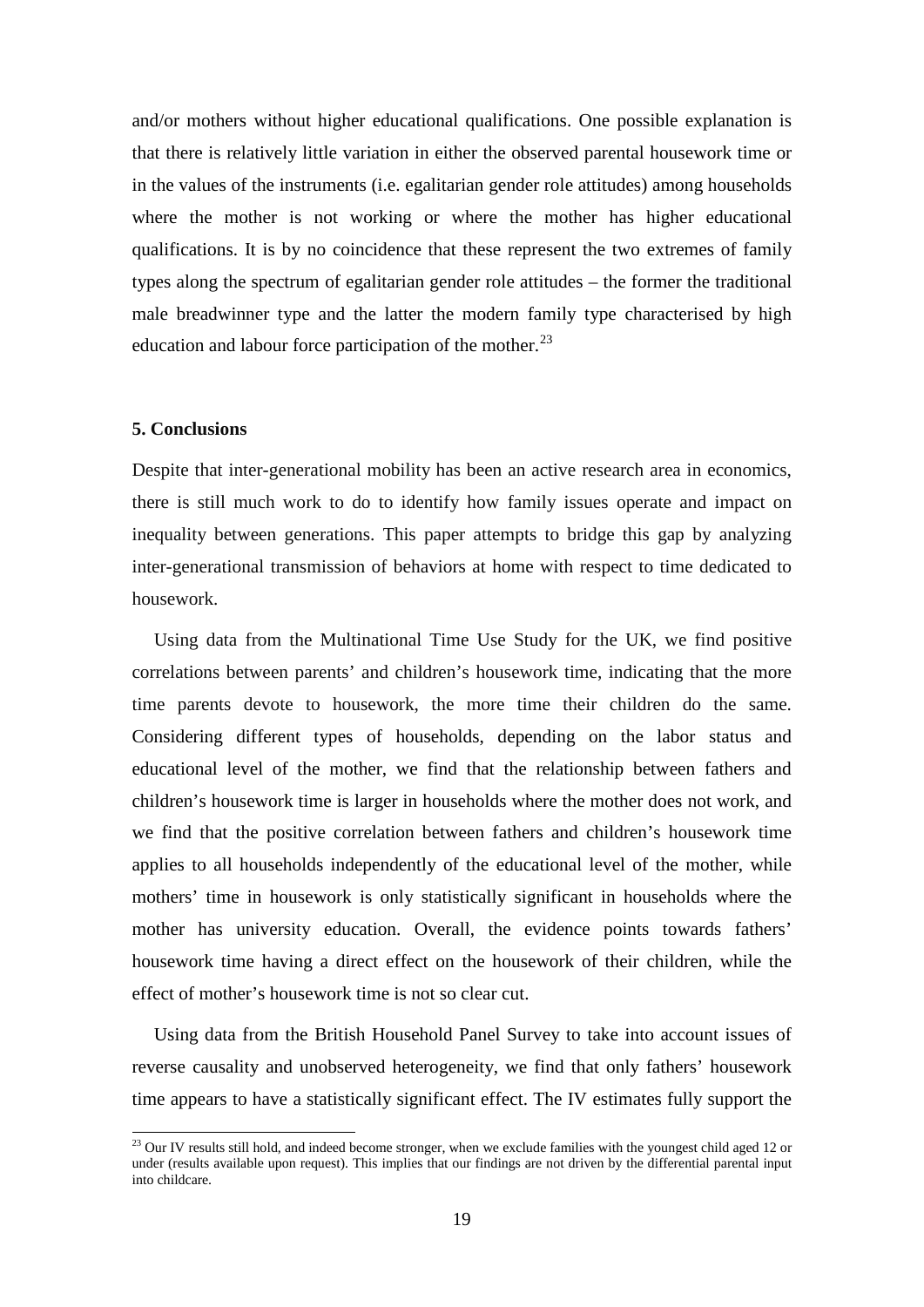FE estimates and suggest that father's housework induced by his partner's nontraditional gender role attitudes towards domestic division of labour and her actual labour supply in the previous wave, has a large and significant effect on children's housework time. The effects also turn out to be more pronounced for mothers in work and/or mothers without higher educational qualifications.

Our results may be helpful for targeting public policies towards greater gender equality. In particular, and given the reported gender gap in housework time in the UK (Gimenez-Nadal and Sevilla, 2012), policies aimed at increasing the participation of fathers in housework may foster a greater gender equality in housework time in the future. This issue is important because adolescents and young people have been identified as target groups for policies to eliminate gender inequality (United Nations Millennium Project, 2010). Ignoring such effects may lead to the suboptimal design or use of these policies.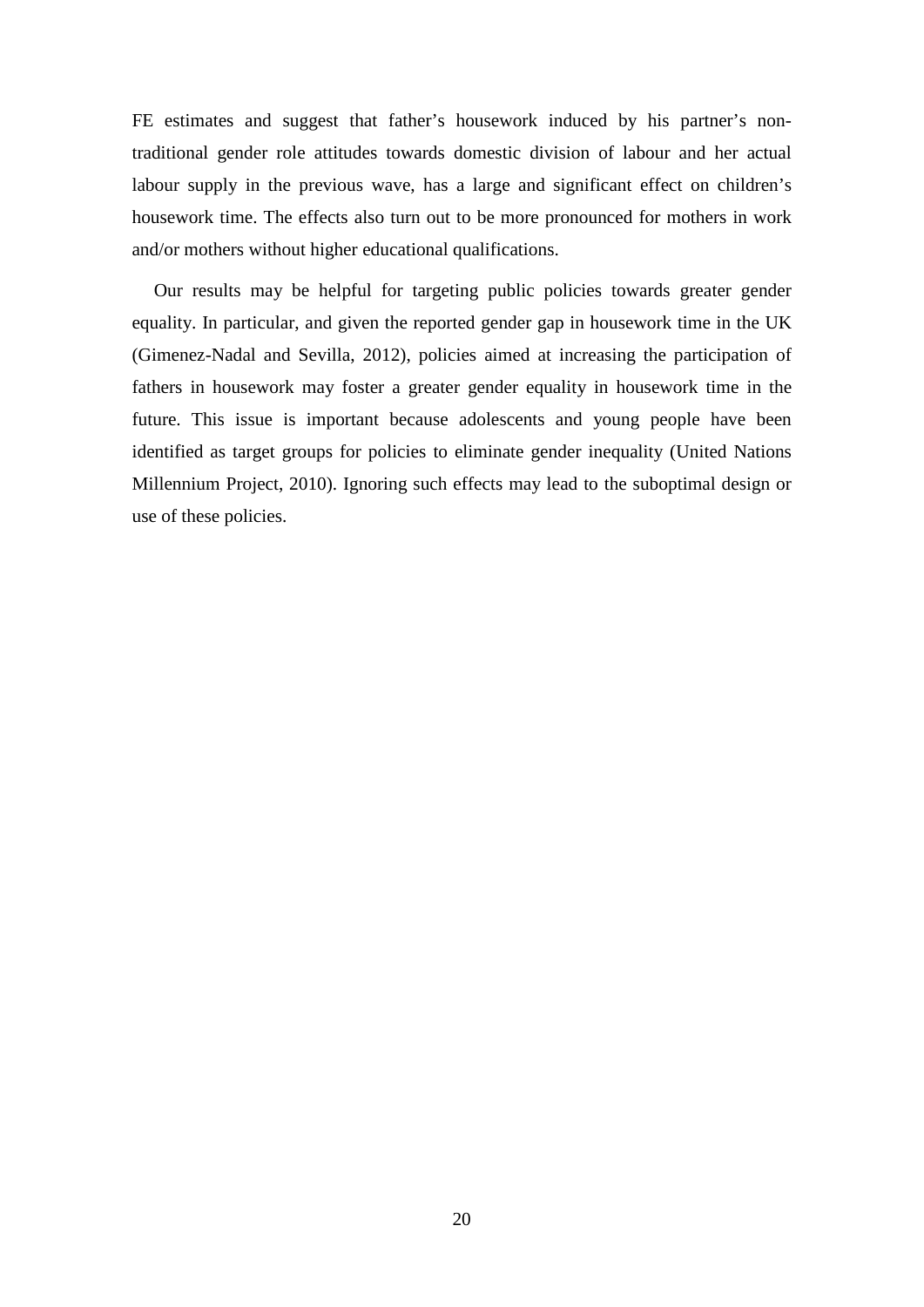#### **REFERENCES**

- Aguiar, M., Hurst, E., 2007. Measuring trends in leisure: the allocation of time over five decades. Quarterly Journal of Economics 122, 969-1006.
- Akerlof G.A., Kranton, R.E., 2000. Economics and Identity. Quarterly Journal of Economics 115, 715-753.
- Álvarez, B., Miles, D., 2003. Gender Effects on Housework Allocation: Evidence from Spanish Two-Earner Couples. Journal of Population Economics 16, 227–42.
- Álvarez, B., Miles, D., 2012. Exploring the relationship between parents' and children's housework time in Spain. Review of Economics of the Household 10, 229-318.
- Altonji, J.G., Hayashi, F., Kotlikoff, L.J., 1992. Is the extended family altruistically linked? Direct evidence using micro data. American Economic Review 82, 1177- 1198.
- Anger, S. 2012. Intergenerational transmission of cognitive and noncognitive skills. In: Ermisch, J., Jäntti, M., Smeeding, T.M., (Eds.), From parents to children. The intergenerational transmission of advantage, New York, Russell Sage Foundation, pp. 393-421.
- Anger, S., Heineck, G., 2010. Do Smart Parents Raise Smart Children? The Intergenerational Transmission of Cognitive Abilities. Journal of Population Economics 23, 1105-1132.
- Auspurg, K., Iacovou, M., Nicoletti, C., 2014. Housework share between partners, Experimental evidence on gender identity. University of York Discussion Papers in Economics No. 14/20.
- Ayalew, T., 2005. Parental Preference, Heterogeneity, Human Capital Inequality. Economic Development and Cultural Change 53, 381–407.
- Baxter, J., Western, M., 1998. Satisfaction with Housework: Examining the Paradox. Sociology 32, 101-120.
- Becker, G.S., 1965. A Theory of the Allocation of Time. Economic Journal 75, 493– 517
- Becker, G.S., 1981. A Treatise on the Family. Cambridge: Harvard University Press.
- Becker, G.S., Barro, R.J., 1988. A reformulation of the economic theory of fertility.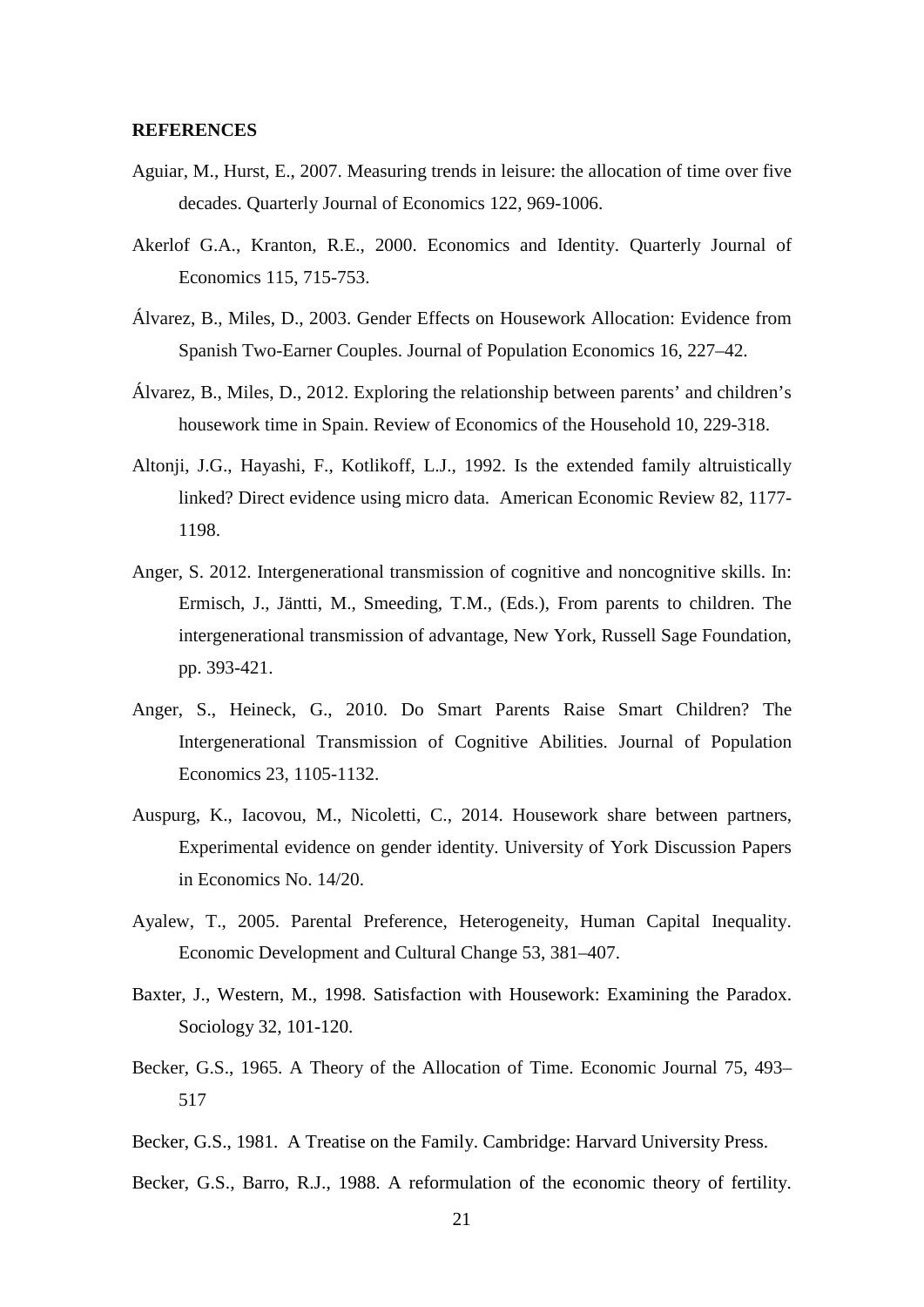Quarterly Journal of Economics 103, 1-25.

- Becker, G.S., Tomes, N., 1976. Child Endowments and the Quantity and Quality of Children. Journal of Political Economy 84, 143–162.
- Behrman, J.R., Pollak, R.A., Taubman, P., 1982. Parental Preferences and Provision for Progeny. Journal of Political Economy 90, 52–73.
- Behrman, J.R., Rosenzweig, M.R. , Taubman, P., 1994. Endowments and the Allocation of Schooling in the Family and in the Marriage Market: The Twins Experiment. Journal of Political Economy 102, 1131–1174.
- Berrington, A., Hu, Y., Smith, P.W.F., Sturgis, P., 2008. A graphical chain model for reciprocal relationships between women's gender role attitudes and labour force participation. [Journal of the Royal Statistical Society Series A](http://econpapers.repec.org/article/blajorssa/) 171, 89-108.
- Bianchi, S., Milkie, M., Sayer, L., Robinson, J.P., 2000. Is anyone doing the housework? Trends in the gender division of household labor. Social Forces 79, 191–228.
- Bittman, M., England, P., Folbre, N., Sayer, L., Matheson, G., 2003. When Does Gender Trump Money? Bargaining and Time in Household Work. American Journal of Sociology 109, 186–214.
- Black, S.E., Devereux, P.J., 2011. Recent developments in intergenerational mobility," In: Card, D., Ashenfelter, O., (Eds). Handbook of Labor Economics, Vol 4b, Elsevier, pp. 1487-1541.
- Bonke, J., 2005. Paid work and unpaid work: Diary information versus questionnaire information. Social Indicators Research 70, 349–368.
- Brines, J., 1994. Economic Dependency, Gender, and the Division of Labor at Home. American Journal of Sociology 100, 652-688
- Bulte, E.H., Horan, R.D., 2011. Intergenerational transmission of preferences. Economics Letters 112, 85-87.
- Carlsson, F., Lampi, E., Li, W., Martinsson, P., 2014. Subjective well-being among preadolescents and their parents: Evidence of intergenerational transmission of well-being from urban China. Journal of Socio-Economics 48, 11-18.
- Casas, F., Coenders, G., Cummins, R.A., Gonzalez, M., Figuer, C., Malo, S., 2008.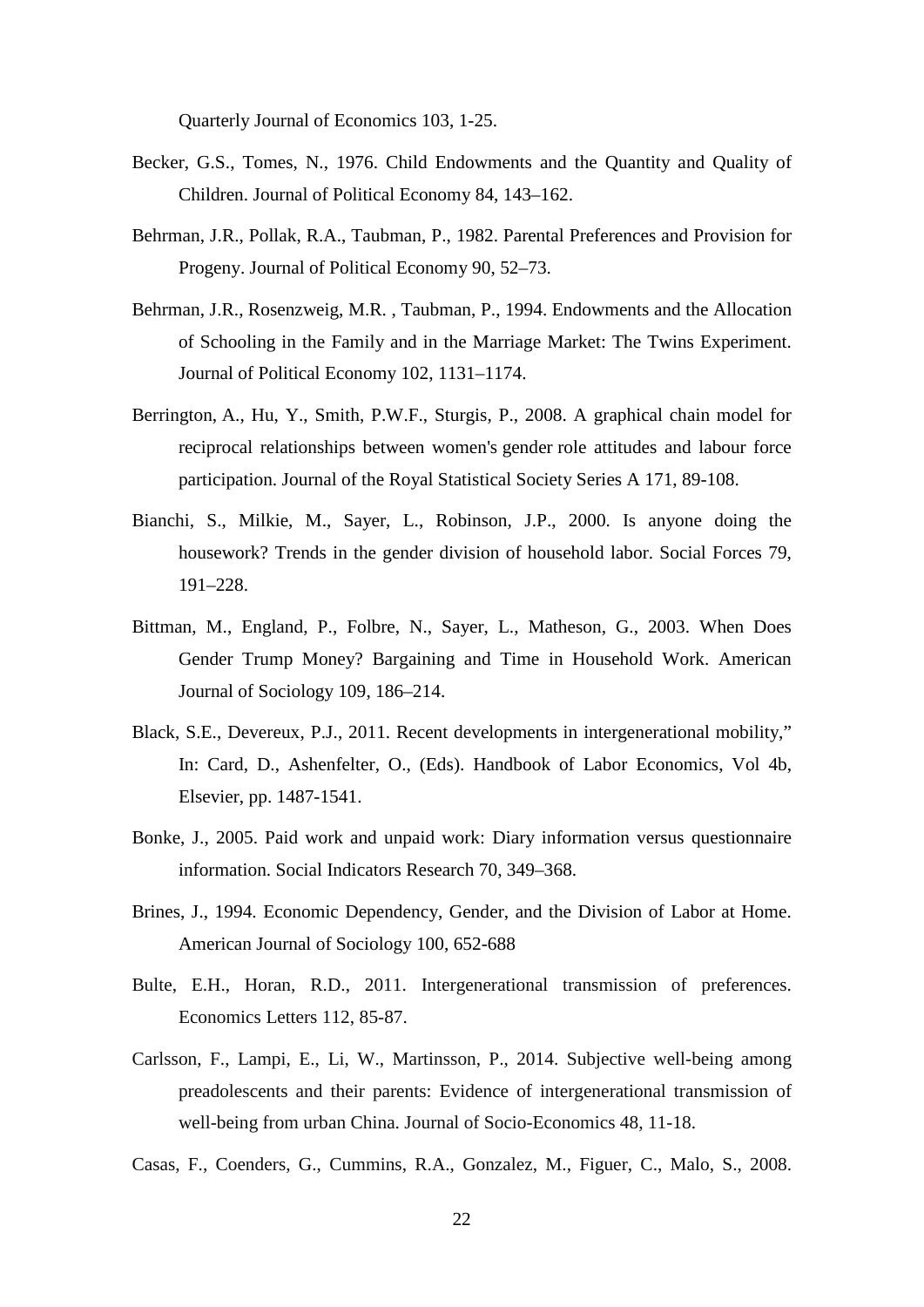Does subjective well-being show a relationship between parents and their children? Journal of Happiness Studies 9, 197-205.

- Cassidy, M.L., Warren, B.O., 1996. Family Employment Status and Gender Role Attitudes: A Comparison of Women and Men College Graduates. Gender and Society 10, 312–322.
- Cigno, A., 1993. Intergenerational transfers without altruism. Family, market and state. European Journal of Political Economy 9, 508-518.
- Cigno, A., Giannelli, G.C., Rosati, F.C., 1998. Voluntary transfers among Italian households: altruistic and non-altruistic explanations. Structural Change and Economic Dynamics 9, 435-451.
- Clair, A., 2012. The relationship between parent's subjective well-being and the life satisfaction of their children in Britain. Child Indicators Research 5, 631-650.
- Cohen, P.N., 1998. Replacing Housework in the Service Economy. Gender and Society 12, 219-232.
- Cohen, P.N., 2004. The Gender Division of Labor: 'Keeping House' and Occupational Segregation in the United States. Gender and Society 18, 239-252.
- Connelly, R., Kimmel, J., 2007. Determinants of Mothers' Time Choices in the United States: Caregiving, Leisure, Home Production, and Paid Work. Journal of Human Resources 42, 643–681.
- Connelly, R., Kimmel, J., 2009. Spousal Influences on Parents' Non-Market Time Choices. Review of Economics of the Household 7, 361-394.
- Corak, M., 2013. Income inequality, equality of opportunity, and intergenerational mobility. Journal of Economic Perspectives 27, 79-102.
- Cox, D., 1990. Intergenerational Transfers and Liquidity Constraints. Quarterly Journal of Economics 105, 187–217.
- Cox, D., Rank, M., 1992. Inter-Vivos Transfers and Intergenerational Exchange. Review of Economics and Statistics 74, 305–314.
- Croft, A., Schmader, T., Block, K., Baron, A. S., 2014. The Second Shift Reflected in the Second Generation: Do Parents' Gender Roles at Home Predict Children's Aspirations? Psychological Science 25, 1418-1428.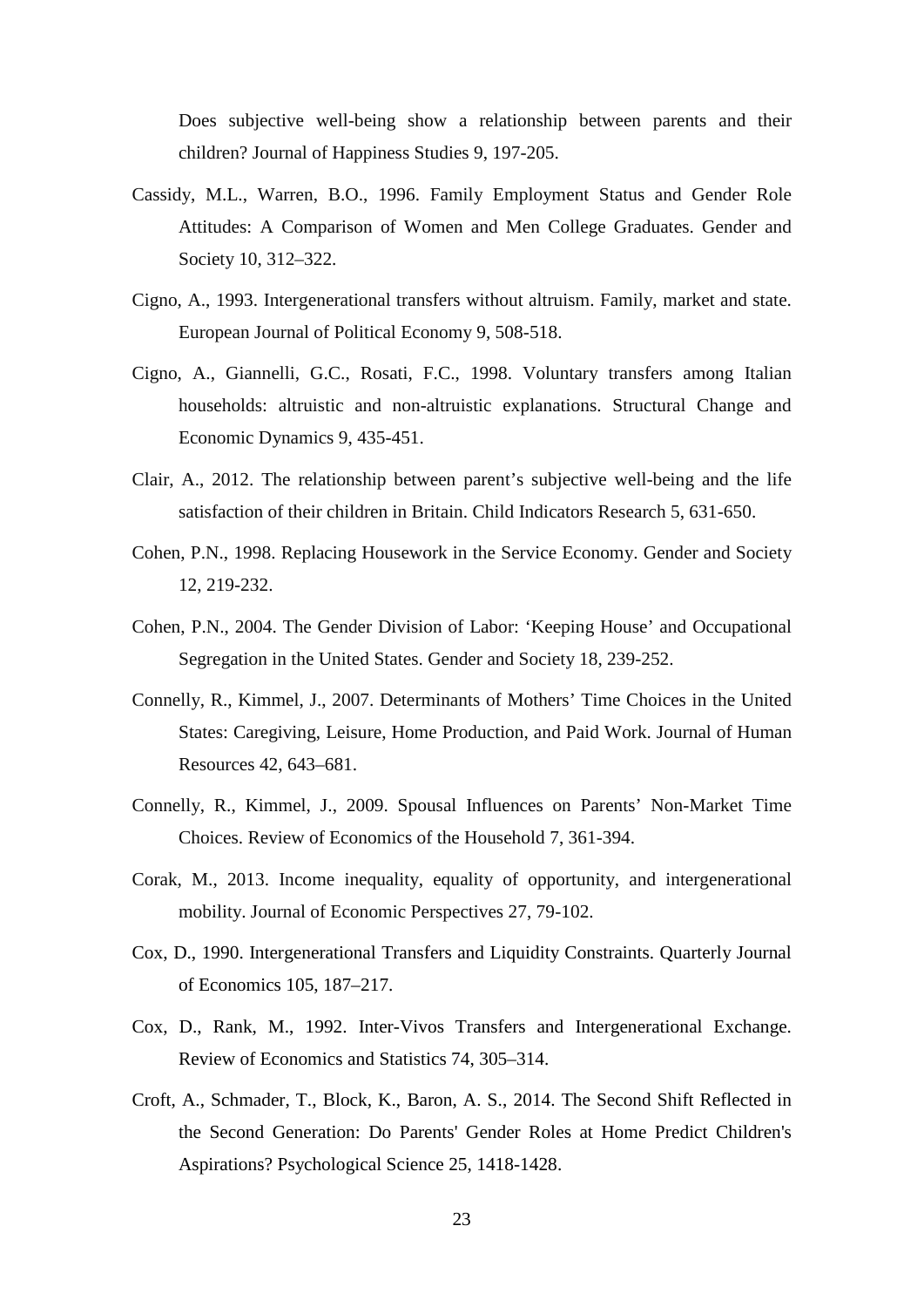- Crompton, R., Brockmann, M., Lyonette, C., 2005. Attitudes, women's employment and the domestic division of labour. [Work, Employment and Society](http://econpapers.repec.org/article/saewoemps/) 19, 213-233.
- Datar, A., Kilburn, M.R., Loughran, D.S., 2010. Endowments and parental investements in infancy and early childhood. Demography 47, 145-162.
- Dohmen, T., Falk, A., Huffman, D., Sunde, U., 2012. The intergenerational transmission of risk and trust attitudes. Review of Economic Studies 79, 645-677.
- Edgeworth, F., 1881. Mathematical Psychics: An Esssay of the Application of Mathematics to the Moral Sciences. C. Kegan Paul and Co. London.
- Evertsson, M., Nermo, M., 2004. Dependence within Families and the Division of Labor: Comparing Sweden and the United States. Journal of Marriage and Family 66, 1272–86.
- Farré, L., Vella, F., 2013. The intergenerational transmission of gender role attitudes and its implications for female labor force participation. Economica 80, 219-247.
- Fisher K, Gershuny, J., Gauthier, A., 2011. Multinational Time Use Study: User's Guide and Documentation. [http://www.timeuse.org/files/cckpub/858/mtus-user](http://www.timeuse.org/files/cckpub/858/mtus-user-guide-r4.pdf)[guide-r4.pdf.](http://www.timeuse.org/files/cckpub/858/mtus-user-guide-r4.pdf) Accessed 1 September 2012.
- Foster, G., Kalenkoski, C., 2013. Tobit or OLS? An empirical evaluation under different diary window lengths. Applied Economics 45, 2994-3010.
- Frazis, H., Stewart, J., 2012. How to Think About Time-Use Data: What Inferences Can We Make About Long- and Short-Run Time Use from Time Use Diaries? Annals of Economics and Statistics 105/106, 231-246.
- Gershuny, J., 2000. Changing times, work and leisure in post industrial society. Oxford: Oxford University Press.
- Gershuny, J.I., 2009. Veblen in Reverse: Evidence from the Multinational Time-Use Archive. Social Indicators Research 93, 37–45.
- Gershuny, J.I., 2012. Too Many Zeros: A Method for Estimating Long-term Time-use from Short Diaries. Annals of Economics and Statistics 105/106, 247-270.
- Giménez-Nadal, J.I., Molina, J.A., 2013. Parents' education as determinant of educational childcare time. Journal of Population Economics 26, 719-749.
- Gimenez-Nadal, J.I., Molina, J.A., Sevilla-Sanz, A., 2012. Social Norms, Partnerships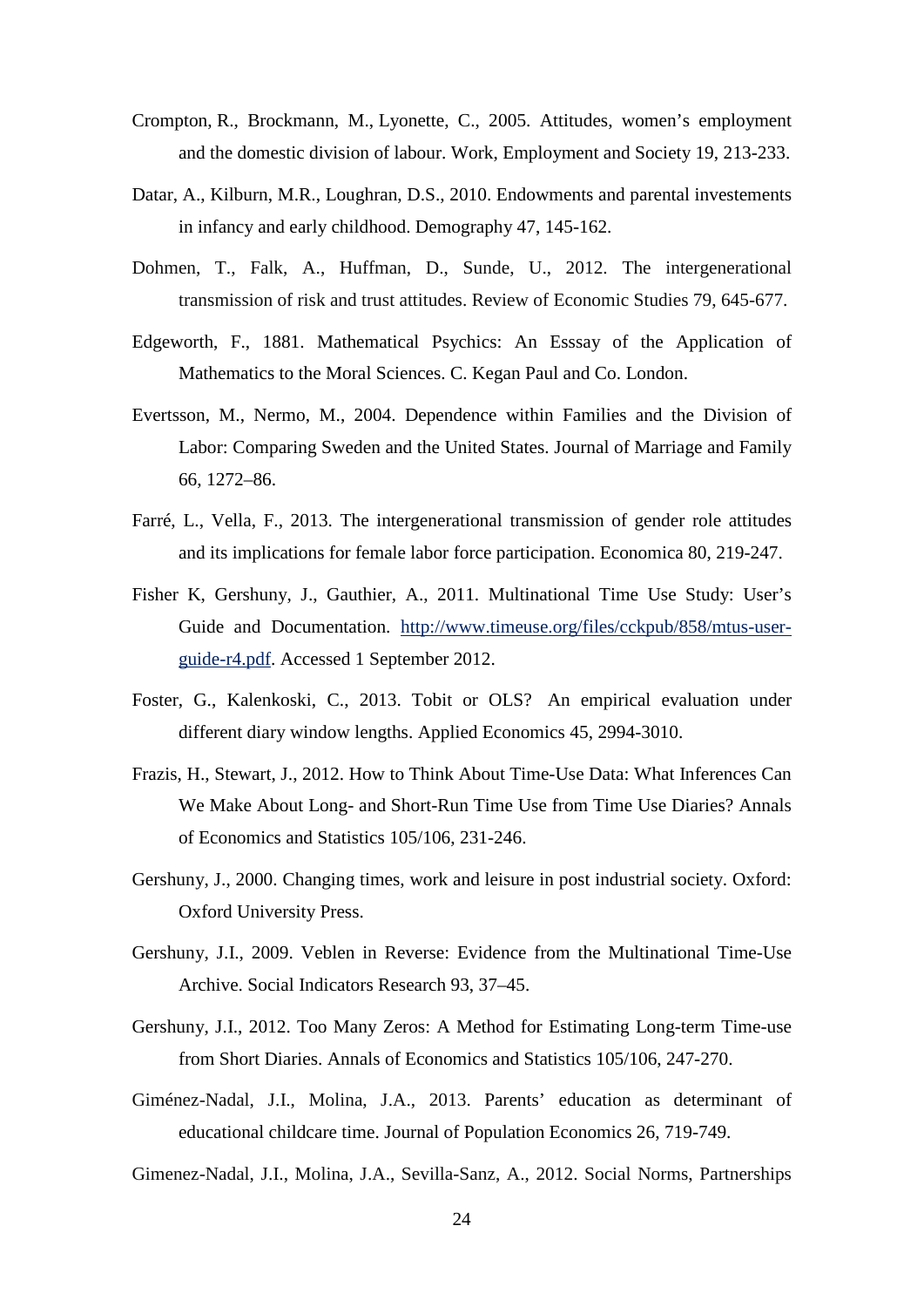and Children. Review of Economics of the Household 10, 215-236.

- Giménez-Nadal, J.I., Sevilla, A., 2012. Trends in time allocation: A cross-country analysis. European Economic Review 56, 1338-1359.
- Greene, W., 2004. Fixed Effects and Bias Due to the Incidental Parameters Problem in the Tobit Model. Econometric Reviews 23, 125-147.
- Griliches, Z., 1979. Sibling Models and Data in Economics: Beginnings of a Survey. Journal of Political Economy 87, S37–S64.
- Grønhoj, A., Thøgersen, J., 2009. Like father, like son? Intergenerational transmission of values, attitudes, and behaviours in the environmental domain. Journal of Environmental Psychology 29, 414-421.
- Hamermesh, D., Lee, J., 2007. Stressed out in four continents: time crunch or Yuppie Kvetch? Review of Economics and Statistics 89, 374–383.
- Hendricks, L., 2007. The intergenerational persistence of lifetime earnings. European Economic Review 51, 125-144.
- Hersch, J., Stratton, L., 2002. Housework and Wages. Journal of Human Resources 37, 217–229.
- Holmlund, H., Lindahl, M., Plug, E., 2011. The causal effects of parent's education on children' schooling: a comparison of estimation methods. Journal of Economic Literature 49, 615-651.
- Johnston, D.W., Schurer, S., Shields, M.A., 2014. Maternal gender role attitudes, human capital investment, and labour supply of sons and daughters. Oxford Economic Papers 66, 631-659.
- Juster, T. Stafford, F. 1985. Time, Goods, and Well-Being. Ann Arbor, MI. Institute for Social Research.
- Kalenkoski, C., Ribar, D., Stratton, L.S., 2005. Parental Child Care in Single-Parent, Cohabiting, and Married Couples Families: Time-Diary Evidence from the United Kingdom. American Economic Review 95, 194-198.
- Klevmarken, N.A., 2005. Estimates of a labour supply function using alternative measures of hours of work. European Economic Review 49, 55–73.
- Kirchsteiger, G., Sebaid, A., 2010. Investments into education Doing as the parents did.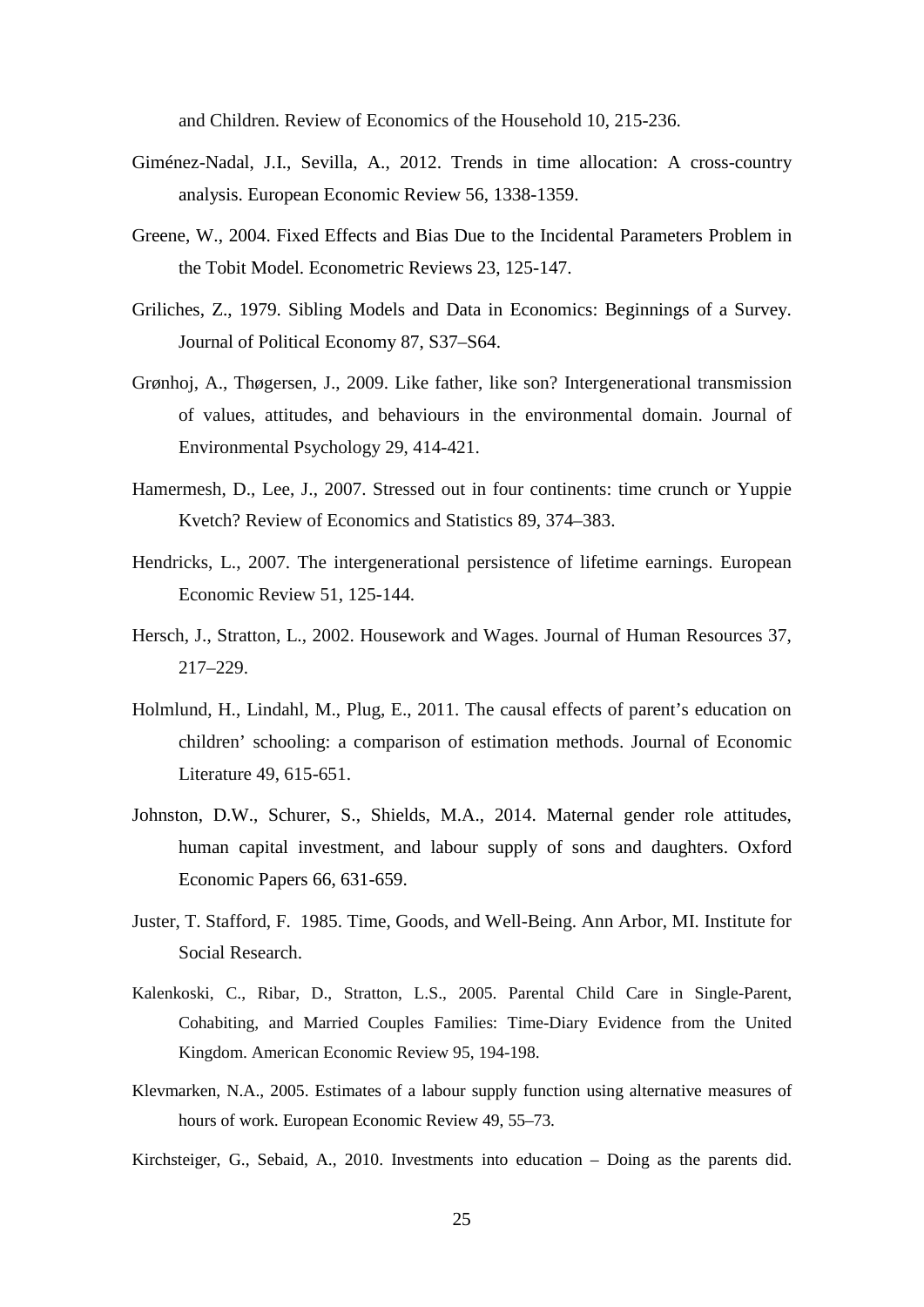European Economic Review 54, 501-5016.

- Lennon, M. C., Rosenfield, S., 1994. Relative Fairness and the Division of Housework: The Importance of Options. American Journal of Sociology 100, 506-531.
- Mason, K.O., Czajka, J.L., Arber, S., 1976. Change in U.S. Women's Sex Role Attitudes, 1964– 1974. American Sociological Review 41, 573–96.
- Mason, K.O., Lu, Y.H., 1988. Attitudes toward Women's Familial Roles: Changes in the United States, 1977–1985. Gender and Society 2, 39–57.
- McIntosh, J., Munk, M.D., 2009. Social class, family background, and intergenerational mobility. European Economic Review 53, 107-117.
- Molina, J.A., 2013. Altruism in the household: in-kind transfers in the context of kin selection. Review of Economics of the Household 11, 309-312.
- Molina, J.A., 2014. Altruism and monetary transfers in the household: inter- and intra generation issues. Review of Economics of the Household 12, 407-410.
- Molina, J.A., Navarro, M., Walker, I., 2011. Intergenerational Well-Being Mobility in Europe. Kyklos 64, 253–270.
- Necker, S., Voskort, A., 2014. Intergenerational transmissions of risk attitudes A revealed preference approach. European Economic Review 65, 66-89.
- Peek, C.W., Lowe, G.D., Williams, L.S., 1991. Gender and God's Word: Another Look at Religious Fundamentalism and Sexism. Social Forces 69, 1205–21.
- Pitt, M.M., Rosenzweig, M.R., Hassan, M.N., 1990. Productivity, Health, and Inequality in the Intrahousehold Distribution of Food in Low-Income Countries. American Economic Review 80, 1139–56.
- Robinson, J.P., 1985. The validity and reliability of diaries versus alternative time use measures. In: Juster, T., Stafford, J., (Eds.) Time, goods, and well-being. Ann Arbor, MI: The University of Michigan, pp 33–62.
- Robinson, J.P., Godbey, G., 1997). Time for Life: The Surprising Ways Americans Use their Time. University Park, PA. Pennsylvania State University Press.
- Roemer, J.E., 2004. Equal opportunity and intergenerational mobility: going beyond intergenerational income transition matrices," In: Corak, M., (Ed.) Generational Income Mobility in North America and Europe, Cambridge University Press.
- Rosenzweig, M.R., Schultz, T.P., 1982. Market Opportunities, Genetic Endowments, and Intrafamily Resource Distribution: Child Survival in Rural India. American Economic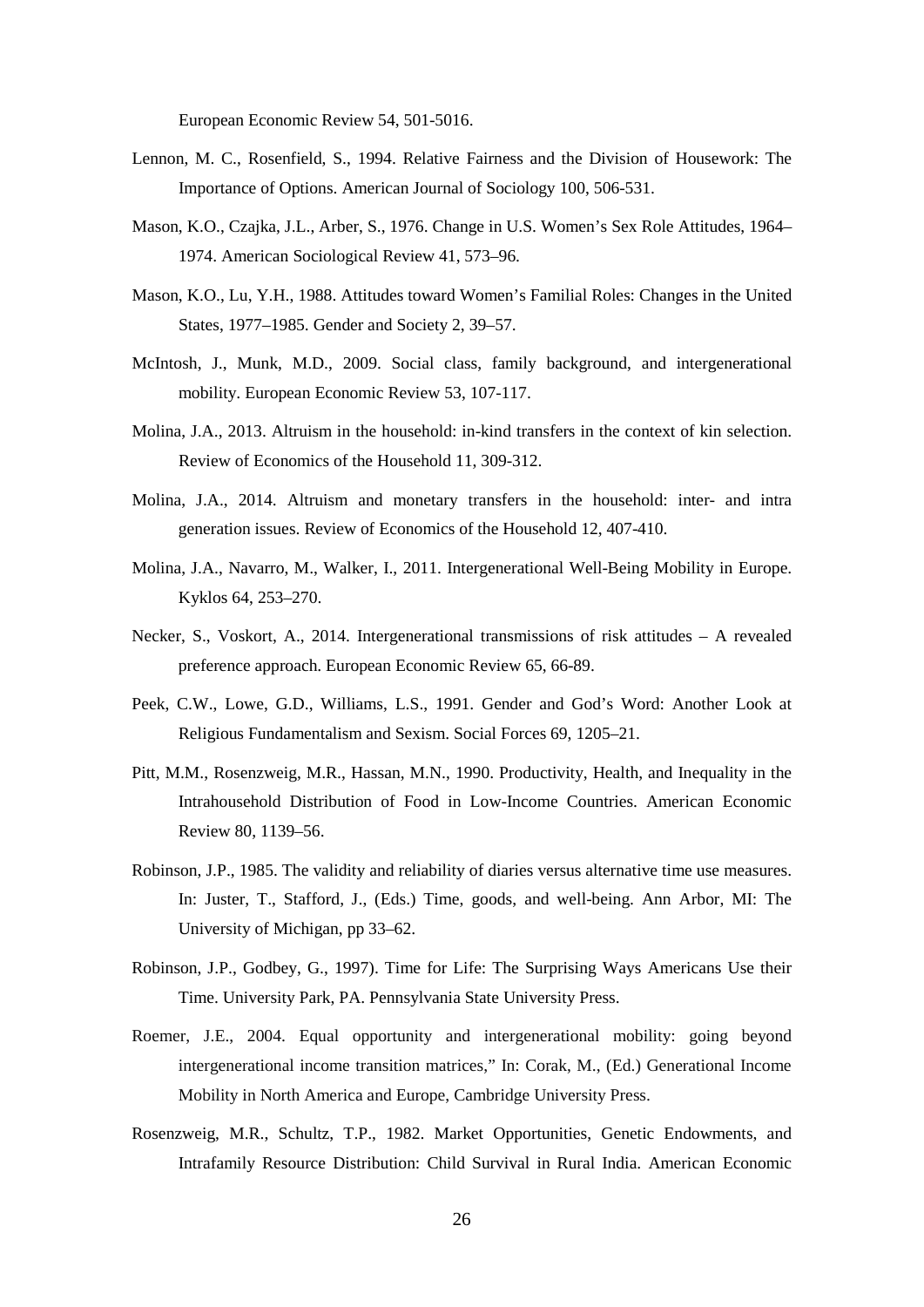Review 72, 803–815.

- Rosenzweig, M.R., Wolpin, K.I., 1988. Heterogeneity, Intrafamily Distribution, and Child Health. Journal of Human Resources 23,: 437-461.
- [Schober,](http://wes.sagepub.com/search?author1=Pia+Schober&sortspec=date&submit=Submit) P., [Scott,](http://wes.sagepub.com/search?author1=Jacqueline+Scott&sortspec=date&submit=Submit) J., 2013. Maternal employment and gender role attitudes: dissonance among British men and women in the transition to parenthood. Industrial Relations and Labor 26, 514-530.
- Sevilla, A., 2010. Household división of labor and cross-country differences in household formation rates. Journal of Population Economics 23, 225-249.
- Sevilla, A., Gimenez-Nadal, J.I., Fernandez, C., 2010. Gender Roles and the Division of Unpaid Work in Spanish Households. Feminist Economics 16, 137-184.
- Smith, A., 1759. The Theory of Moral Sentiments. Printed for A. Millar, in the Strand; and A. Kincaid and J. Bell, in Edinburgh.
- Solaz A., Wolff, F.C., 2015. Intergenerational transmission of domestic work and gender roles. Annals of Economics and Statistics, forthcoming.
- Solon, G., 1999. Intergenerational mobility in the labor market," In: Ashenfelter, O., Card, D., (Eds.) Handbook of Labor Economics, Volume 3, Amsterdam: Elsevier Science, pp. 1761-1800.
- Solon, G., 2002. Cross-country differences in intergenerational earnings mobility. Journal of Economic Perspectives 16, 56-66.
- Solon, G., 2004. A model of intergenerational mobility variation over time and place," In: Corak, M., (Ed.) Generational Income Mobility in North America and Europe, Cambridge University Press.
- Stella, L., 2013. Intergenerational transmission of human capital in Europe: evidence from SHARE. IZA Journal of European Labor Studies, 2-13.
- Tallichet, S.E., Willits, F.K., 1986. Gender Role Attitude Change of Young Women: Influential Factors from a Panel Study. Social Psychology Quarterly 49, 219–27.
- Thornton, A., Freedman, D., 1979. Changes in Sex Role Attitudes of Women, 1962–1977. American Sociological Review 44, 831–42
- Tobin, J., 1958. [Estimation of relationships for limited dependent variables.](http://www.jstor.org/stable/1907382) Econometrica 26, 24–36.
- Tsou, M.W., Liu, J.T., Hammitt, J.K., 2012. The intergenerational transmission of education: Evidence from Taiwanese adoptions. Economics Letters 115, 134-136.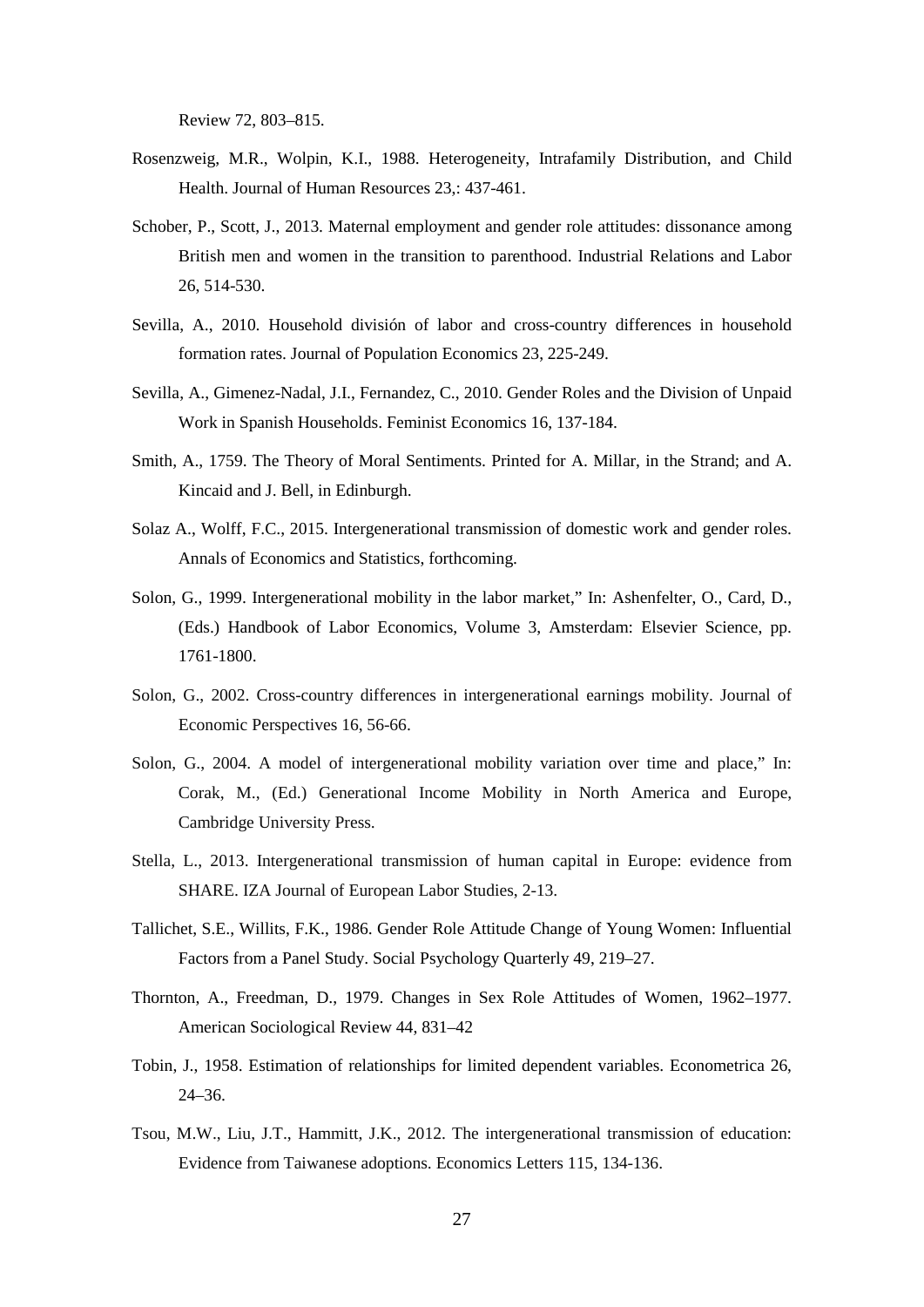United Nations Millennium Project. 2010.

- Wilhelm, M.O., Brown, E., Rooney, P.M., Steinberg, R., 2008. The intergenerational transmission of generosity. Journal of Public Economics 92, 2146-2156.
- Winkelmann, R., 2005. Subjective Well-Being and the Family: Results from an Ordered Probit Model with Multiple Random Effects. Empirical Economics 30, 749-761.
- Kan, M.Y., 2008. Measuring Housework Participation: The Gap Between "Stylised" Questionnaire Estimates and Diary-Based Estimates. Social Indicators Research 86, 381- 400.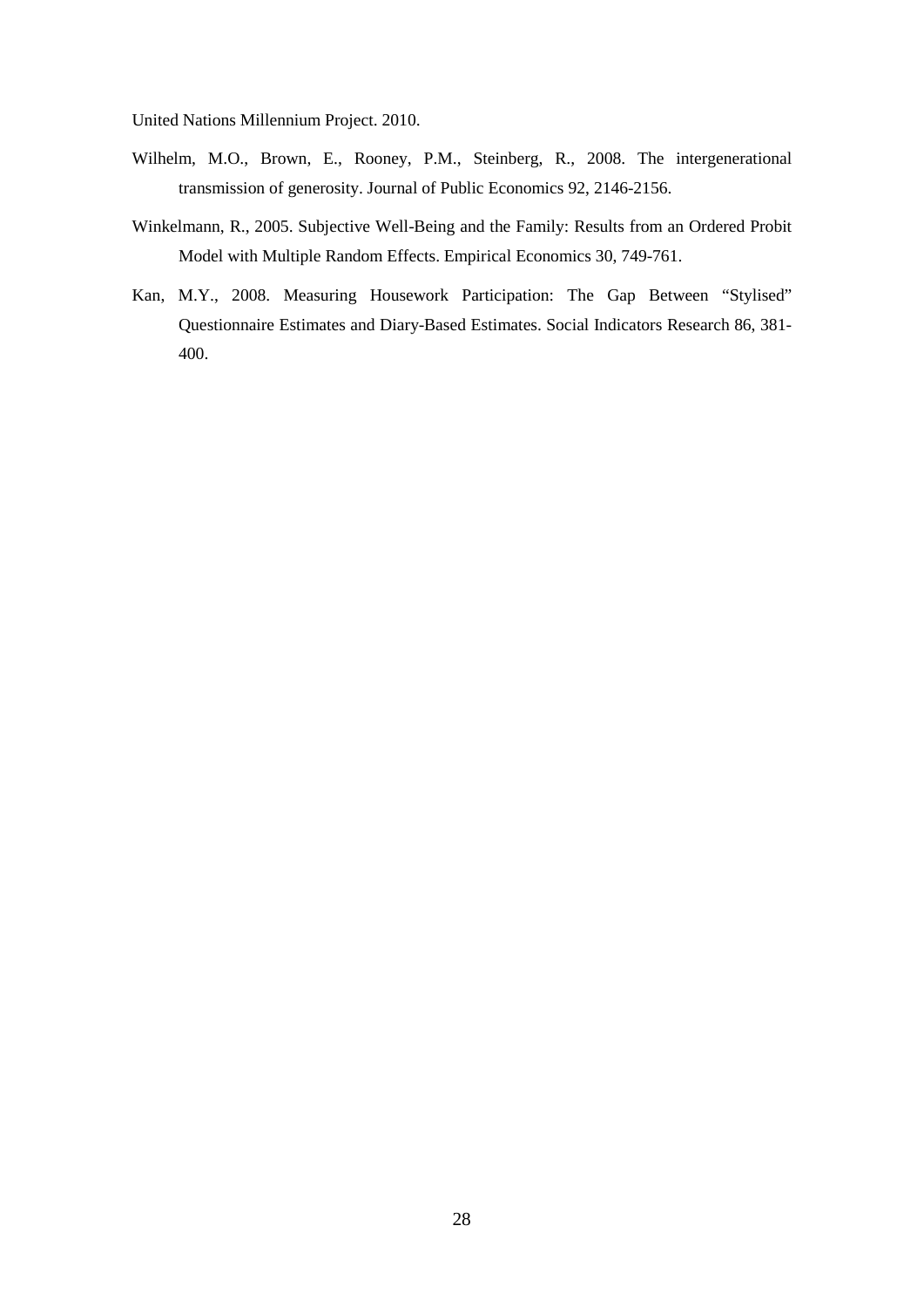

**Figure 1. Mother's share of housework and market work by education level, BHPS sample**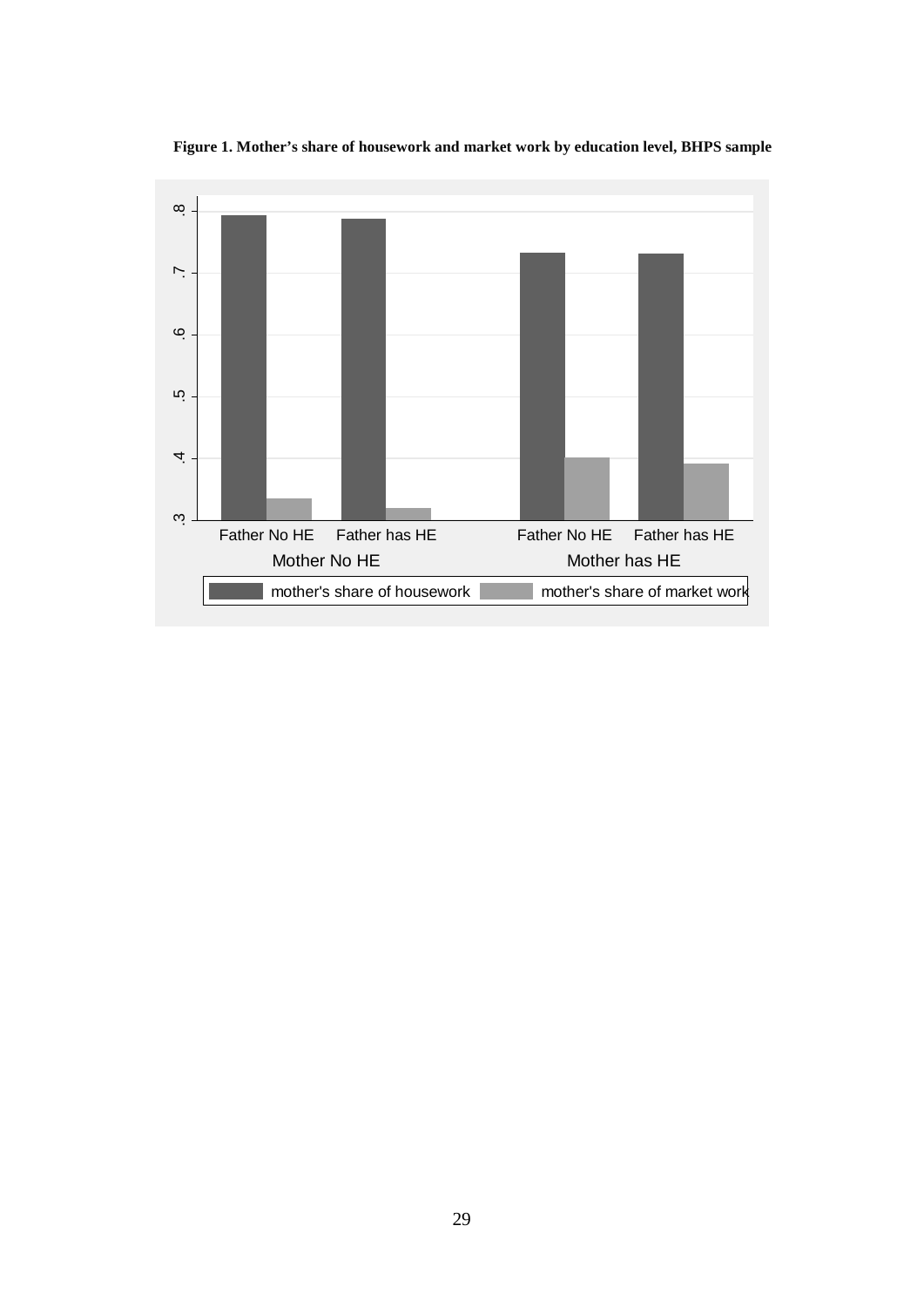



*Note*: Sample consists of individuals who are between 11 and 18 years old, who are reported as being a child in the household, and living with two heterosexual parents from the UK. We include parents of those children. *Housework* includes the total time devoted to the following activities: "cook, wash up", "housework", "odd jobs", "shopping" and "domestic travel", and is measured in hours per day.

# Kernel density estimate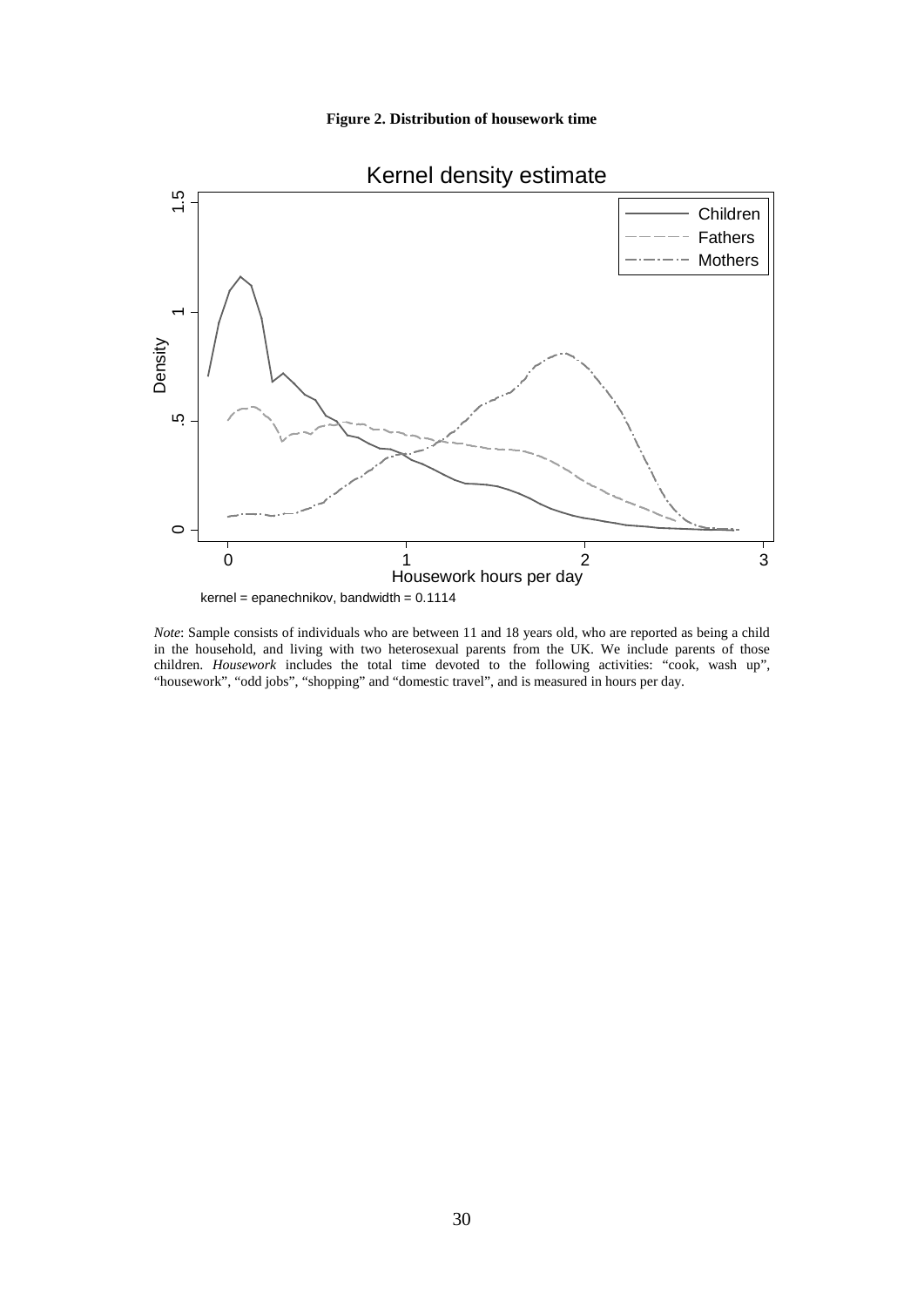



*Note*: Sample consists of individuals who are between 11 and 18 years old, who are reported as being a child in the household, and living with two heterosexual parents from the UK. We include fathers of those children. *Housework* includes the total time devoted to the following activities: "cook, wash up", "housework", "odd jobs", "shopping" and "domestic travel", and is measured in hours per day.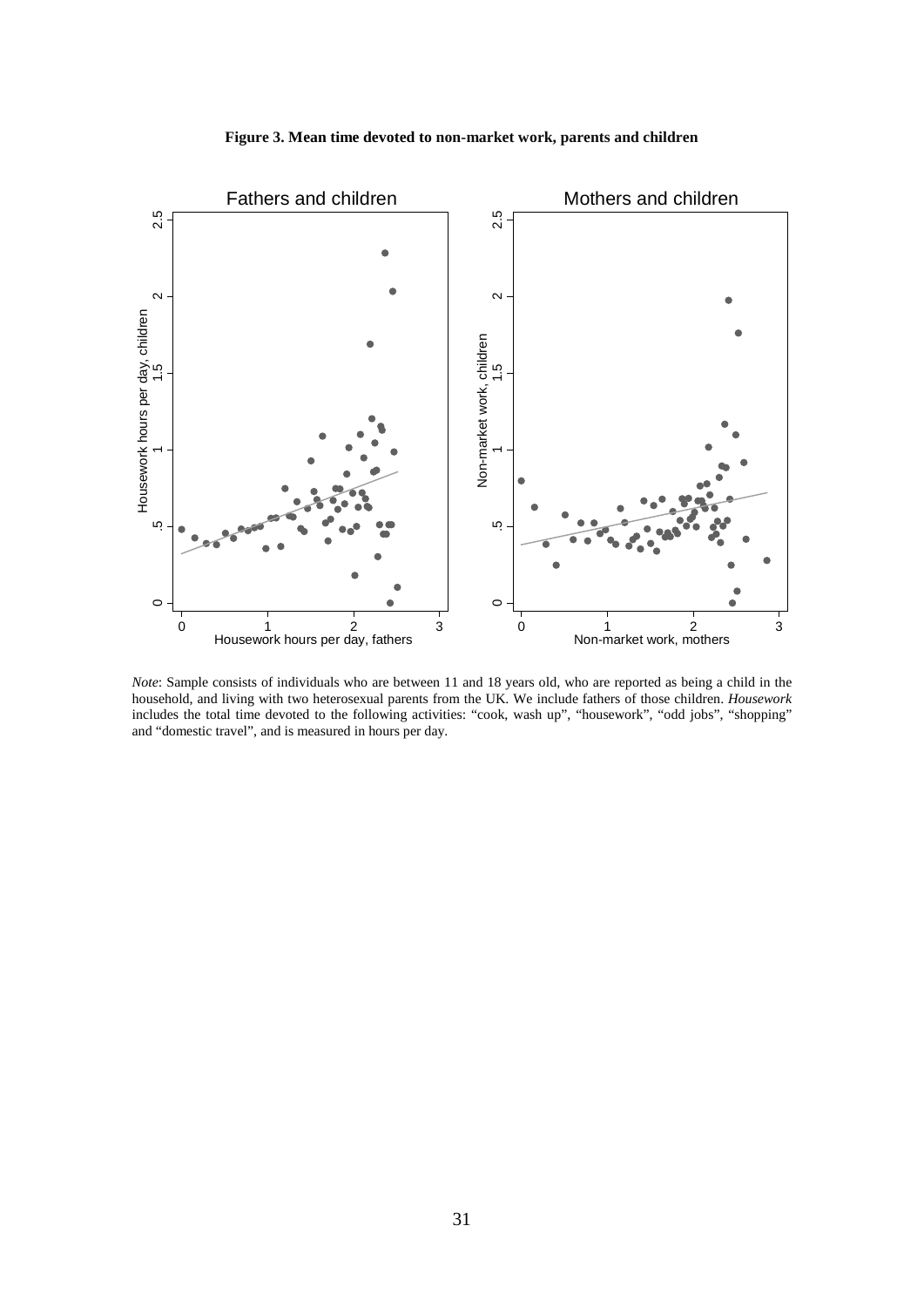



*Note*: Sample consists of individuals aged 16-18, who are living with both parents aged 60 or below, in all waves of the BHPS, Housework time refers to average hours per day spent on housework, such as time spent cooking, cleaning and doing the laundry.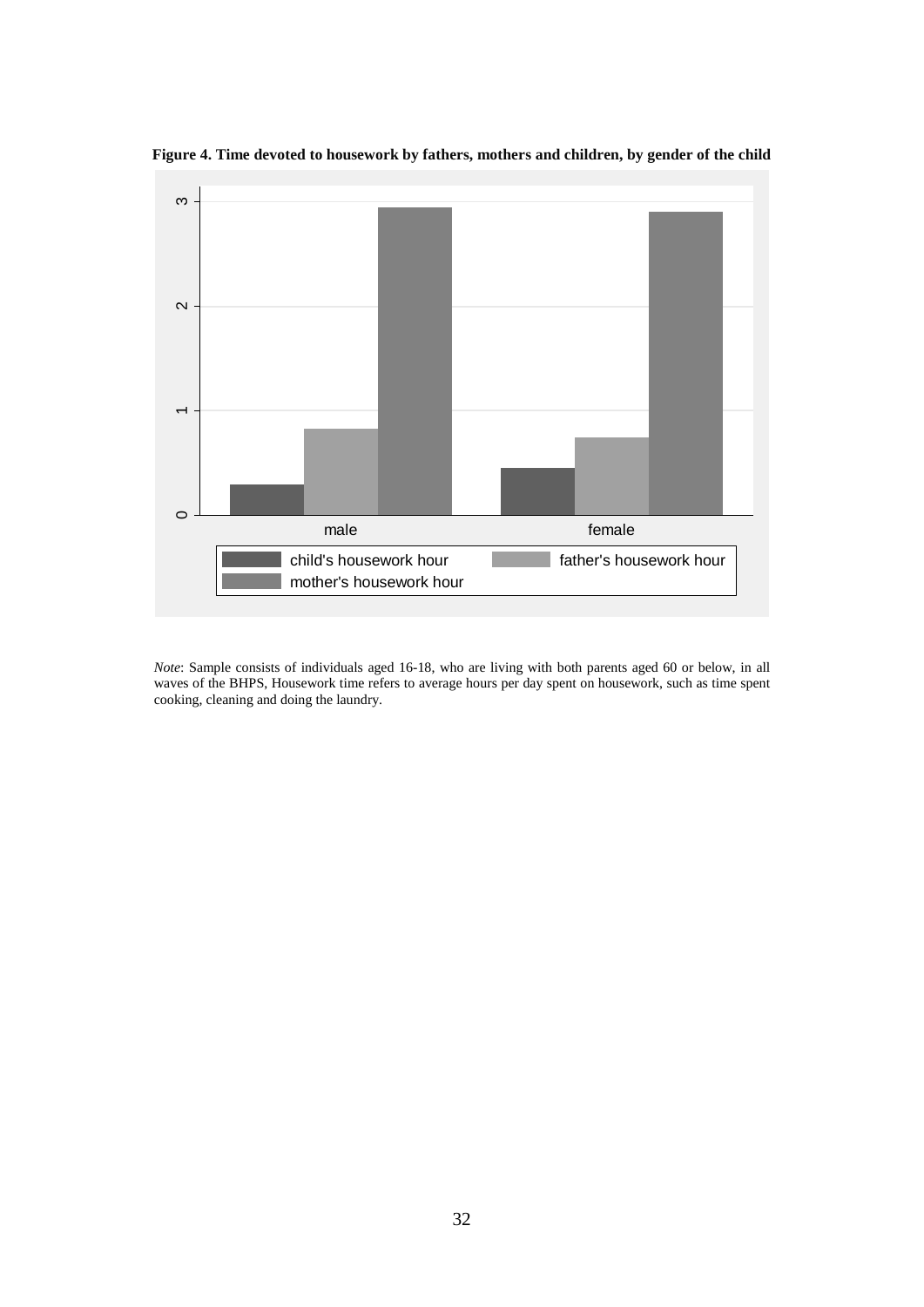|                                      | Log of                   |                              |                          |                          |                          |
|--------------------------------------|--------------------------|------------------------------|--------------------------|--------------------------|--------------------------|
|                                      | Sample                   | (child's daily               |                          | Child/mother             |                          |
|                                      | means                    | housework time+1)            |                          | housework ratio          |                          |
|                                      | (1)                      | (2)                          | (3)                      | (4)                      | (5)                      |
| <b>Child's housework</b>             | 0.527                    | $\overline{\phantom{a}}$     |                          | $\blacksquare$           | $\overline{\phantom{a}}$ |
|                                      | (0.553)                  |                              |                          | $\overline{a}$           |                          |
| <b>Father's housework time</b>       | 0.908                    | $0.106***$                   | $0.157***$               |                          |                          |
|                                      | (0.676)                  | (0.023)                      | (0.029)                  |                          |                          |
| <b>Mother's housework</b>            | 1.559                    | $0.075***$                   | $0.104***$               |                          |                          |
|                                      | (0.547)                  | (0.029)                      | (0.036)                  | $\overline{\phantom{a}}$ |                          |
| Male                                 | 0.521                    | $-0.193***$                  | $\overline{\phantom{0}}$ | $-0.195***$              |                          |
|                                      | (0.500)                  | (0.028)                      |                          | (0.054)                  |                          |
| Age of respondent                    | 14.298                   | $0.018*$                     | $\overline{a}$           | $0.031**$                |                          |
|                                      | (2.245)                  | (0.010)                      | $\overline{a}$           | (0.015)                  |                          |
| <b>Student</b>                       | 0.872                    | 0.049                        |                          | $-0.153$                 |                          |
|                                      | (0.334)                  | (0.064)                      |                          | (0.137)                  |                          |
| Unemployed                           | 0.029                    | 0.172                        |                          | $-0.025$                 |                          |
|                                      | (0.167)                  | (0.138)                      |                          | (0.152)                  |                          |
| <b>Working part-/full-time</b>       | 0.189                    | $-0.119*$                    |                          | $-0.138*$                |                          |
|                                      | (0.392)                  | (0.061)                      |                          | (0.080)                  |                          |
| <b>Father's secondary education</b>  | 0.360                    | 0.017                        |                          | $-0.014$                 |                          |
|                                      | (0.480)                  | (0.038)                      |                          | (0.074)                  |                          |
| Mother's secondary education         | 0.352                    | 0.035                        |                          | 0.019                    |                          |
|                                      | (0.478)                  | (0.036)                      |                          | (0.079)                  |                          |
| <b>Father's university education</b> | 0.278                    | $-0.034$                     |                          | 0.030                    |                          |
|                                      | (0.448)                  | (0.042)                      | $\overline{a}$           | (0.100)                  | $\overline{a}$           |
| Mother's university education        | 0.271                    | $-0.005$                     | $\overline{a}$           | $-0.069$                 |                          |
|                                      | (0.444)                  | (0.041)                      |                          | (0.079)                  |                          |
| <b>Father's age</b>                  | 44.521                   | 0.000                        |                          | $-0.001$                 |                          |
|                                      | (6.837)                  | (0.003)                      |                          | (0.006)                  |                          |
| Mother's age                         | 42.232                   | 0.002                        |                          | $-0.005$                 |                          |
|                                      | (5.752)                  | (0.004)                      |                          | (0.006)                  |                          |
| Father working part-/full-time       | 0.847                    | 0.025                        | $\overline{a}$           | 0.040                    |                          |
|                                      | (0.360)                  | (0.048)                      | $\overline{a}$           | (0.050)                  |                          |
| Mother working part-/full-time       | 0.753                    | $0.093**$                    | $\overline{a}$           | $0.119**$                |                          |
|                                      | (0.432)                  | (0.039)                      | $\overline{a}$           | (0.049)                  |                          |
| <b>Household size</b>                | 4.579                    | 0.004                        |                          | $-0.008$                 |                          |
|                                      | (1.184)                  | (0.016)                      |                          | (0.019)                  |                          |
| Number of children < 18              | 11.181                   | $-0.002$                     |                          | $-0.003$                 |                          |
|                                      | (4.182)                  | (0.006)                      |                          | (0.007)                  |                          |
| <b>Household owns dwelling</b>       | 0.808                    | 0.056                        |                          | $0.112*$                 |                          |
|                                      | (0.394)                  | (0.041)                      |                          | (0.060)                  |                          |
| <b>Father/mother housework ratio</b> | 0.883                    | $\qquad \qquad \blacksquare$ |                          | $0.245***$               | $0.263***$               |
|                                      | (2.417)                  | $\blacksquare$               | $\overline{\phantom{a}}$ | (0.031)                  | (0.013)                  |
| Constant                             |                          | 0.151                        | $0.429***$               | 0.232                    | 0.318***                 |
|                                      | $\overline{\phantom{0}}$ | (0.181)                      | (0.072)                  | (0.198)                  | (0.055)                  |
|                                      |                          |                              |                          |                          |                          |
| <b>Day Fixed-Effects</b>             | No                       | Yes                          | Yes                      | Yes                      | Yes                      |
| <b>Person Fixed Effects</b>          | No                       | $\rm No$                     | Yes                      | $\rm No$                 | Yes                      |
| <b>Observations</b>                  | 2,703                    | 1,771                        | 1,771                    | 1,747                    | 1,747                    |
| <b>R-Squared</b>                     | $\overline{\phantom{0}}$ | 0.118                        | 0.075                    | 0.298                    | 0.339                    |

**Table 1: Analysis of the United Kingdom Time Use Survey (2000)**

*Notes*: Standard deviations in parenthesis for Column (1). Robust standard errors in parenthesis for Columns (2) to (5). The sample is restricted to children who are between 11 and 18 years old, and living with two heterosexual parents from the UK. Columns (2) and (4) present results of OLS models, Columns (3) and (5) present results of a FE model. Housework is measured in hours per day, and is defined as the sum of the time devoted to "cook, wash up", "housework", "odd jobs", "shopping" and "domestic travel."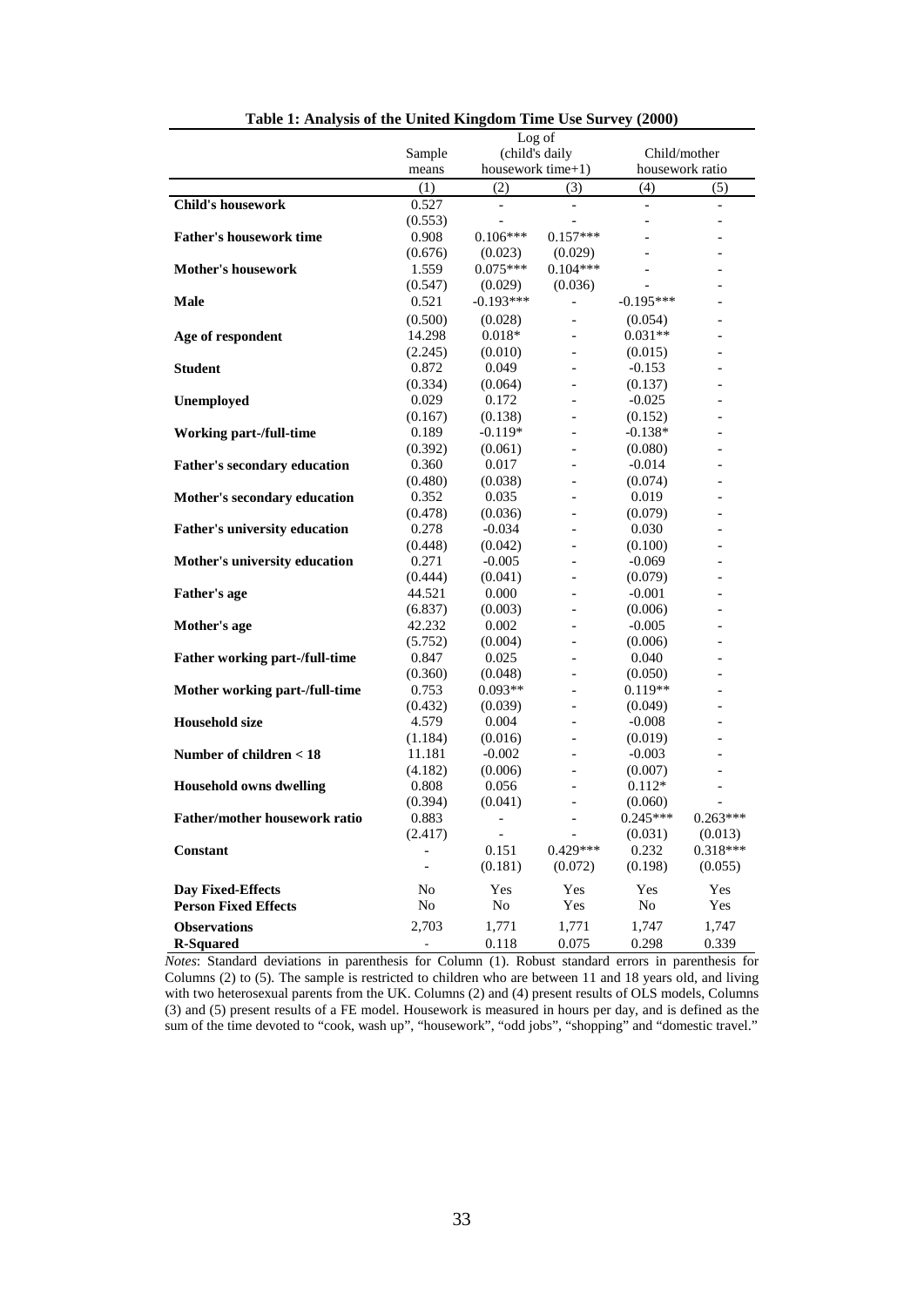|                           |                                  |                        | Log of                  |                        |                   |  |  |
|---------------------------|----------------------------------|------------------------|-------------------------|------------------------|-------------------|--|--|
| Dependent variable        | (child's daily housework time+1) |                        |                         |                        |                   |  |  |
|                           | $\left(1\right)$                 | (2)                    | (3)                     | (4)                    | (5)               |  |  |
|                           | Mother working                   | Mother non-<br>working | Mother primary<br>educ. | Mother second<br>educ. | Mother univ educ. |  |  |
| <b>Father's housework</b> | $0.093***$                       | $0.162***$             | $0.114***$              | $0.077**$              | $0.115**$         |  |  |
|                           | (0.026)                          | (0.045)                | (0.039)                 | (0.039)                | (0.046)           |  |  |
| Mother's housework        | $0.066*$                         | 0.089                  | 0.051                   | 0.000                  | $0.204***$        |  |  |
|                           | (0.034)                          | (0.055)                | (0.042)                 | (0.053)                | (0.056)           |  |  |
| <b>Observations</b>       | 1,323                            | 448                    | 611                     | 630                    | 530               |  |  |
| <b>R-Squared</b>          | 0.109                            | 0.174                  | 0.132                   | 0.117                  | 0.225             |  |  |

**Table 2: Analysis of the United Kingdom Time Use Survey (2000), heterogeneous effects**

*Notes*: Robust standard errors in parenthesis. The sample is restricted to children who are between 11 and 18 years old, and living with two heterosexual parents from the UK. Columns (1) and (2) present results of OLS models according to the mother's job status, Columns (3) to (5) present results of OLS models according to the mother's educational level. Housework is measured in hours per day, and is defined as the sum of the time devoted to "cook, wash up", "housework", "odd jobs", "shopping" and "domestic travel."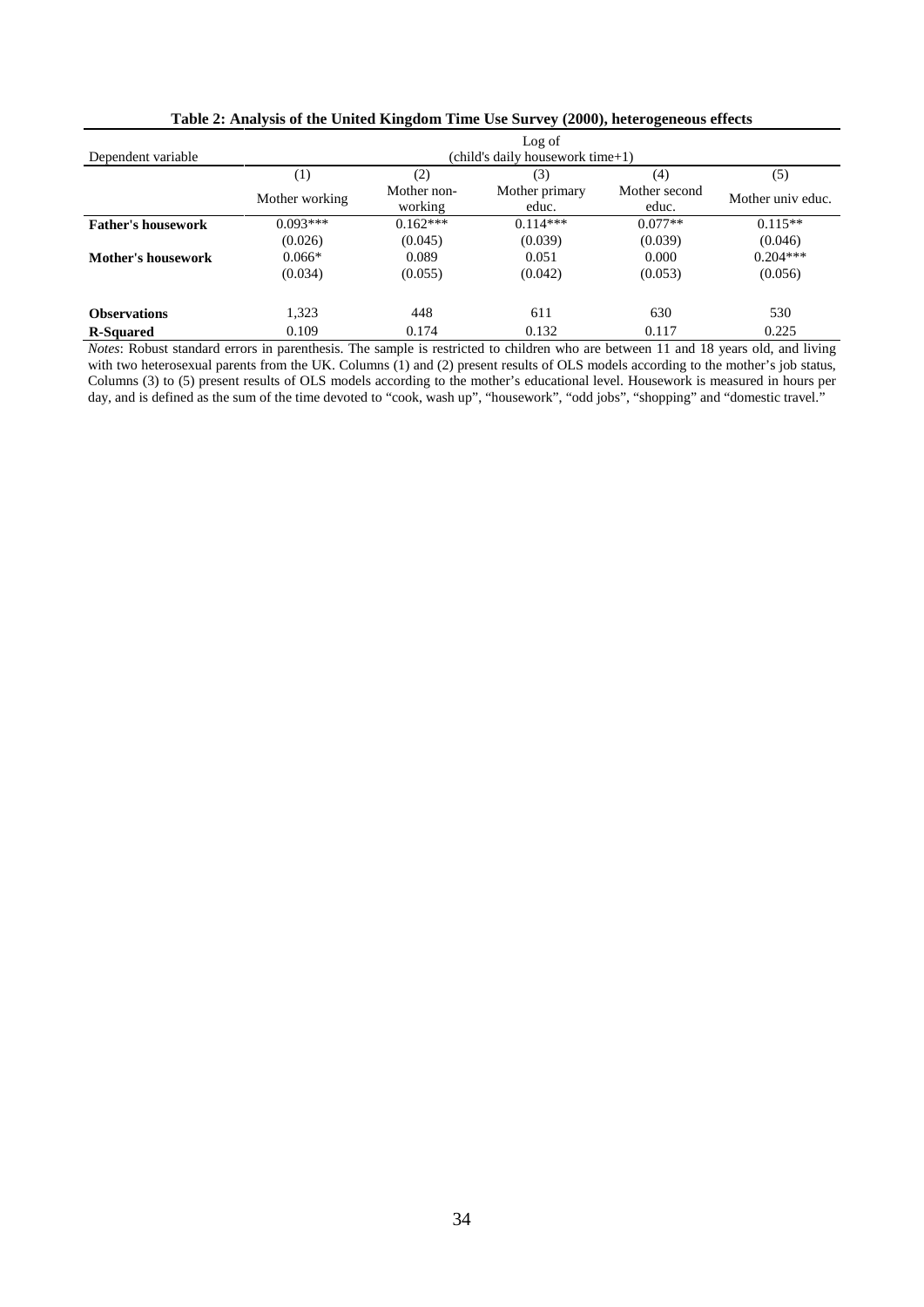|                                       | Sample of      | Sample of      | Pooled sample  |
|---------------------------------------|----------------|----------------|----------------|
|                                       | 16-18 children | 11-15 children |                |
| Log (child's daily housework hour+1)  | 0.274          | $\overline{a}$ | $\blacksquare$ |
| Child doing any housework             | 0.775          | 0.666          | 0.718          |
| Log (father's daily housework hour+1) | 0.492          | 0.528          | 0.511          |
| Log (mother's daily housework hour+1) | 1.278          | 1.231          | 1.253          |
| <b>Child male</b>                     | 0.485          | 0.516          | 0.501          |
| Child's age                           | 16.92          | 13.11          | 14.90          |
| Child is student                      | 0.561          | 1.000          | 0.836          |
| Child not in employment or education  | 0.048          | 0.000          | 0.023          |
| Child working full/part time          | 0.253          | 0.000          | 0.119          |
| <b>Father secondary education</b>     | 0.270          | 0.283          | 0.276          |
| Mother secondary education            | 0.322          | 0.340          | 0.331          |
| <b>Father higher education</b>        | 0.454          | 0.522          | 0.490          |
| Mother higher education               | 0.363          | 0.447          | 0.407          |
| Father's age                          | 46.74          | 42.96          | 44.73          |
| Mother's age                          | 44.61          | 41.01          | 42.70          |
| Father working full/part time         | 0.875          | 0.886          | 0.881          |
| Mother working full/part time         | 0.774          | 0.744          | 0.758          |
| <b>Household size</b>                 | 4.413          | 4.521          | 4.470          |
| Number of children under 16           | 0.777          | 2.064          | 1.460          |
| <b>Household owns dwelling</b>        | 0.838          | 0.794          | 0.815          |
| Wave indicator (linear time trend)    | 10.76          | 14.92          | 12.97          |
|                                       |                |                |                |
| Obs                                   | 4,703          | 5,313          | 10.016         |

**Table 3: BHPS Summary Statistics, by sub-sample**

*Note*: Sample consists of individuals aged 16-18, who are living with both parents aged 60 or below, in all waves of the BHPS, and individuals aged 11-15 year olds living with both parents, from Waves 12-18 of the Youth Survey. Housework time variables constructed from the question "About how many hours do you spend on housework in an average week, such as time spent cooking, cleaning and doing the laundry?"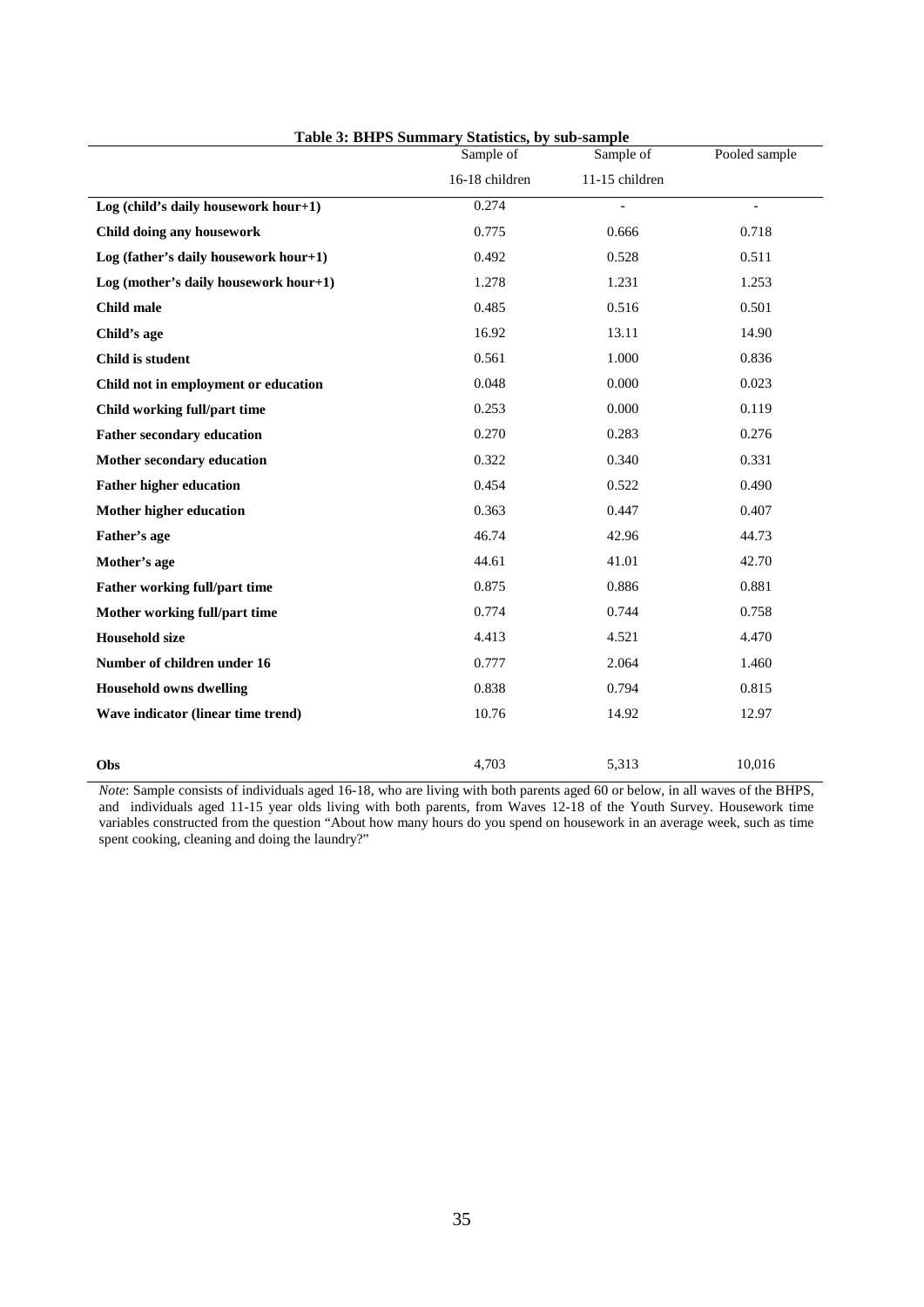| Dependent variable                         | Table 4: Ordinary Least Squares (OLS) and Fixed-effects (FL) estimates, the Drifts<br>Log of<br>Indicator for doing any housework |                       |                       |                          |  |
|--------------------------------------------|-----------------------------------------------------------------------------------------------------------------------------------|-----------------------|-----------------------|--------------------------|--|
|                                            | (child's daily housework time+1)                                                                                                  |                       |                       |                          |  |
|                                            | (1)                                                                                                                               | (2)                   | $\overline{(3)}$      | (4)                      |  |
|                                            | <b>OLS</b>                                                                                                                        | FE                    | <b>OLS</b>            | FE                       |  |
| Log of (father's daily housework time+1)   | 0.075                                                                                                                             | 0.044                 | 0.066                 | 0.056                    |  |
|                                            | (0.011)                                                                                                                           | (0.020)               | (0.012)               | (0.022)                  |  |
| Log of (mother's daily housework time+1)   | $-0.015$                                                                                                                          | 0.002                 | $-0.036***$           | $-0.014$                 |  |
|                                            | (0.011)                                                                                                                           | (0.016)               | (0.012)               | (0.019)                  |  |
| <b>Young Person is male</b>                | $-0.110***$                                                                                                                       | $\frac{1}{2}$         | $-0.143***$           | $\overline{\phantom{a}}$ |  |
|                                            | (0.007)                                                                                                                           |                       | (0.009)               |                          |  |
| <b>Young Person's age</b>                  | $0.018***$                                                                                                                        | $-0.033$ <sup>*</sup> | $0.032***$            | $-0.006$                 |  |
|                                            | (0.005)                                                                                                                           | (0.020)               | (0.003)               | (0.022)                  |  |
| <b>Young Person is student</b>             | $-0.017$                                                                                                                          | $-0.006$              | $0.108***$            | 0.048                    |  |
|                                            | (0.021)                                                                                                                           | (0.025)               | (0.031)               | (0.035)                  |  |
| <b>Young Person is unemployed</b>          | $0.097***$                                                                                                                        | $0.126***$            | $0.117***$            | $0.103***$               |  |
|                                            | (0.031)                                                                                                                           | (0.035)               | (0.040)               | (0.046)                  |  |
| <b>Young Person working full/part-time</b> | $-0.041$ <sup>*</sup>                                                                                                             | $-0.025$              | 0.008                 | $-0.020$                 |  |
|                                            | (0.022)                                                                                                                           | (0.026)               | (0.032)               | (0.036)                  |  |
| <b>Father secondary education</b>          | $-0.014$                                                                                                                          | 0.040                 | $0.022$ <sup>*</sup>  | $0.158***$               |  |
|                                            | (0.011)                                                                                                                           | (0.068)               | (0.013)               |                          |  |
|                                            |                                                                                                                                   | $-0.099$ <sup>*</sup> | $0.041***$            | (0.061)                  |  |
| Mother secondary education                 | $-0.001$                                                                                                                          |                       |                       | 0.007                    |  |
|                                            | (0.010)                                                                                                                           | (0.051)               | (0.012)<br>$0.069***$ | (0.052)                  |  |
| <b>Father higher education</b>             | 0.003                                                                                                                             | $-0.000$              |                       | $0.183***$               |  |
|                                            | (0.010)                                                                                                                           | (0.051)               | (0.012)               | (0.065)                  |  |
| Mother higher education                    | 0.005                                                                                                                             | $-0.090$ **           | $0.068***$            | $-0.036$                 |  |
|                                            | (0.010)                                                                                                                           | (0.043)               | (0.012)               | (0.048)                  |  |
| <b>Father's age</b>                        | $0.003***$                                                                                                                        | 0.030                 | 0.002                 | 0.013                    |  |
|                                            | (0.001)                                                                                                                           | (0.019)               | (0.001)               | (0.011)                  |  |
| age at date of interview                   | $-0.005***$                                                                                                                       | 0.026                 | $-0.003$ **           | $-0.006$                 |  |
|                                            | (0.001)                                                                                                                           | (0.018)               | (0.001)               | (0.011)                  |  |
| <b>Father working full/part-time</b>       | 0.026                                                                                                                             | 0.029                 | $0.048***$            | $-0.001$                 |  |
|                                            | (0.015)                                                                                                                           | (0.031)               | (0.016)               | (0.032)                  |  |
| Mother working full/part-time              | 0.012                                                                                                                             | 0.026                 | 0.004                 | 0.033                    |  |
|                                            | (0.011)                                                                                                                           | (0.019)               | (0.012)               | (0.021)                  |  |
| number of people in household              | $0.026***$                                                                                                                        | $0.026*$              | $0.029***$            | 0.023                    |  |
|                                            | (0.006)                                                                                                                           | (0.014)               | (0.006)               | (0.015)                  |  |
| number of children in household            | $-0.020$ ***                                                                                                                      | $-0.017$              | $-0.017**$            | $-0.009$                 |  |
|                                            | (0.007)                                                                                                                           | (0.015)               | (0.007)               | (0.013)                  |  |
| <b>Household owns dwelling</b>             | $-0.008$                                                                                                                          | 0.029                 | $-0.013$              | $-0.050$                 |  |
|                                            | (0.013)                                                                                                                           | (0.040)               | (0.013)               | (0.045)                  |  |
| <b>Wave Indicator</b>                      | $0.002$ **                                                                                                                        | $-0.002$              | $-0.005***$           | 0.021                    |  |
|                                            | (0.001)                                                                                                                           | (0.021)               | (0.001)               | (0.027)                  |  |
| <b>Constant</b>                            | $-0.052$                                                                                                                          | $-1.873***$           | $0.141$ **            | $-0.016$                 |  |
|                                            | (0.096)                                                                                                                           | (0.732)               | (0.072)               | (0.545)                  |  |
|                                            |                                                                                                                                   |                       |                       |                          |  |
| $R^2$                                      | 0.080                                                                                                                             | 0.041                 | 0.070                 | 0.014                    |  |
| <b>Observations</b> (person-waves)         | 4,703                                                                                                                             | 4,703                 | 10,016                | 10,016                   |  |

| Table 4: Ordinary Least Squares (OLS) and Fixed-effects (FE) estimates, the BHPS |  |  |  |
|----------------------------------------------------------------------------------|--|--|--|
|                                                                                  |  |  |  |

*Note*: Robust standard errors in parentheses, \* *p* < 0.1, \*\* *p* < 0.05, \*\*\* *p* < 0.01. Sample consists of individuals aged 16-18, who are living with both parents aged 60 or below, in all waves of the BHPS, and individuals aged 11-15 year olds living with both parents, from Waves 12-18 of the Youth Survey. Housework time variables constructed from the question "About how many hours do you spend on housework in an average week, such as time spent cooking, cleaning and doing the laundry?"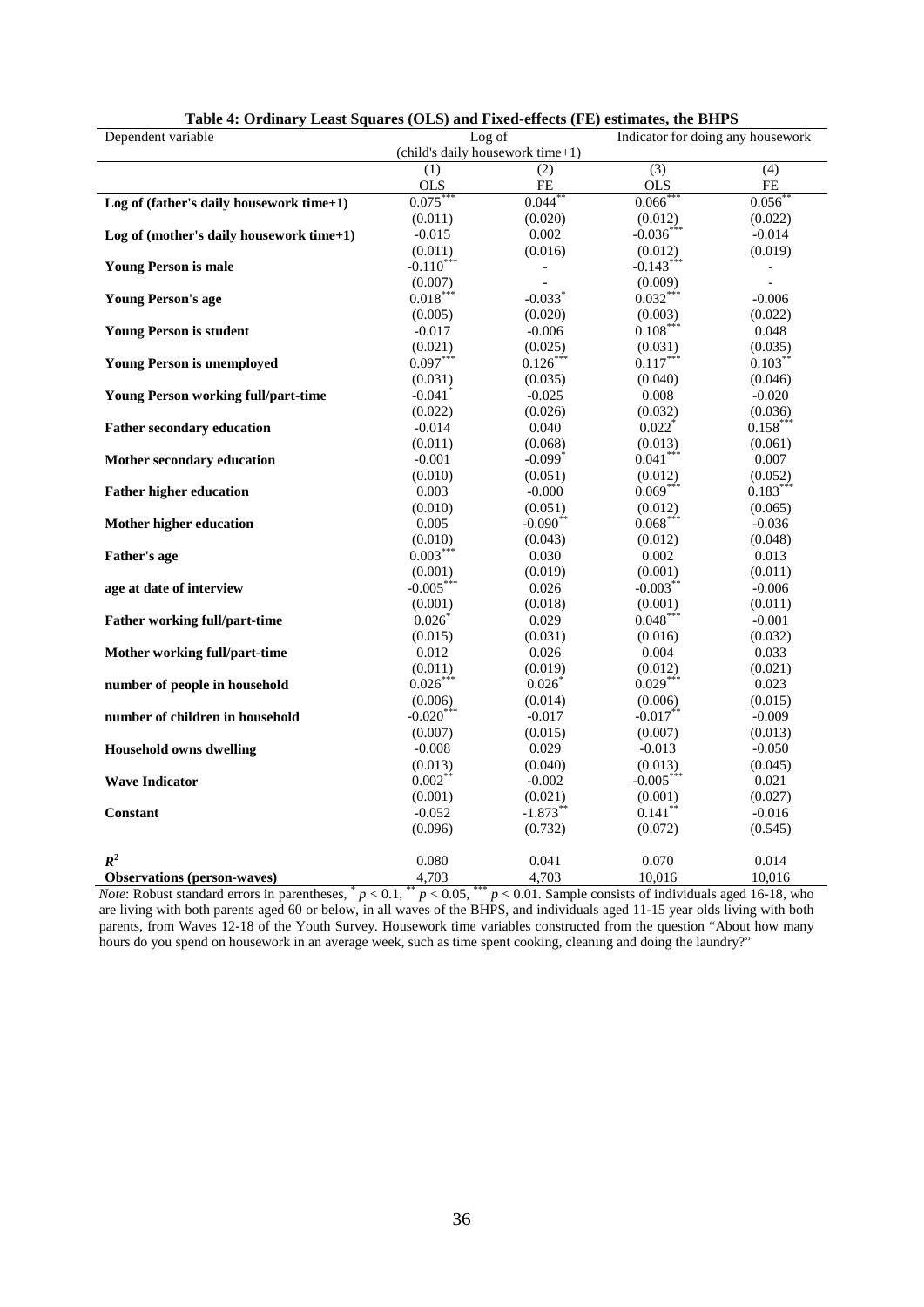| Table 5: IV estimates, the BHPS                                  |                          |              |                         |                       |  |
|------------------------------------------------------------------|--------------------------|--------------|-------------------------|-----------------------|--|
| Dependent variable                                               | Log of                   |              | Indicator for doing any |                       |  |
|                                                                  | (child's daily housework |              | housework               |                       |  |
|                                                                  | $time+1)$                |              |                         |                       |  |
| Source of instruments (lagged egalitarian gender role            | (1)                      | (2)          | $\overline{(3)}$        | $\overline{(4)}$      |  |
| attitudes & lagged weekly working hours)                         |                          |              |                         |                       |  |
|                                                                  | Father's own             | Mother's     | Father's own            | Mother's              |  |
| Second-stage                                                     |                          |              |                         |                       |  |
| Log of (father's daily housework time+1)                         | $-0.015$                 | $0.301***$   | 0.087                   | $0.377***$            |  |
|                                                                  | (0.144)                  | (0.110)      | (0.129)                 | (0.157)               |  |
| Log of (mother's daily housework time+1)                         | $-0.050$                 | 0.033        | $-0.033$                | 0.028                 |  |
|                                                                  | (0.039)                  | (0.033)      | (0.031)                 | (0.036)               |  |
| <b>Young Person is male</b>                                      | $-0.106$ ***             | $-0.122$ *** | $-0.136***$             | $-0.148$ **           |  |
|                                                                  | (0.011)                  | (0.011)      | (0.013)                 | (0.013)               |  |
| <b>Young Person's age</b>                                        | $0.013^*$                | 0.009        | $0.035***$              | $0.034***$            |  |
|                                                                  | (0.007)                  | (0.007)      | (0.004)                 |                       |  |
|                                                                  |                          |              | $0.116***$              | (0.004)               |  |
| <b>Young Person is student</b>                                   | $-0.024$                 | $-0.022$     |                         | $0.112***$            |  |
|                                                                  | (0.029)                  | (0.031)      | (0.042)                 | (0.043)               |  |
| <b>Young Person is unemployed</b>                                | 0.071                    | $0.083*$     | 0.056                   | 0.057                 |  |
|                                                                  | (0.045)                  | (0.048)      | (0.059)                 | (0.059)               |  |
| <b>Young Person working full/part-time</b>                       | $-0.038$                 | $-0.028$     | 0.029                   | 0.030                 |  |
|                                                                  | (0.031)                  | (0.032)      | (0.044)                 | (0.045)               |  |
| <b>Father secondary education</b>                                | $-0.010$                 | $-0.021$     | 0.021                   | 0.019                 |  |
|                                                                  | (0.016)                  | (0.017)      | (0.019)                 | (0.019)               |  |
| Mother secondary education                                       | 0.004                    | $-0.001$     | $0.041$ **              | $0.053***$            |  |
|                                                                  |                          |              |                         |                       |  |
|                                                                  | (0.014)                  | (0.015)      | (0.017)                 | (0.017)               |  |
| <b>Father higher education</b>                                   | 0.015                    | $-0.003$     | $0.083***$              | $0.081***$            |  |
|                                                                  | (0.015)                  | (0.016)      | (0.017)                 | (0.018)               |  |
| Mother higher education                                          | 0.003                    | $-0.006$     | $0.058***$              | $0.056***$            |  |
|                                                                  | (0.015)                  | (0.015)      | (0.018)                 | (0.018)               |  |
| <b>Father's age</b>                                              | 0.002                    | 0.001        | 0.001                   | 0.001                 |  |
|                                                                  | (0.002)                  | (0.002)      | (0.002)                 | (0.002)               |  |
| age at date of interview                                         | $-0.005***$              | $-0.003$     | $-0.004$ **             | $-0.004$ **           |  |
|                                                                  | (0.002)                  | (0.002)      | (0.002)                 | (0.002)               |  |
|                                                                  | $-0.014$                 | $0.086*$     | 0.058                   | $0.143***$            |  |
| Father working full/part-time                                    |                          |              |                         |                       |  |
|                                                                  | (0.047)                  | (0.040)      | (0.045)                 | (0.052)               |  |
| Mother working full/part-time                                    | 0.012                    | $-0.005$     | $-0.016$                | $-0.028$              |  |
|                                                                  | (0.018)                  | (0.017)      | (0.017)                 | (0.019)               |  |
| number of people in household                                    | $0.029***$               | $0.024***$   | $0.025***$              | $0.020$ **            |  |
|                                                                  | (0.009)                  | (0.009)      | (0.010)                 | (0.010)               |  |
| number of children in household                                  | $-0.016$                 | $-0.029***$  | $-0.019$ <sup>*</sup>   | $-0.026$ **           |  |
|                                                                  | (0.011)                  | (0.010)      | (0.010)                 | (0.011)               |  |
| <b>Household owns dwelling</b>                                   | $-0.011$                 | $-0.007$     | $-0.035$                | $-0.035$ <sup>*</sup> |  |
|                                                                  | (0.018)                  | (0.018)      | (0.018)                 | (0.018)               |  |
| <b>Wave Indicator</b>                                            | 0.001                    | 0.001        | $-0.005***$             | $-0.005***$           |  |
|                                                                  |                          |              |                         |                       |  |
|                                                                  | (0.001)                  | (0.001)      | (0.002)                 | (0.002)               |  |
| Constant                                                         | 0.194                    | $-0.034$     | 0.157                   | $-0.031$              |  |
|                                                                  | (0.174)                  | (0.170)      | (0.136)                 | (0.152)               |  |
|                                                                  |                          |              |                         |                       |  |
| Hansen J statistic $\chi^2(1)$                                   | 0.129                    | 0.033        | 0.584                   | 0.084                 |  |
| $(p-value)$                                                      | (0.719)                  | (0.856)      | (0.445)                 | (0.771)               |  |
|                                                                  |                          |              |                         |                       |  |
| <b>First-stage:</b> dep var = Log of (father's housework time+1) |                          |              |                         |                       |  |
| Lagged egalitarian gender role attitudes                         | $0.047***$               | $0.029**$    | $0.060***$              | $0.045***$            |  |
|                                                                  | (0.017)                  | (0.016)      | (0.011)                 | (0.011)               |  |
|                                                                  |                          |              |                         |                       |  |
| Lagged weekly working hours                                      | $-0.0018***$             | $0.0040***$  | $-0.0025***$            | $0.0025***$           |  |
|                                                                  | (0.0005)                 | (0.0006)     | (0.0003)                | (0.0004)              |  |
| F-test of excluded instruments                                   | 12.95                    | 24.15        | 44.98                   | 29.34                 |  |
| $(p-value)$                                                      | (0.000)                  | (0.000)      | (0.000)                 | (0.000)               |  |
|                                                                  |                          |              |                         |                       |  |
| <b>Observations</b>                                              | 2,295                    | 2,352        | 5,202                   | 5,316                 |  |

*Note*: Robust standard errors in parentheses.<sup>\*</sup>  $p < 0.1$ ,  $*$   $p < 0.05$ ,  $*$  $p < 0.01$ . Sample consists of individuals aged 16-18, who are living with both parents aged 60 or below, in all waves of the BHPS, and individuals aged 11-15 year olds living with both parents, from Waves 12-18 of the Youth Survey. Housework time variables constructed from the question "About how many hours do you spend on housework in an average week, such as time spent cooking, cleaning and doing the laundry?" Instrument 1: binary indicator for disagreeing with the statement *"*A husband's job is to earn money; a wife's job is to look after the home and family" in wave t-1.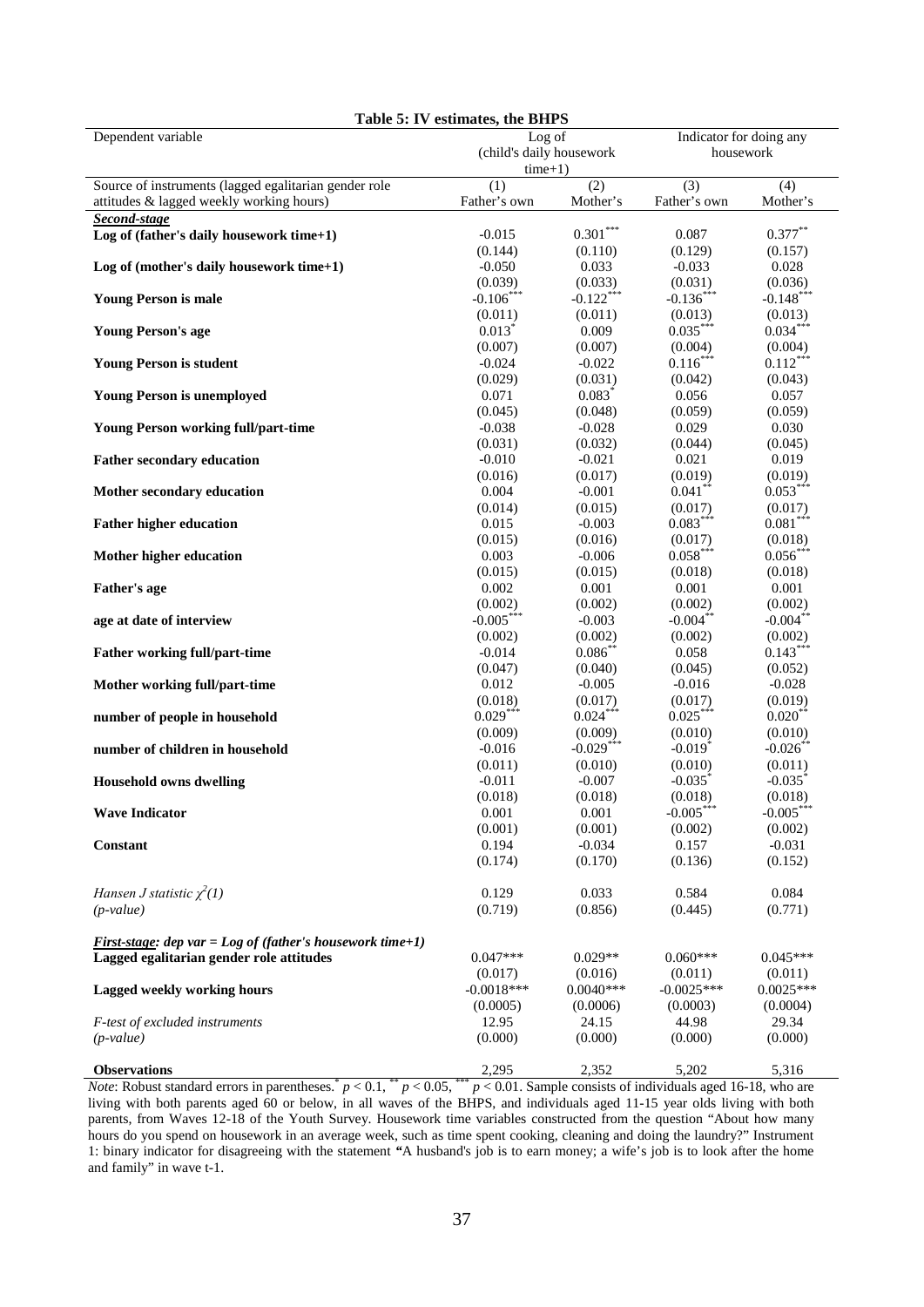| Table 6: Robustness checks, the BHPS                                 |                                      |                            |                                   |           |  |  |
|----------------------------------------------------------------------|--------------------------------------|----------------------------|-----------------------------------|-----------|--|--|
| Dependent variable                                                   |                                      | Log of                     | Indicator for doing any housework |           |  |  |
|                                                                      |                                      | (child's housework time+1) |                                   |           |  |  |
| Estimator                                                            | FE<br>(1)                            | IV<br>(2)                  | $(3)$ FE                          | $(4)$ IV  |  |  |
|                                                                      | Panel A: By whether the mother works |                            |                                   |           |  |  |
| Mother not working:                                                  |                                      |                            |                                   |           |  |  |
| Log of (father's housework time+1)                                   | 0.037                                | 0.160                      | 0.069                             | 0.787     |  |  |
|                                                                      | (0.045)                              | (0.401)                    | (0.048)                           | (0.595)   |  |  |
| Log of (mother's housework time+1)                                   | $-0.006$                             | $-0.028$                   | $-0.034$                          | 0.153     |  |  |
|                                                                      | (0.035)                              | (0.133)                    | (0.036)                           | (0.166)   |  |  |
| <b>Observations</b>                                                  | 1,072                                | 522                        | 2,442                             | 1,300     |  |  |
| Mother working:                                                      |                                      |                            |                                   |           |  |  |
| Log of (father's housework time+1)                                   | $0.045**$                            | $0.311***$                 | $0.050*$                          | $0.281*$  |  |  |
|                                                                      | (0.023)                              | (0.109)                    | (0.026)                           | (0.151)   |  |  |
| Log of (mother's housework time+1)                                   | 0.023                                | 0.044                      | 0.011                             | 0.009     |  |  |
|                                                                      | (0.020)                              | (0.029)                    | (0.023)                           | (0.032)   |  |  |
| <b>Observations</b>                                                  | 3,631                                | 1,830                      | 7,574                             | 4,016     |  |  |
| Panel B: By whether the mother has higher educational qualifications |                                      |                            |                                   |           |  |  |
| Mother without higher educational qualifications:                    |                                      |                            |                                   |           |  |  |
| Log of (father's housework time+1)                                   | $0.053^{**}$                         | $0.247$ *                  | $0.083^{***}$                     | $0.591**$ |  |  |
|                                                                      | (0.023)                              | (0.148)                    | (0.029)                           | (0.286)   |  |  |
| Log of (mother's housework time+1)                                   | $-0.013$                             | 0.008                      | $-0.024$                          | 0.060     |  |  |
|                                                                      | (0.021)                              | (0.041)                    | (0.025)                           | (0.061)   |  |  |
| <b>Observations</b>                                                  | 2,999                                | 1,466                      | 5,937                             | 3,099     |  |  |
|                                                                      |                                      |                            |                                   |           |  |  |
| Mother with higher educational qualifications:                       |                                      |                            |                                   |           |  |  |
| Log of (father's housework time+1)                                   | 0.034                                | $0.354***$                 | 0.015                             | 0.203     |  |  |
|                                                                      | (0.038)                              | (0.173)                    | (0.035)                           | (0.182)   |  |  |
| Log of (mother's housework time+1)                                   | 0.046                                | 0.068                      | $-0.000$                          | 0.005     |  |  |
|                                                                      | (0.028)                              | (0.057)                    | (0.029)                           | (0.046)   |  |  |
| <b>Observations</b>                                                  | 1,704                                | 886                        | 4,079                             | 2,217     |  |  |

*Note*: Robust standard errors in parentheses,  $p < 0.1$ ,  $p < 0.05$ ,  $p < 0.01$ . Sample consists of individuals aged 16-18, who are living with both parents aged 60 or below, in all waves of the BHPS, and individuals aged 11-15 year olds living with both parents, from Waves 12-18 of the Youth Survey. Housework time variables constructed from the question "About how many hours do you spend on housework in an average week, such as time spent cooking, cleaning and doing the laundry?" Instrument 1: binary indicator for disagreeing with the statement *"*A husband's job is to earn money; a wife's job is to look after the home and family" in wave t-1.